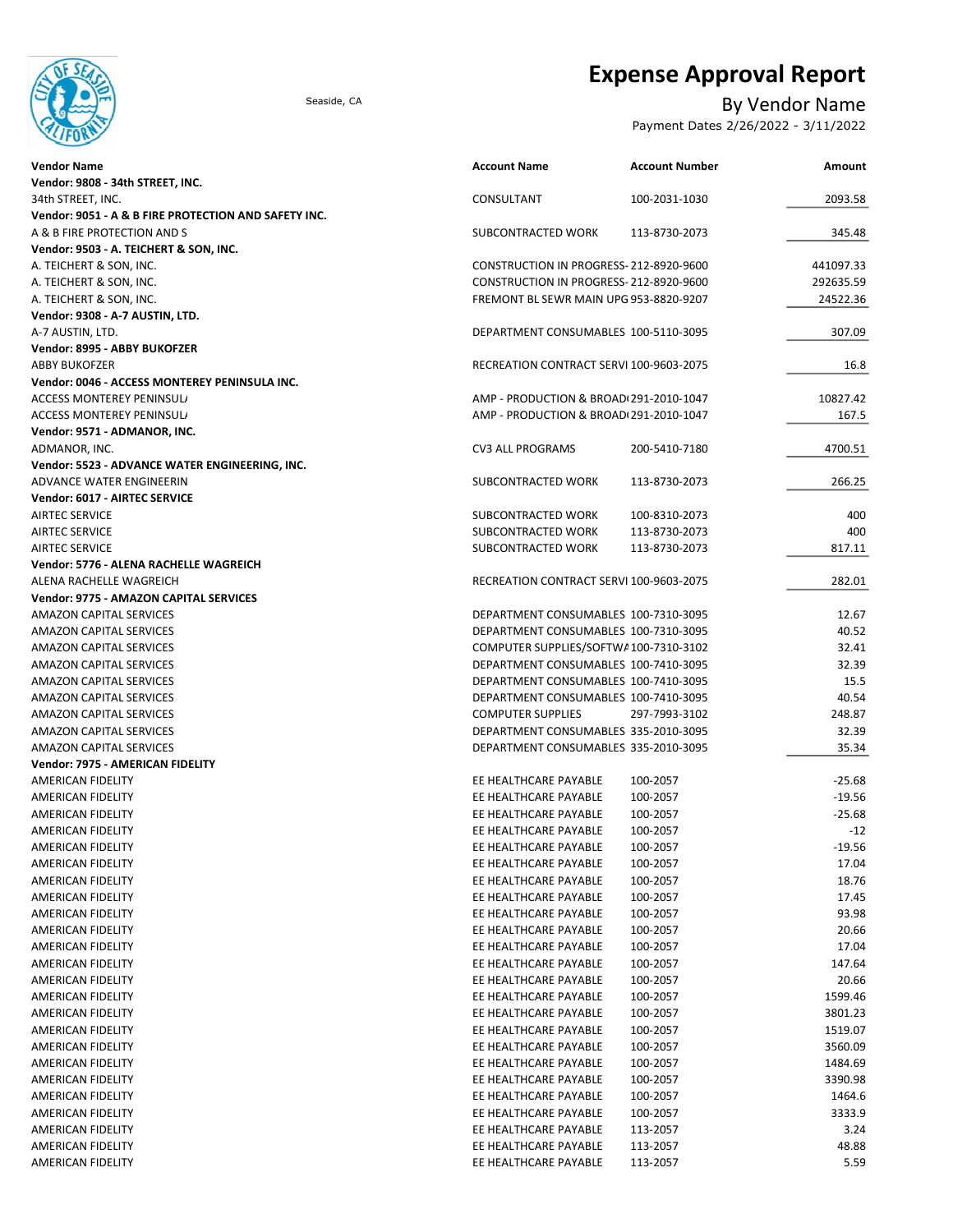| AMERICAN FIDELITY                | EE HEALTHCARE PAYABLE | 113-2057 | 44.03    |
|----------------------------------|-----------------------|----------|----------|
| AMERICAN FIDELITY                | EE HEALTHCARE PAYABLE | 113-2057 | 6.49     |
| AMERICAN FIDELITY                | EE HEALTHCARE PAYABLE | 113-2057 | 45.94    |
| AMERICAN FIDELITY                | EE HEALTHCARE PAYABLE | 113-2057 | 3.21     |
| AMERICAN FIDELITY                | EE HEALTHCARE PAYABLE | 113-2057 | 50.35    |
| AMERICAN FIDELITY                | EE HEALTHCARE PAYABLE | 210-2057 | 92.3     |
| <b>AMERICAN FIDELITY</b>         | EE HEALTHCARE PAYABLE | 210-2057 | 87.03    |
| AMERICAN FIDELITY                | EE HEALTHCARE PAYABLE | 210-2057 | 92.35    |
| AMERICAN FIDELITY                | EE HEALTHCARE PAYABLE | 210-2057 | 86.35    |
| <b>AMERICAN FIDELITY</b>         | EE HEALTHCARE PAYABLE | 210-2057 | 64.82    |
|                                  |                       |          |          |
| AMERICAN FIDELITY                | EE HEALTHCARE PAYABLE | 210-2057 | 68.84    |
| AMERICAN FIDELITY                | EE HEALTHCARE PAYABLE | 210-2057 | 117.48   |
| AMERICAN FIDELITY                | EE HEALTHCARE PAYABLE | 210-2057 | 101.38   |
| AMERICAN FIDELITY                | EE HEALTHCARE PAYABLE | 271-2057 | 27.28    |
| AMERICAN FIDELITY                | EE HEALTHCARE PAYABLE | 271-2057 | 16.15    |
| AMERICAN FIDELITY                | EE HEALTHCARE PAYABLE | 271-2057 | 38.27    |
| AMERICAN FIDELITY                | EE HEALTHCARE PAYABLE | 271-2057 | 84.02    |
| AMERICAN FIDELITY                | EE HEALTHCARE PAYABLE | 271-2057 | 56.49    |
| AMERICAN FIDELITY                | EE HEALTHCARE PAYABLE | 271-2057 | 122.42   |
| AMERICAN FIDELITY                | EE HEALTHCARE PAYABLE | 271-2057 | 50.2     |
| AMERICAN FIDELITY                | EE HEALTHCARE PAYABLE | 271-2057 | 114.56   |
| AMERICAN FIDELITY                | EE HEALTHCARE PAYABLE | 401-2057 | 1.89     |
| AMERICAN FIDELITY                | EE HEALTHCARE PAYABLE | 401-2057 | 7.76     |
| AMERICAN FIDELITY                | EE HEALTHCARE PAYABLE | 401-2057 | 6.07     |
| AMERICAN FIDELITY                | EE HEALTHCARE PAYABLE | 401-2057 | 30.45    |
| AMERICAN FIDELITY                | EE HEALTHCARE PAYABLE | 401-2057 | 10.16    |
| AMERICAN FIDELITY                | EE HEALTHCARE PAYABLE | 401-2057 | 49.4     |
|                                  |                       |          |          |
| AMERICAN FIDELITY                | EE HEALTHCARE PAYABLE | 401-2057 | 9.95     |
| AMERICAN FIDELITY                | EE HEALTHCARE PAYABLE | 401-2057 | 49.97    |
| AMERICAN FIDELITY                | EE HEALTHCARE PAYABLE | 501-2057 | 32.9     |
| AMERICAN FIDELITY                | EE HEALTHCARE PAYABLE | 501-2057 | 22.02    |
| AMERICAN FIDELITY                | EE HEALTHCARE PAYABLE | 501-2057 | 32.77    |
| AMERICAN FIDELITY                | EE HEALTHCARE PAYABLE | 501-2057 | 21.93    |
| AMERICAN FIDELITY                | EE HEALTHCARE PAYABLE | 501-2057 | 32.77    |
| AMERICAN FIDELITY                | EE HEALTHCARE PAYABLE | 501-2057 | 21.93    |
| AMERICAN FIDELITY                | EE HEALTHCARE PAYABLE | 501-2057 | 32.84    |
| AMERICAN FIDELITY                | EE HEALTHCARE PAYABLE | 501-2057 | 21.93    |
| AMERICAN FIDELITY                | EE HEALTHCARE PAYABLE | 951-2057 | 20.25    |
| AMERICAN FIDELITY                | EE HEALTHCARE PAYABLE | 951-2057 | 86.3     |
| AMERICAN FIDELITY                | EE HEALTHCARE PAYABLE | 951-2057 | 22.65    |
| AMERICAN FIDELITY                | EE HEALTHCARE PAYABLE | 951-2057 | 91.06    |
| AMERICAN FIDELITY                | EE HEALTHCARE PAYABLE | 951-2057 | 23.63    |
| AMERICAN FIDELITY                | EE HEALTHCARE PAYABLE | 951-2057 | 95.27    |
| AMERICAN FIDELITY                | EE HEALTHCARE PAYABLE | 951-2057 | 26.87    |
| AMERICAN FIDELITY                | EE HEALTHCARE PAYABLE | 951-2057 | 103.41   |
|                                  |                       |          |          |
| Vendor: 7976 - AMERICAN FIDELITY |                       |          |          |
| AMERICAN FIDELITY                | EE HEALTHCARE PAYABLE | 100-2057 | $-41.66$ |
| AMERICAN FIDELITY                | EE HEALTHCARE PAYABLE | 100-2057 | $-41.66$ |
| AMERICAN FIDELITY                | EE HEALTHCARE PAYABLE | 100-2057 | $-29.16$ |
| AMERICAN FIDELITY                | EE HEALTHCARE PAYABLE | 100-2057 | $-40$    |
| AMERICAN FIDELITY                | EE HEALTHCARE PAYABLE | 100-2057 | $-10$    |
| <b>AMERICAN FIDELITY</b>         | EE HEALTHCARE PAYABLE | 100-2057 | $-41.66$ |
| AMERICAN FIDELITY                | EE HEALTHCARE PAYABLE | 100-2057 | $-41.66$ |
| AMERICAN FIDELITY                | EE HEALTHCARE PAYABLE | 100-2057 | $-29.16$ |
| AMERICAN FIDELITY                | EE HEALTHCARE PAYABLE | 100-2057 | $-40$    |
| AMERICAN FIDELITY                | EE HEALTHCARE PAYABLE | 100-2057 | $-10$    |
| AMERICAN FIDELITY                | EE HEALTHCARE PAYABLE | 100-2057 | 83.34    |
| AMERICAN FIDELITY                | EE HEALTHCARE PAYABLE | 100-2057 | 4.16     |
| AMERICAN FIDELITY                | EE HEALTHCARE PAYABLE | 100-2057 | 29.16    |
| AMERICAN FIDELITY                | EE HEALTHCARE PAYABLE | 100-2057 | 70       |
| AMERICAN FIDELITY                | EE HEALTHCARE PAYABLE | 100-2057 | 97.5     |
| AMERICAN FIDELITY                | EE HEALTHCARE PAYABLE | 100-2057 | 100      |
| AMERICAN FIDELITY                | EE HEALTHCARE PAYABLE | 100-2057 | 83.34    |
| AMERICAN FIDELITY                | EE HEALTHCARE PAYABLE | 100-2057 | 4.16     |
|                                  |                       |          |          |
| AMERICAN FIDELITY                | EE HEALTHCARE PAYABLE | 100-2057 | 29.16    |
| AMERICAN FIDELITY                | EE HEALTHCARE PAYABLE | 100-2057 | 70       |
| AMERICAN FIDELITY                | EE HEALTHCARE PAYABLE | 100-2057 | 125      |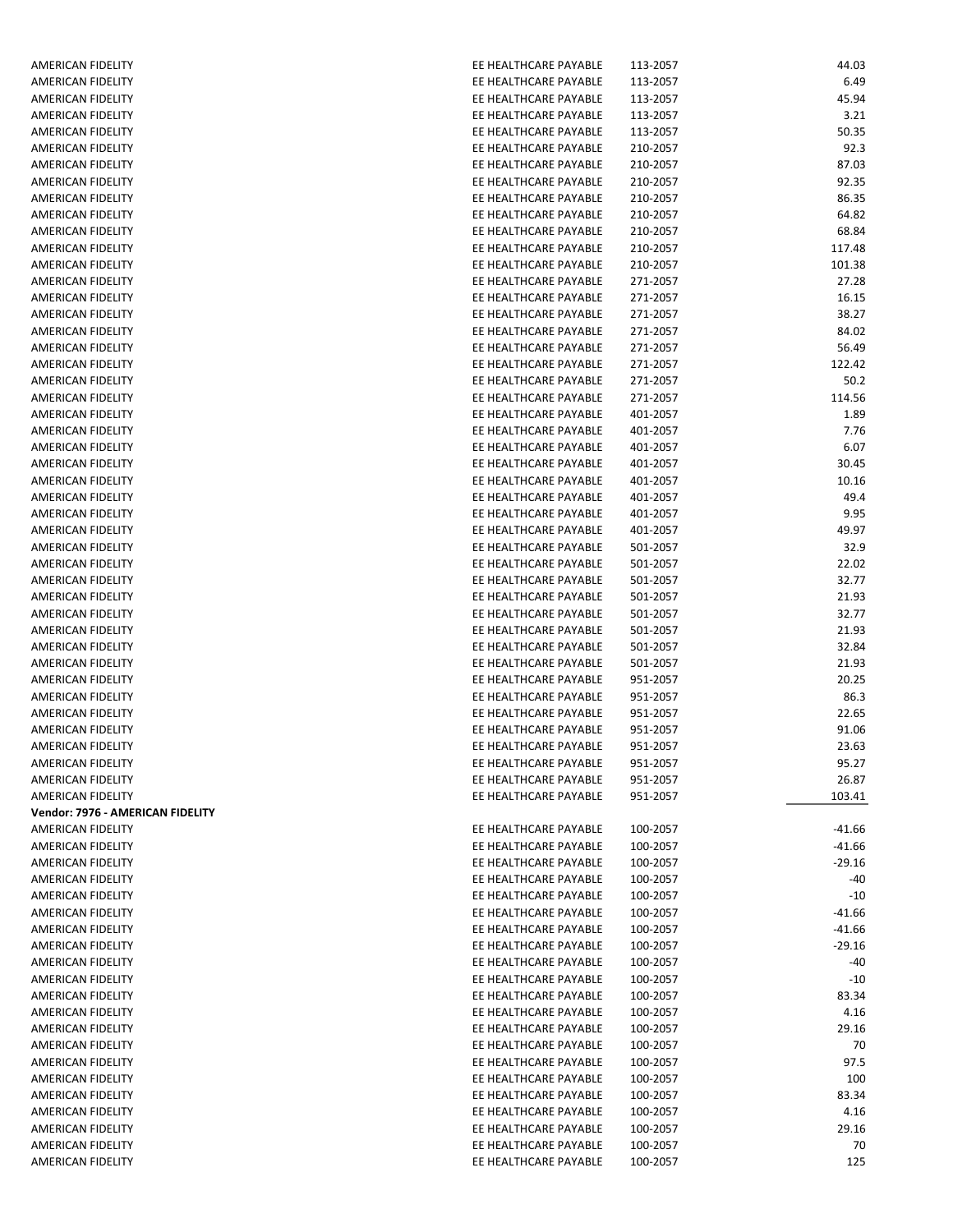| <b>AMERICAN FIDELITY</b>                                          | EE HEALTHCARE PAYABLE                   | 100-2057      | 100     |
|-------------------------------------------------------------------|-----------------------------------------|---------------|---------|
| AMERICAN FIDELITY                                                 | EE HEALTHCARE PAYABLE                   | 100-2057      | 2636.37 |
| AMERICAN FIDELITY                                                 | EE HEALTHCARE PAYABLE                   | 100-2057      | 2634.49 |
| AMERICAN FIDELITY                                                 | EE HEALTHCARE PAYABLE                   | 100-2057      | 2628.36 |
| AMERICAN FIDELITY                                                 | EE HEALTHCARE PAYABLE                   | 100-2057      | 2628.3  |
| AMERICAN FIDELITY                                                 | EE HEALTHCARE PAYABLE                   | 113-2057      | 62.5    |
| AMERICAN FIDELITY                                                 | EE HEALTHCARE PAYABLE                   | 113-2057      | 62.98   |
| AMERICAN FIDELITY                                                 | EE HEALTHCARE PAYABLE                   | 113-2057      | 62.98   |
| <b>AMERICAN FIDELITY</b>                                          | EE HEALTHCARE PAYABLE                   | 113-2057      | 62.98   |
| AMERICAN FIDELITY                                                 | EE HEALTHCARE PAYABLE                   | 210-2057      | 9.59    |
| AMERICAN FIDELITY                                                 | EE HEALTHCARE PAYABLE                   | 210-2057      | 9.44    |
| AMERICAN FIDELITY                                                 | EE HEALTHCARE PAYABLE                   | 210-2057      | 9.08    |
| AMERICAN FIDELITY                                                 | EE HEALTHCARE PAYABLE                   | 210-2057      | 9.08    |
| AMERICAN FIDELITY                                                 | EE HEALTHCARE PAYABLE                   | 271-2057      | 27.5    |
| AMERICAN FIDELITY                                                 | EE HEALTHCARE PAYABLE                   | 501-2057      | 83.33   |
| AMERICAN FIDELITY                                                 | EE HEALTHCARE PAYABLE                   | 501-2057      | 82.85   |
| AMERICAN FIDELITY                                                 | EE HEALTHCARE PAYABLE                   | 501-2057      | 82.85   |
| AMERICAN FIDELITY                                                 | EE HEALTHCARE PAYABLE                   | 501-2057      | 82.85   |
| AMERICAN FIDELITY                                                 | EE HEALTHCARE PAYABLE                   | 503-2057      | 22.91   |
| AMERICAN FIDELITY                                                 | EE HEALTHCARE PAYABLE                   | 503-2057      | 22.91   |
| <b>AMERICAN FIDELITY</b>                                          | EE HEALTHCARE PAYABLE                   | 503-2057      | 22.91   |
| AMERICAN FIDELITY                                                 | EE HEALTHCARE PAYABLE                   | 503-2057      | 22.91   |
| AMERICAN FIDELITY                                                 | EE HEALTHCARE PAYABLE                   | 951-2057      | 47.12   |
| AMERICAN FIDELITY                                                 | EE HEALTHCARE PAYABLE                   | 951-2057      | 49.15   |
| AMERICAN FIDELITY                                                 | EE HEALTHCARE PAYABLE                   | 951-2057      | 55.64   |
| AMERICAN FIDELITY                                                 | EE HEALTHCARE PAYABLE                   | 951-2057      | 55.7    |
| Vendor: 0126 - AMERICAN LOCK & KEY                                |                                         |               |         |
| AMERICAN LOCK & KEY                                               | DEPARTMENT CONSUMABLES 100-8310-3095    |               | 237.07  |
| Vendor: 8371 - AMERICAN PUBLIC WORKS ASSOCIATION                  |                                         |               |         |
| AMERICAN PUBLIC WORKS ASS                                         | DUES & MEMBERSHIP                       | 100-8910-4122 | 1110    |
| Vendor: 6747 - AT&T MOBILITY                                      |                                         |               |         |
| <b>AT&amp;T MOBILITY</b>                                          | MOBILE COMMUNICATIONS                   | 503-4010-5135 | 116.98  |
| <b>AT&amp;T MOBILITY</b>                                          | MOBILE COMMUNICATIONS                   | 503-4010-5135 | 323.88  |
| <b>Vendor: 0216 - AT&amp;T</b>                                    |                                         |               |         |
|                                                                   |                                         |               |         |
| AT&T                                                              | <b>TELEPHONE</b>                        | 503-4010-5132 | 2806.87 |
| <b>Vendor: 7071 - AT&amp;T</b>                                    |                                         |               |         |
| AT&T                                                              | <b>TELEPHONE</b>                        | 951-8810-5132 | 52.5    |
| AT&T                                                              | <b>TELEPHONE</b>                        | 951-8810-5132 | 52.5    |
| AT&T                                                              | <b>TELEPHONE</b>                        | 951-8810-5132 | 52.5    |
| Vendor: 8980 - ATHENA OCCMED                                      |                                         |               |         |
| ATHENA OCCMED                                                     | DEPT CONSUMABLES - CV RES 100-8110-3095 |               | 320     |
| Vendor: 0922 - AUGARTEN LTD.                                      |                                         |               |         |
| AUGARTEN LTD.                                                     | <b>VEHICLE PARTS</b>                    | 501-8520-6144 | 56.76   |
| AUGARTEN LTD.                                                     | <b>OUTSIDE REPAIRS</b>                  | 501-8520-6148 | 75      |
| AUGARTEN LTD.                                                     | <b>OUTSIDE REPAIRS</b>                  | 501-8520-6148 | 75      |
| AUGARTEN LTD.                                                     | <b>OUTSIDE REPAIRS</b>                  | 501-8520-6148 | 75      |
| AUGARTEN LTD.                                                     | <b>OUTSIDE REPAIRS</b>                  | 501-8520-6148 | 75      |
| AUGARTEN LTD.                                                     | <b>OUTSIDE REPAIRS</b>                  | 501-8520-6148 | 75      |
| <b>AUGARTEN LTD.</b>                                              | <b>OUTSIDE REPAIRS</b>                  | 501-8520-6148 | 75      |
| Vendor: 8091 - BADGER METER INC.                                  |                                         |               |         |
| <b>BADGER METER INC.</b>                                          | SUBCONTRACTED WORK                      | 401-8620-2073 | 711.11  |
| Vendor: 9524 - BAY VIEW COMMUNITY DE LLC                          |                                         |               |         |
| BAY VIEW COMMUNITY DE LLC                                         | RENTAL ASSISTANCE PRGM                  | 100-7410-4202 | 2753.34 |
| Vendor: 0302 - BAYSIDE OIL II, INC.                               |                                         |               |         |
| BAYSIDE OIL II, INC.                                              | REFUSE DISPOSAL                         | 501-8520-2068 | 313.5   |
| Vendor: 7324 - BEAR ELECTRICAL SOLUTIONS                          |                                         |               |         |
| <b>BEAR ELECTRICAL SOLUTIONS</b>                                  | SUBCONTRACTED WORK                      | 113-8730-2073 | 170     |
| BEAR ELECTRICAL SOLUTIONS                                         | TRAFFIC SIGNAL MAINTENANC 210-8210-2077 |               | 3961.5  |
| <b>BEAR ELECTRICAL SOLUTIONS</b>                                  | TRAFFIC SIGNAL MAINTENANC 210-8210-2077 |               | 1785    |
| Vendor: 0047 - BILL KORETOFF                                      |                                         |               |         |
| <b>BILL KORETOFF</b>                                              | <b>VEHICLE PARTS</b>                    | 501-8520-6144 | 2651.11 |
| Vendor: 3851 - BOUND TREE MEDICAL, LLC                            |                                         |               |         |
| <b>BOUND TREE MEDICAL, LLC</b>                                    | <b>CSA 74 PURCHASES</b>                 | 100-6640-3096 | 633.16  |
| <b>BOUND TREE MEDICAL, LLC</b>                                    | <b>CSA 74 PURCHASES</b>                 | 100-6640-3096 | 9.9     |
| <b>BOUND TREE MEDICAL, LLC</b>                                    | <b>CSA 74 PURCHASES</b>                 | 100-6640-3096 | 1149.8  |
| <b>BOUND TREE MEDICAL, LLC</b><br>Vendor: 9810 - BRUNO PROPERTIES | DEPT CONSUMABLES - CV RES 100-8110-3095 |               | 1310.68 |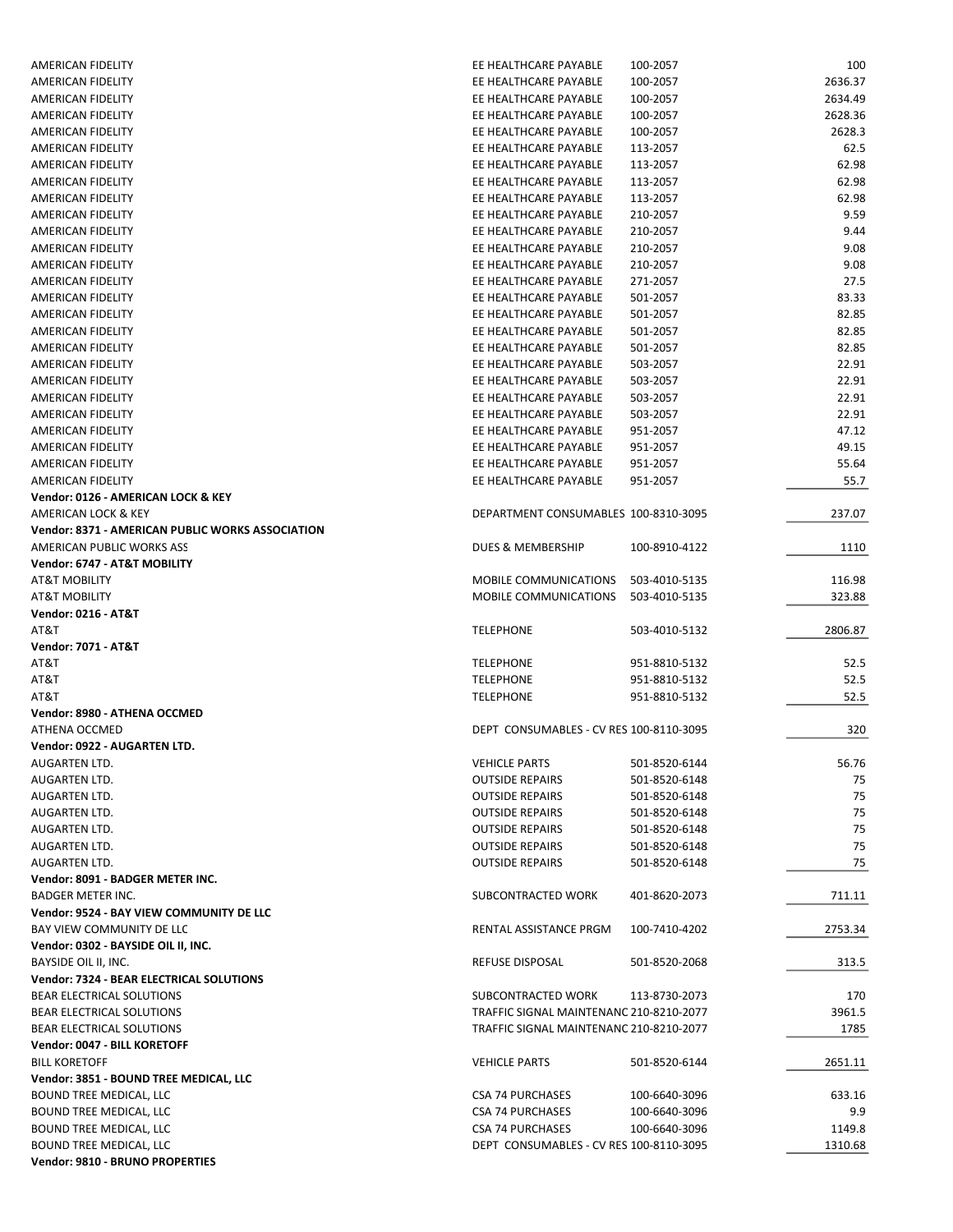| <b>BRUNO PROPERTIES</b>                                                      | RENTAL ASSISTANCE PRGM                                        | 100-7410-4202 | 7200            |
|------------------------------------------------------------------------------|---------------------------------------------------------------|---------------|-----------------|
| Vendor: 9084 - BUCHER MUNICIPAL NORTH AMERICA INC.                           |                                                               |               |                 |
| <b>BUCHER MUNICIPAL NORTH AI</b>                                             | CONSUMABLES                                                   | 271-8110-3095 | 1583.5          |
| Vendor: 0530 - CA. STATE DISBURSEMENT UNIT                                   |                                                               |               |                 |
| CA. STATE DISBURSEMENT UNI                                                   | <b>GARNISHMENT PAYABLE</b>                                    | 100-2059      | 142.61          |
| CA. STATE DISBURSEMENT UNI                                                   | <b>GARNISHMENT PAYABLE</b>                                    | 100-2059      | 461.53          |
| CA. STATE DISBURSEMENT UNI                                                   | <b>GARNISHMENT PAYABLE</b>                                    | 100-2059      | 210.57          |
| CA. STATE DISBURSEMENT UNI                                                   | <b>GARNISHMENT PAYABLE</b>                                    | 100-2059      | 603.69          |
| CA. STATE DISBURSEMENT UNI                                                   | <b>GARNISHMENT PAYABLE</b>                                    | 271-2059      | 378             |
| CA. STATE DISBURSEMENT UNI                                                   | <b>GARNISHMENT PAYABLE</b>                                    | 335-2059      | 226.15          |
| Vendor: 0574 - CALIFORNIA COAST UNIFORM COMPANY INC.                         |                                                               |               |                 |
| CALIFORNIA COAST UNIFORM (<br>CALIFORNIA COAST UNIFORM (                     | SAFETY EQUIPMENT                                              | 100-6120-3097 | 707.39<br>707.4 |
| <b>CALIFORNIA COAST UNIFORM (</b>                                            | SAFETY EQUIPMENT<br>SAFETY EQUIPMENT-B.P. VEST: 203-6120-3097 | 100-6120-3097 | 707.4           |
| CALIFORNIA COAST UNIFORM (                                                   | SAFETY EQUIPMENT-B.P. VEST: 203-6120-3097                     |               | 707.39          |
| Vendor: 9111 - CALIFORNIA COASTAL RURAL DEVELOPMENT CORP.                    |                                                               |               |                 |
| CALIFORNIA COASTAL RURAL D                                                   | CONSULTANT                                                    | 100-7410-1030 | 1500            |
| Vendor: 5359 - CALIFORNIA LAW ENFORCEMENT ASSOC OF RECORDS SUPERVISORS, INC. |                                                               |               |                 |
| CALIFORNIA LAW ENFORCEME                                                     | DUES & MEMBERSHIP                                             | 100-6110-4122 | 50              |
| <b>Vendor: 8474 - CALIFORNIA PREMIER RESTORATION</b>                         |                                                               |               |                 |
| CALIFORNIA PREMIER RESTOR/                                                   | SUBCONTRACTED WORK - CV F100-8110-2073                        |               | 2500            |
| Vendor: 0501 - CALIFORNIA-AMERICAN WATER                                     |                                                               |               |                 |
| CALIFORNIA-AMERICAN WATEI                                                    | <b>WATER</b>                                                  | 100-8310-5133 | 4371.8          |
| CALIFORNIA-AMERICAN WATEI                                                    | <b>WATER</b>                                                  | 100-8440-5133 | 7096.19         |
| CALIFORNIA-AMERICAN WATEI                                                    | <b>WATER</b>                                                  | 210-8420-5133 | 5061.52         |
| CALIFORNIA-AMERICAN WATEI                                                    | <b>RENTAL PROPERTY EXP &amp; MAII 297-7993-9599</b>           |               | 34.51           |
| CALIFORNIA-AMERICAN WATEI                                                    | AFFORDABLE HOUSING                                            | 973-9710-9526 | 97.89           |
| Vendor: 9162 - CARRIE ALBERT                                                 |                                                               |               |                 |
| <b>CARRIE ALBERT</b>                                                         | PARK RENTAL FEES                                              | 100-3691      | 34.87           |
| <b>CARRIE ALBERT</b>                                                         | <b>MAINTENANCE FEES</b>                                       | 257-3689      | 11.63           |
| Vendor: 8880 - CENTRAL COAST MARKETING TEAM                                  |                                                               |               |                 |
| CENTRAL COAST MARKETING T                                                    | DUES & MEMBERSHIPS                                            | 100-7410-4122 | 2500            |
| Vendor: 9817 - CHARLES E. BASS                                               |                                                               |               |                 |
| <b>CHARLES E. BASS</b>                                                       | UNAPPLIED CREDIT LIABILITY 100-2007                           |               | 1298.73         |
| <b>CHARLES E. BASS</b>                                                       | A/R MISC                                                      | 502-1023      | 418.95          |
| <b>CHARLES E. BASS</b>                                                       | A/R MISC                                                      | 601-1023      | 27.93           |
| Vendor: 9647 - CHRIS WHEELER                                                 |                                                               |               |                 |
| <b>CHRIS WHEELER</b>                                                         | <b>RENTAL PROPERTY EXP &amp; MAII 297-7993-9599</b>           |               | 1500            |
| <b>CHRIS WHEELER</b><br>Vendor: 9812 - CHRIS WON YI                          | <b>RENTAL PROPERTY EXP &amp; MAII 297-7993-9599</b>           |               | 1050            |
| <b>CHRIS WON YI</b>                                                          | <b>BUILDING PERMIT</b>                                        | 100-3211      | 212.8           |
| Vendor: 1630 - CITY OF SEASIDE PETTY CASH                                    |                                                               |               |                 |
| CITY OF SEASIDE PETTY CASH                                                   | PETTY CASH - FINANCE                                          | 100-1004      | 307.52          |
| Vendor: 5272 - CITY OF SEASIDE                                               |                                                               |               |                 |
| <b>CITY OF SEASIDE</b>                                                       | UTILITY ASSISTANCE PRGM                                       | 100-7410-4201 | 500.95          |
| Vendor: 9635 - COLLINS ELECTRICAL COMPANY, INC.                              |                                                               |               |                 |
| COLLINS ELECTRICAL COMPAN'                                                   | SUBCONTRACTED WORK                                            | 401-8620-2073 | 275             |
| <b>Vendor: 7644 - COMCAST BUSINESS</b>                                       |                                                               |               |                 |
| <b>COMCAST BUSINESS</b>                                                      | DATA COMMUNICATION                                            | 503-4010-5138 | 4790.18         |
| Vendor: 6553 - COMCAST                                                       |                                                               |               |                 |
| <b>COMCAST</b>                                                               | TEMPORARY CONTRACT SERVI 100-9200-2043                        |               | 57.71           |
| <b>COMCAST</b>                                                               | DATA COMMUNICATION                                            | 503-4010-5138 | 311.7           |
| <b>COMCAST</b>                                                               | DATA COMMUNICATION                                            | 503-4010-5138 | 425.88          |
| Vendor: 0780 - COMMERCIAL TRUCK CO.                                          |                                                               |               |                 |
| COMMERCIAL TRUCK CO.                                                         | <b>VEHICLE PARTS</b>                                          | 501-8520-6144 | 177.89          |
| COMMERCIAL TRUCK CO.                                                         | <b>VEHICLE PARTS</b>                                          | 501-8520-6144 | 744.33          |
| Vendor: 4480 - COMMUNITY HOSPITAL OF THE MONTEREY PENINSULA                  |                                                               |               |                 |
| COMMUNITY HOSPITAL OF THI                                                    | <b>BLOOD ALCOHOL</b>                                          | 100-6120-2060 | 27              |
| COMMUNITY HOSPITAL OF THI                                                    | <b>BLOOD ALCOHOL</b>                                          | 100-6120-2060 | 27              |
| COMMUNITY HOSPITAL OF THI                                                    | <b>BLOOD ALCOHOL</b>                                          | 100-6120-2060 | 27              |
| COMMUNITY HOSPITAL OF THI                                                    | <b>BLOOD ALCOHOL</b>                                          | 100-6120-2060 | 27              |
| COMMUNITY HOSPITAL OF THI                                                    | <b>BLOOD ALCOHOL</b>                                          | 100-6120-2060 | 27              |
| Vendor: 9486 - COMPANY NURSE, LLC                                            | CONSULTANT - CV RESPONSE 100-8110-1030                        |               |                 |
| COMPANY NURSE, LLC<br>Vendor: 6204 - CONCERN HEALTH                          |                                                               |               | 375             |
| <b>CONCERN HEALTH</b>                                                        | EMPLOYEE ASSISTANCE PROGF 100-2031-1038                       |               | 794.75          |
| Vendor: 0855 - COUNTY OF MONTEREY                                            |                                                               |               |                 |
|                                                                              |                                                               |               |                 |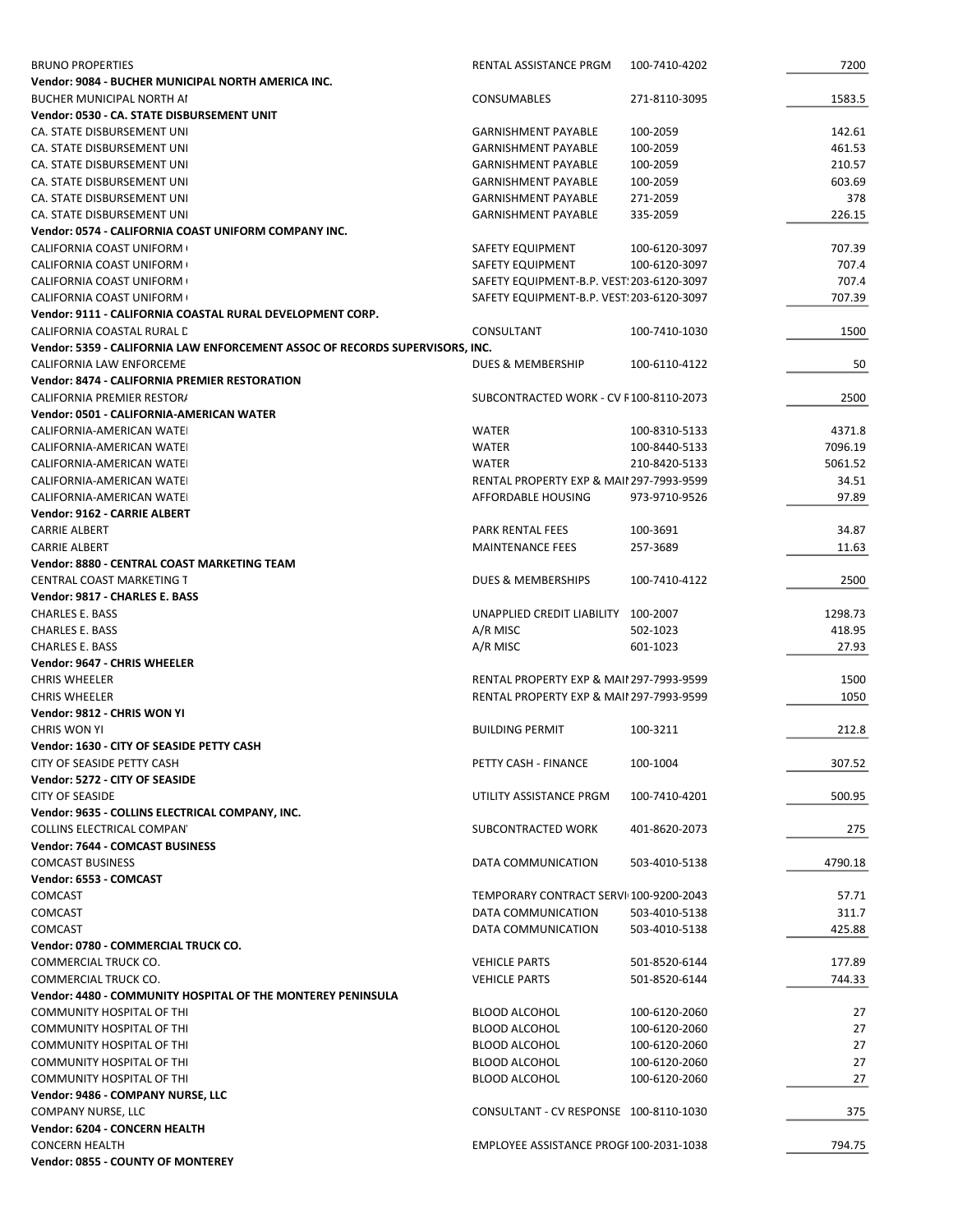| <b>COUNTY OF MONTEREY</b>                                    | COUNTY COMMUNICATIONS 100-6110-2041    |               | 146802   |
|--------------------------------------------------------------|----------------------------------------|---------------|----------|
| <b>COUNTY OF MONTEREY</b>                                    | COUNTY COMMUNICATIONS 100-6610-2041    |               | 28189    |
| <b>COUNTY OF MONTEREY</b>                                    | COUNTY COMMUNICATIONS 220-6110-2041    |               | 19599    |
| <b>COUNTY OF MONTEREY</b>                                    | <b>COUNTY COMMUNICATION</b>            | 220-6610-2041 | 2151     |
| Vendor: 7043 - COUNTY OF SANTA CLARA                         |                                        |               |          |
| <b>COUNTY OF SANTA CLARA</b>                                 | COMPUTER SUPPLIES/SOFTWA100-6110-3102  |               | 963.71   |
| Vendor: 9800 - CURTIS S. WILLIAMS                            |                                        |               |          |
| <b>CURTIS S. WILLIAMS</b>                                    | <b>SENIOR ACTIVITIES</b>               | 251-9500-7125 | 75       |
| Vendor: 6727 - DATAPROSE, LLC                                |                                        |               |          |
| DATAPROSE, LLC                                               | <b>OUTSIDE PRINTING SERVICE</b>        | 401-8610-2053 | 472.35   |
| DATAPROSE, LLC                                               | POSTAGE                                | 401-8610-4124 | 346.75   |
| Vendor: 0988 - DEL REY CAR WASH                              |                                        |               |          |
| DEL REY CAR WASH                                             | OTHER EXPENSE                          | 501-8510-2078 | 22       |
| Vendor: 9332 - DENISE DUFFY & ASSOCIATES, INC.               |                                        |               |          |
| DENISE DUFFY & ASSOCIATES,                                   | CONSULTANT                             | 100-7410-1030 | 7738     |
| Vendor: 4896 - DEPARTMENT OF JUSTICE                         |                                        |               |          |
| DEPARTMENT OF JUSTICE                                        | PERSONNEL RECRUITMENT                  | 100-2031-2064 | 32       |
| DEPARTMENT OF JUSTICE                                        | BACKGROUND INVESTIGATION 100-9310-1027 |               | 32       |
| <b>Vendor: 9652 - DEPARTMENT OF TOXIC SUBSTANCES CONTROL</b> |                                        |               |          |
| DEPARTMENT OF TOXIC SUBST                                    | SUBCONTRACTED WORK                     | 335-2010-2073 | 6449.56  |
| Vendor: 3844 - DIAMONDBACK FIRE & RESCUE, INC.               |                                        |               |          |
| DIAMONDBACK FIRE & RESCUE                                    | FIRE EQUIPMENT REPAIR                  | 100-6640-2055 | 2663.26  |
| Vendor: 0898 - DTJ CORP.                                     |                                        |               |          |
| DTJ CORP.                                                    | DEPARTMENT CONSUMABLES 100-8310-3095   |               | 25       |
| DTJ CORP.                                                    | DEPARTMENT CONSUMABLES 100-8310-3095   |               | 49.5     |
| DTJ CORP.                                                    | DEPARTMENT CONSUMABLES 100-8310-3095   |               | 32.75    |
| DTJ CORP.                                                    | DEPARTMENT CONSUMABLES 100-8310-3095   |               | 14.25    |
| DTJ CORP.                                                    | DEPARTMENT CONSUMABLES 100-8310-3095   |               | 5        |
| DTJ CORP.                                                    | DEPARTMENT CONSUMABLES 100-8310-3095   |               | 15       |
| Vendor: 4892 - EDGES ELECTRICAL GROUP                        |                                        |               |          |
| <b>EDGES ELECTRICAL GROUP</b>                                | DEPARTMENT CONSUMABLES 113-8730-3095   |               | 149.61   |
| <b>EDGES ELECTRICAL GROUP</b>                                | DEPARTMENT CONSUMABLES 113-8730-3095   |               | 43.23    |
| <b>EDGES ELECTRICAL GROUP</b>                                | DEPARTMENT CONSUMABLES 113-8730-3095   |               | 510.42   |
| <b>EDGES ELECTRICAL GROUP</b>                                | DEPARTMENT CONSUMABLES 113-8730-3095   |               | 61.22    |
| <b>EDGES ELECTRICAL GROUP</b>                                | DEPARTMENT CONSUMABLES 113-8730-3095   |               | 157.86   |
| <b>EDGES ELECTRICAL GROUP</b>                                | DEPARTMENT CONSUMABLES 113-8730-3095   |               | 419.77   |
| <b>EDGES ELECTRICAL GROUP</b>                                | DEPARTMENT CONSUMABLES 113-8730-3095   |               | 69.29    |
| <b>EDGES ELECTRICAL GROUP</b>                                | <b>VEHICLE PARTS</b>                   | 501-8520-6144 | 33.82    |
| Vendor: 7105 - EMERGENCY VEHICLE SPECIALISTS, INC.           |                                        |               |          |
| <b>EMERGENCY VEHICLE SPECIALI</b>                            | <b>VEHICLE MAINTENANCE</b>             | 100-6120-9395 | 635.31   |
| <b>EMERGENCY VEHICLE SPECIALI</b>                            | <b>VEHICLE MAINTENANCE</b>             | 100-6120-9395 | 2072.45  |
| Vendor: 9763 - ENTERPRISE FM TRUST                           |                                        |               |          |
| <b>ENTERPRISE FM TRUST</b>                                   | PAYMENT ON PRINCIPAL                   | 100-6130-9602 | 593.94   |
| <b>ENTERPRISE FM TRUST</b>                                   | PRINCIPAL ON LEASE                     | 100-6640-9602 | 616.09   |
| <b>ENTERPRISE FM TRUST</b>                                   | PRINCIPAL PAYMENTS                     | 100-7210-9602 | 621.01   |
| <b>ENTERPRISE FM TRUST</b>                                   | PRINCIPAL                              | 100-8410-9602 | 2130.69  |
| <b>ENTERPRISE FM TRUST</b>                                   | PRINCIPAL-COPIER LEASE                 | 100-8910-9602 | 820.78   |
| <b>ENTERPRISE FM TRUST</b>                                   | PRINCIPAL PAYMENT                      | 100-9100-9602 | 495.6    |
| <b>ENTERPRISE FM TRUST</b>                                   |                                        |               |          |
| Vendor: 1176 - EWING IRRIGATION PRODUCTS INC.                | PRINCIPAL PAYMENT                      | 501-8510-9602 | 593.94   |
| <b>EWING IRRIGATION PRODUCTS</b>                             | DEPARTMENT CONSUMABLES 100-8440-3095   |               |          |
|                                                              |                                        |               | -400.18  |
| <b>EWING IRRIGATION PRODUCTS</b>                             | DEPARTMENT CONSUMABLES 100-8440-3095   |               | $-98.66$ |
| <b>EWING IRRIGATION PRODUCTS</b>                             | DEPARTMENT CONSUMABLES 100-8440-3095   |               | 50.74    |
| <b>EWING IRRIGATION PRODUCTS</b>                             | DEPARTMENT CONSUMABLES 100-8440-3095   |               | $-67.82$ |
| <b>EWING IRRIGATION PRODUCTS</b>                             | DEPARTMENT CONSUMABLES 100-8440-3095   |               | 183.28   |
| <b>EWING IRRIGATION PRODUCTS</b>                             | DEPARTMENT CONSUMABLES 100-8440-3095   |               | 1001.51  |
| Vendor: 5969 - FASTENAL COMPANY                              |                                        |               |          |
| <b>FASTENAL COMPANY</b>                                      | DEPARTMENT CONSUMABLES 100-8310-3095   |               | 35.58    |
| <b>FASTENAL COMPANY</b>                                      | DEPARTMENT CONSUMABLES 100-8420-3095   |               | 24.9     |
| <b>FASTENAL COMPANY</b>                                      | DEPARTMENT CONSUMABLES 100-8420-3095   |               | 66.83    |
| <b>FASTENAL COMPANY</b>                                      | DEPARTMENT CONSUMABLES 100-8440-3095   |               | 14.23    |
| <b>FASTENAL COMPANY</b>                                      | DEPARTMENT CONSUMABLES 210-8110-3095   |               | 56.92    |
| <b>FASTENAL COMPANY</b>                                      | <b>CONSUMABLES</b>                     | 271-8110-3095 | 4.28     |
| <b>FASTENAL COMPANY</b>                                      | DEPARTMENT CONSUMABLES 401-8620-3095   |               | 10.67    |
| <b>FASTENAL COMPANY</b>                                      | DEPARTMENT CONSUMABLES 951-8820-3095   |               | 24.9     |
| <b>FASTENAL COMPANY</b>                                      | DEPARTMENT CONSUMABLES 951-8820-3095   |               | 73.81    |
| Vendor: 8338 - FEDEX                                         |                                        |               |          |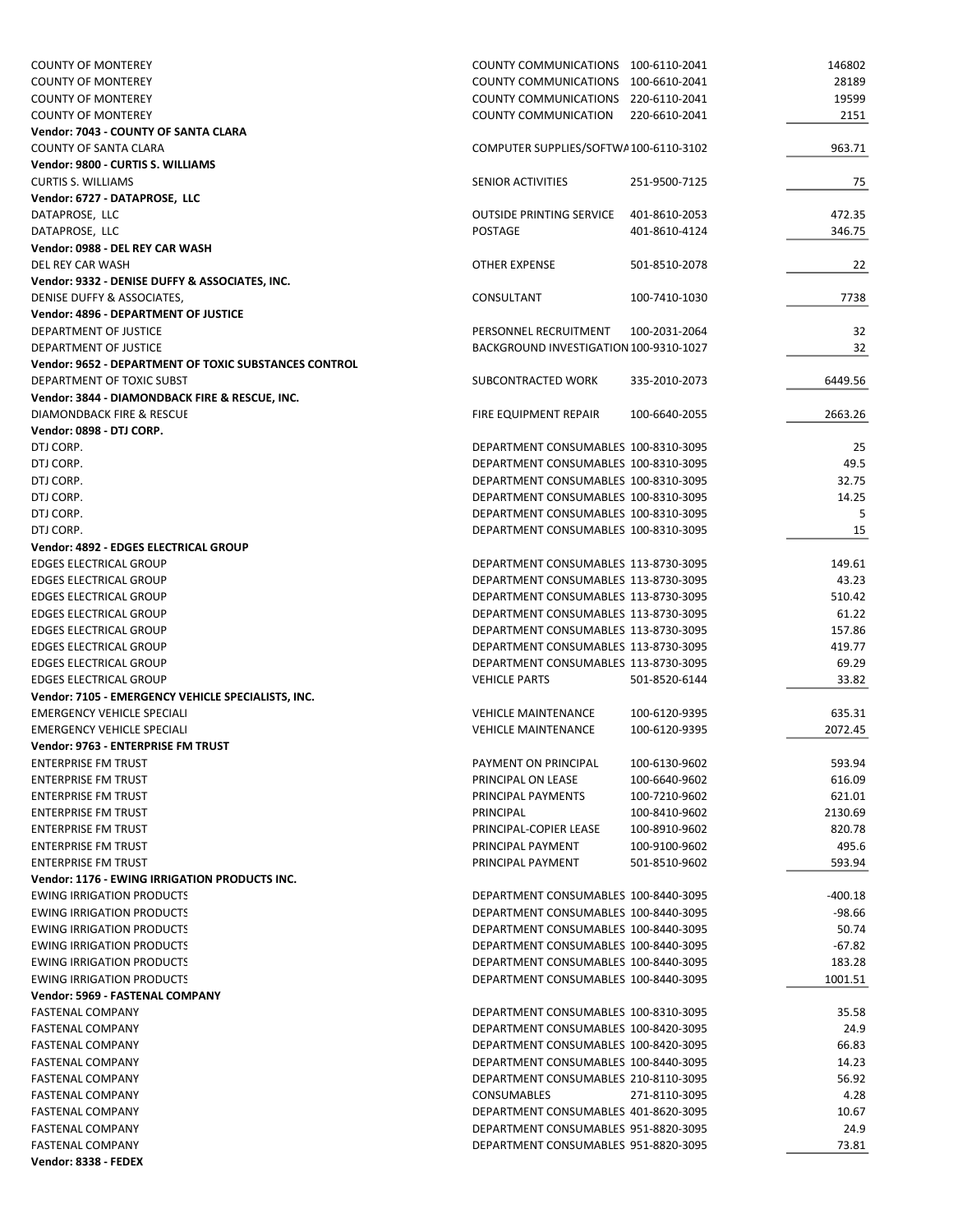| <b>FEDEX</b>                                       | <b>MAIL SERVICES</b>                    | 100-6110-4124 | 12.94     |
|----------------------------------------------------|-----------------------------------------|---------------|-----------|
| <b>FEDEX</b>                                       | <b>MAIL SERVICES</b>                    | 100-6110-4124 | 12.65     |
| Vendor: 1188 - FERGUSON US HOLDINGS, INC.          |                                         |               |           |
| FERGUSON US HOLDINGS, INC.                         | DEPARTMENT CONSUMABLES 113-8730-3095    |               | 389.64    |
| FERGUSON US HOLDINGS, INC.                         | DEPARTMENT CONSUMABLES 113-8730-3095    |               | 27.33     |
| FERGUSON US HOLDINGS, INC.                         | DEL MONTE MANOR STORM D 271-8910-9961   |               | 245.72    |
| Vendor: 1224 - FIRST ALARM                         |                                         |               |           |
| <b>FIRST ALARM</b>                                 | <b>ALARM SERVICE</b>                    | 100-8310-2070 | 612.5     |
| <b>FIRST ALARM</b>                                 | SUBCONTRACTED WORK                      | 100-9100-2073 | 415       |
| <b>FIRST ALARM</b>                                 | SUBCONTRACTED WORK                      | 100-9100-2073 | 287.1     |
| <b>Vendor: 6306 - GAVILAN PEST CONTROL</b>         |                                         |               |           |
| <b>GAVILAN PEST CONTROL</b>                        | PEST CONTROL                            | 100-8310-2057 | 65        |
| <b>Vendor: 1391 - GRANITE CONSTRUCTION COMPANY</b> |                                         |               |           |
| <b>GRANITE CONSTRUCTION CON</b>                    | DEPARTMENT CONSUMABLES 210-8110-3095    |               | 196.65    |
| <b>GRANITE CONSTRUCTION CON</b>                    | DEPARTMENT CONSUMABLES 210-8110-3095    |               | 505.39    |
| <b>GRANITE CONSTRUCTION CON</b>                    | DEPARTMENT CONSUMABLES 210-8110-3095    |               | 203.21    |
| <b>Vendor: 1392 - GRANITEROCK COMPANY</b>          |                                         |               |           |
| <b>GRANITEROCK COMPANY</b>                         | TEMPORARY CONTRACT SERVI 100-6640-2043  |               | 21.78     |
| <b>GRANITEROCK COMPANY</b>                         | <b>FOSPA MATCH</b>                      | 100-8410-7185 | 129.87    |
| <b>GRANITEROCK COMPANY</b>                         | DEPARTMENT CONSUMABLES 210-8110-3095    |               | 165.95    |
| <b>GRANITEROCK COMPANY</b>                         | DEPARTMENT CONSUMABLES 210-8110-3095    |               | 186.83    |
| Vendor: 3154 - GREEN VALLEY LANSCAPE INC.          |                                         |               |           |
| <b>GREEN VALLEY LANSCAPE INC.</b>                  | DEPARTMENT CONSUMABLES 100-8420-3095    |               | 255.82    |
| <b>GREEN VALLEY LANSCAPE INC.</b>                  | DEPARTMENT CONSUMABLES 100-8420-3095    |               | 80.31     |
| <b>GREEN VALLEY LANSCAPE INC.</b>                  | DEPARTMENT CONSUMABLES 100-8420-3095    |               | 443.97    |
| <b>GREEN VALLEY LANSCAPE INC.</b>                  | DEPARTMENT CONSUMABLES 100-8420-3095    |               | 71.8      |
|                                                    |                                         |               |           |
| <b>GREEN VALLEY LANSCAPE INC.</b>                  | DEPARTMENT CONSUMABLES 100-8420-3095    |               | 117       |
| <b>GREEN VALLEY LANSCAPE INC.</b>                  | DEPARTMENT CONSUMABLES 100-8420-3095    |               | 48.97     |
| <b>GREEN VALLEY LANSCAPE INC.</b>                  | DEPARTMENT CONSUMABLES 100-8420-3095    |               | 337.08    |
| <b>GREEN VALLEY LANSCAPE INC.</b>                  | DEPARTMENT CONSUMABLES 100-8450-3095    |               | 259.56    |
| Vendor: 7763 - GREENWASTE RECOVERY, INC.           |                                         |               |           |
| GREENWASTE RECOVERY, INC.                          | UTILITY ASSISTANCE PRGM                 | 100-7410-4201 | 214.35    |
| GREENWASTE RECOVERY, INC.                          | UTILITY ASSISTANCE PRGM                 | 100-7410-4201 | 69.78     |
| Vendor: 9157 - GREG STEVEN OMOTO                   |                                         |               |           |
| <b>GREG STEVEN OMOTO</b>                           | SUBCONTRACTED WORK                      | 100-9340-2073 | 330       |
| <b>GREG STEVEN OMOTO</b>                           | DEPARTMENT CONSUMABLES 100-9340-3095    |               | 480       |
|                                                    |                                         |               |           |
| <b>Vendor: 9807 - GYM REPAIR TECHNICIANS</b>       |                                         |               |           |
| <b>GYM REPAIR TECHNICIANS</b>                      | DEPARTMENT EQUIPMENT                    | 100-6640-8187 | 535       |
| Vendor: 4222 - HARRIS & ASSOCIATES, INC.           |                                         |               |           |
| HARRIS & ASSOCIATES, INC.                          | CONSULTANT                              | 329-8110-1030 | 5913.75   |
| HARRIS & ASSOCIATES, INC.                          | SUBCONTRACTED WORK                      | 329-8110-2073 | 1237.5    |
| HARRIS & ASSOCIATES, INC.                          | FREMONT BL SEWR MAIN UPG 953-8820-9207  |               | 5331.25   |
| HARRIS & ASSOCIATES, INC.                          | DEL MONTE SWR MAIN REPLA(953-8820-9214  |               | 1132.5    |
| Vendor: 1494 - HD SUPPLY FACILITIES MAINTENANCE    |                                         |               |           |
| HD SUPPLY FACILITIES MAINTE                        | SUBCONTRACTED WORK                      | 100-8310-2073 | $-401.62$ |
| HD SUPPLY FACILITIES MAINTE                        | SUBCONTRACTED WORK                      | 100-8310-2073 | -454.52   |
| HD SUPPLY FACILITIES MAINTE                        | SUBCONTRACTED WORK                      | 100-8310-2073 | 194.81    |
| HD SUPPLY FACILITIES MAINTE                        | SUBCONTRACTED WORK                      | 100-8310-2073 | 3074.12   |
| HD SUPPLY FACILITIES MAINTE                        | SUBCONTRACTED WORK                      | 100-8310-2073 | 139.29    |
| HD SUPPLY FACILITIES MAINTE                        | SUBCONTRACTED WORK                      | 100-8310-2073 | 454.52    |
| HD SUPPLY FACILITIES MAINTE                        | SUBCONTRACTED WORK                      | 100-8310-2073 | 354.95    |
| Vendor: 8192 - HEATHER A. HARDEE                   |                                         |               |           |
| <b>HEATHER A. HARDEE</b>                           | BACKGROUND INVESTIGATION 100-6110-1027  |               | 1500      |
| <b>HEATHER A. HARDEE</b>                           | TEMPORARY CONTRACT SERVI 100-6610-2043  |               | 1200      |
| Vendor: 9801 - HECTOR ESPINOSA PEREZ               |                                         |               |           |
| <b>HECTOR ESPINOSA PEREZ</b>                       | <b>CENTER RENTAL DEPOSITS</b>           | 252-2345      | 875.07    |
| Vendor: 5753 - HEIHACHIRO TAKARABE                 |                                         |               |           |
| <b>HEIHACHIRO TAKARABE</b>                         | RECREATION CONTRACT SERVI 100-9603-2075 |               | 91.35     |
| Vendor: 8233 - HERC RENTALS                        |                                         |               |           |
| <b>HERC RENTALS</b>                                | <b>HOLIDAY SNOW FESTIVAL</b>            | 100-9200-7182 | 787.76    |
| Vendor: 2351 - HICKS & HORNELL                     |                                         |               |           |
| <b>HICKS &amp; HORNELL</b>                         | <b>TIRES</b>                            | 501-8520-6147 | 107.07    |
| <b>HICKS &amp; HORNELL</b>                         | <b>TIRES</b>                            | 501-8520-6147 | 249.92    |
| <b>HICKS &amp; HORNELL</b>                         | <b>TIRES</b>                            | 501-8520-6147 | 55.41     |
| Vendor: 5875 - HINDERLITER, de LLAMAS & ASSOCIATES |                                         |               |           |
| HINDERLITER, de LLAMAS & AS                        | CONSULTANT                              | 100-5110-1030 | 19397.24  |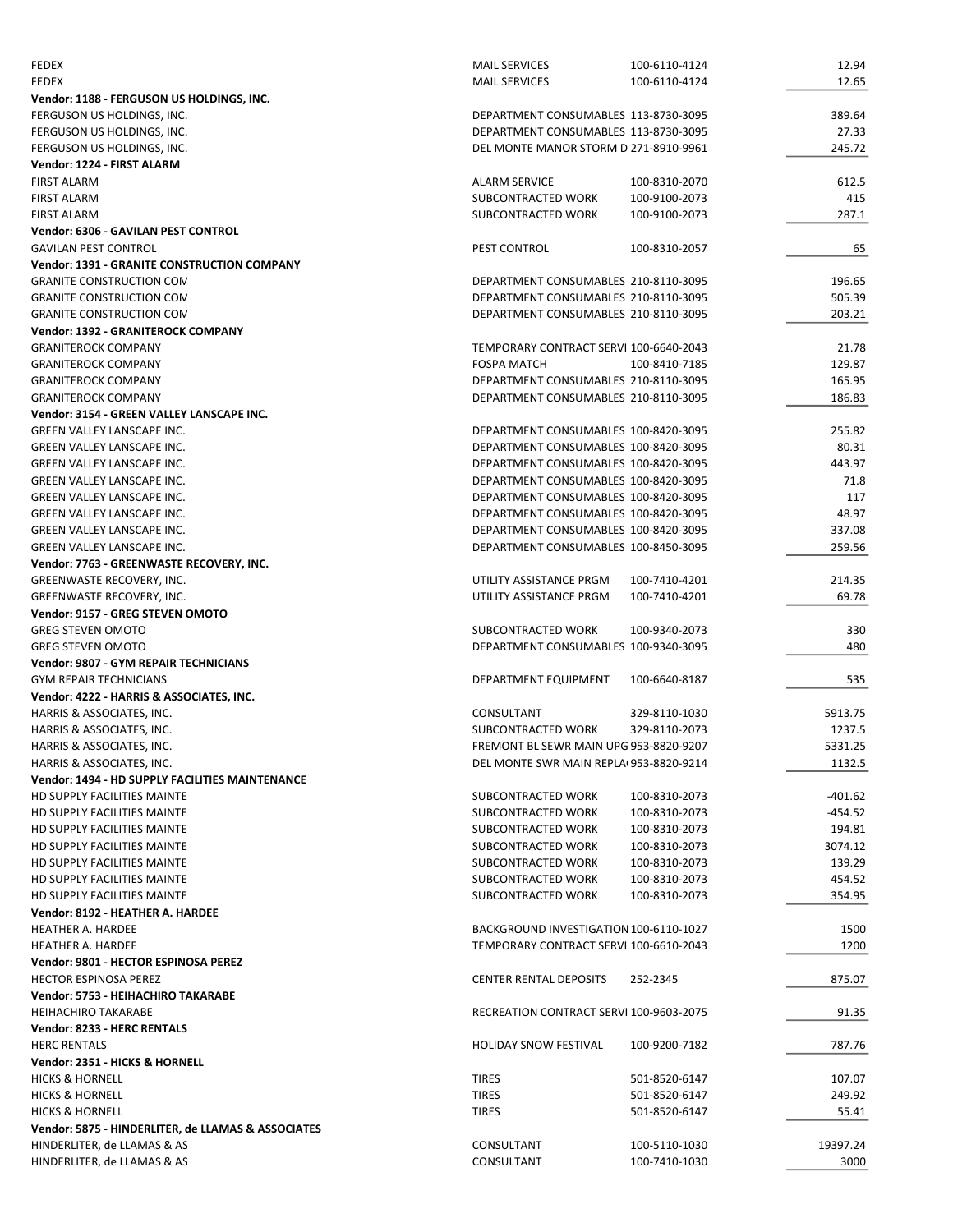| Vendor: 6966 - HOLIDAYGOO, INC.             |                                       |               |         |
|---------------------------------------------|---------------------------------------|---------------|---------|
| HOLIDAYGOO, INC.                            | <b>EASTER EGG HUNT</b>                | 100-9200-7186 | 1975.94 |
| Vendor: 1561 - HOME DEPOT CREDIT SERVICES   |                                       |               |         |
| HOME DEPOT CREDIT SERVICE!                  | DEPARTMENT CONSUMABLES 100-8310-3095  |               | 332.75  |
| HOME DEPOT CREDIT SERVICE!                  | DEPARTMENT CONSUMABLES 100-8310-3095  |               | 185.81  |
| <b>HOME DEPOT CREDIT SERVICE!</b>           | DEPARTMENT CONSUMABLES 100-8310-3095  |               | 30.5    |
| <b>HOME DEPOT CREDIT SERVICE!</b>           | DEPARTMENT CONSUMABLES 100-8310-3095  |               | 31.9    |
| HOME DEPOT CREDIT SERVICE!                  | DEPARTMENT CONSUMABLES 100-8310-3095  |               | 75.15   |
| HOME DEPOT CREDIT SERVICE!                  | <b>FOSPA MATCH</b>                    | 100-8410-7185 | 183.77  |
| HOME DEPOT CREDIT SERVICE!                  | DEPARTMENT CONSUMABLES 100-8420-3095  |               | 22.09   |
| HOME DEPOT CREDIT SERVICE!                  | DEPARTMENT CONSUMABLES 100-8420-3095  |               | 15.76   |
| HOME DEPOT CREDIT SERVICE!                  | DEPARTMENT CONSUMABLES 100-8440-3095  |               | 134.28  |
| HOME DEPOT CREDIT SERVICE!                  | DEPARTMENT CONSUMABLES 113-8730-3095  |               | 14.17   |
| HOME DEPOT CREDIT SERVICE!                  | DEPARTMENT CONSUMABLES 113-8730-3095  |               | 272.96  |
| HOME DEPOT CREDIT SERVICE!                  | DEPARTMENT CONSUMABLES 113-8730-3095  |               | 33.11   |
| HOME DEPOT CREDIT SERVICE!                  | DEPARTMENT CONSUMABLES 113-8730-3095  |               | 41.23   |
| HOME DEPOT CREDIT SERVICE!                  | DEPARTMENT CONSUMABLES 113-8730-3095  |               | 21.78   |
| HOME DEPOT CREDIT SERVICE!                  | DEPARTMENT CONSUMABLES 113-8730-3095  |               | 38.87   |
| <b>HOME DEPOT CREDIT SERVICE!</b>           | DEPARTMENT CONSUMABLES 113-8730-3095  |               | 29.15   |
| <b>HOME DEPOT CREDIT SERVICE!</b>           | DEPARTMENT CONSUMABLES 113-8730-3095  |               | 62.28   |
| HOME DEPOT CREDIT SERVICE!                  | DEPARTMENT CONSUMABLES 113-8730-3095  |               | 54.5    |
| HOME DEPOT CREDIT SERVICE!                  | DEPARTMENT CONSUMABLES 113-8730-3095  |               | 55.29   |
|                                             |                                       |               |         |
| HOME DEPOT CREDIT SERVICE!                  | DEPARTMENT CONSUMABLES 113-8730-3095  |               | 28.38   |
| <b>HOME DEPOT CREDIT SERVICE!</b>           | DEPARTMENT CONSUMABLES 113-8730-3095  |               | 23.99   |
| HOME DEPOT CREDIT SERVICE!                  | DEPARTMENT CONSUMABLES 113-8730-3095  |               | 232.71  |
| HOME DEPOT CREDIT SERVICE!                  | DEPARTMENT CONSUMABLES 113-8730-3095  |               | 100.91  |
| <b>HOME DEPOT CREDIT SERVICE!</b>           | DEPARTMENT CONSUMABLES 113-8730-3095  |               | 201.83  |
| <b>HOME DEPOT CREDIT SERVICE!</b>           | DEPARTMENT CONSUMABLES 113-8730-3095  |               | 146.19  |
| HOME DEPOT CREDIT SERVICE!                  | DEPARTMENT CONSUMABLES 113-8730-3095  |               | 3.77    |
| HOME DEPOT CREDIT SERVICE!                  | DEPARTMENT CONSUMABLES 113-8730-3095  |               | 33.85   |
| HOME DEPOT CREDIT SERVICE!                  | DEPARTMENT CONSUMABLES 113-8730-3095  |               | 35.95   |
| HOME DEPOT CREDIT SERVICE!                  | DEPARTMENT CONSUMABLES 113-8730-3095  |               | 128.14  |
| HOME DEPOT CREDIT SERVICE!                  | DEPARTMENT CONSUMABLES 113-8730-3095  |               | 10.71   |
| HOME DEPOT CREDIT SERVICE!                  | DEPARTMENT CONSUMABLES 113-8730-3095  |               | 202.39  |
| HOME DEPOT CREDIT SERVICE!                  | DEPARTMENT CONSUMABLES 113-8730-3095  |               | 146.3   |
| HOME DEPOT CREDIT SERVICE!                  | DEPARTMENT CONSUMABLES 113-8730-3095  |               | 18.54   |
| HOME DEPOT CREDIT SERVICE!                  | DEPARTMENT CONSUMABLES 210-8110-3095  |               | 45.67   |
| <b>HOME DEPOT CREDIT SERVICE:</b>           | DEPARTMENT CONSUMABLES 210-8110-3095  |               | 43.67   |
| <b>HOME DEPOT CREDIT SERVICE!</b>           | DEPARTMENT CONSUMABLES 210-8110-3095  |               | 25.4    |
| HOME DEPOT CREDIT SERVICE!                  | DEPARTMENT CONSUMABLES 210-8110-3095  |               | 26.41   |
| <b>HOME DEPOT CREDIT SERVICE!</b>           | <b>CONSUMABLES</b>                    | 271-8110-3095 | 46.57   |
| HOME DEPOT CREDIT SERVICE!                  | <b>CONSUMABLES</b>                    | 271-8110-3095 | 97.58   |
| HOME DEPOT CREDIT SERVICE!                  | CONSUMABLES                           | 271-8110-3095 | 40.98   |
| HOME DEPOT CREDIT SERVICE!                  | DEPARTMENT CONSUMABLES 951-8820-3095  |               | 58.6    |
| <b>HOME DEPOT CREDIT SERVICE!</b>           | DEPARTMENT CONSUMABLES 951-8820-3095  |               | 48.83   |
| Vendor: 6231 - J & F LOCKWOOD, INC.         |                                       |               |         |
| J & F LOCKWOOD, INC.                        | <b>VEHICLE PARTS</b>                  | 501-8520-6144 | 179.85  |
| Vendor: 9310 - JAMES J. DAGDIGIAN           |                                       |               |         |
| JAMES J. DAGDIGIAN                          | ART PROGRAM                           | 100-9200-7190 | 100     |
| Vendor: 9755 - JENSCO INC.                  |                                       |               |         |
| JENSCO INC.                                 | SUBCONTRACTED WORK                    | 100-8310-2073 | 5000    |
| Vendor: 8455 - JERRY BLACKWELDER            |                                       |               |         |
| <b>JERRY BLACKWELDER</b>                    | MEETINGS AND TRAVEL                   | 951-8820-4121 | 100     |
| Vendor: 9805 - JMA RESIDENTIALS             |                                       |               |         |
|                                             |                                       |               |         |
| <b>JMA RESIDENTIALS</b>                     | FACADE IMPROVEMENT PRGM 100-7410-4208 |               | 7500    |
| Vendor: 7236 - JOHN LAMBIRTH TRUCKING, INC. |                                       |               |         |
| JOHN LAMBIRTH TRUCKING, IN                  | DEPARTMENT CONSUMABLES 100-8420-3095  |               | 2101.2  |
| Vendor: 9046 - JONATHAN GABRIEL WIZARD      |                                       |               |         |
| JONATHAN GABRIEL WIZARD                     | MEETINGS AND TRAVEL                   | 951-8820-4121 | 100     |
| Vendor: 9399 - JULIE CAMPBELL               |                                       |               |         |
| <b>JULIE CAMPBELL</b>                       | OTHER COMMUNITY CLASSES 100-3674      |               | 27      |
| Vendor: 1798 - KELLY-MOORE PAINT COMPANY    |                                       |               |         |
| KELLY-MOORE PAINT COMPAN                    | CONSUMABLES                           | 271-8110-3095 | 70.99   |
| KELLY-MOORE PAINT COMPAN                    | DEPARTMENT CONSUMABLES 401-8620-3095  |               | 872.6   |
| Vendor: 7910 - KOFF & ASSOCIATES            |                                       |               |         |
| KOFF & ASSOCIATES                           | PERSONNEL RECRUITMENT                 | 100-2031-2064 | 880     |
| Vendor: 1868 - KUTAK ROCK LLP               |                                       |               |         |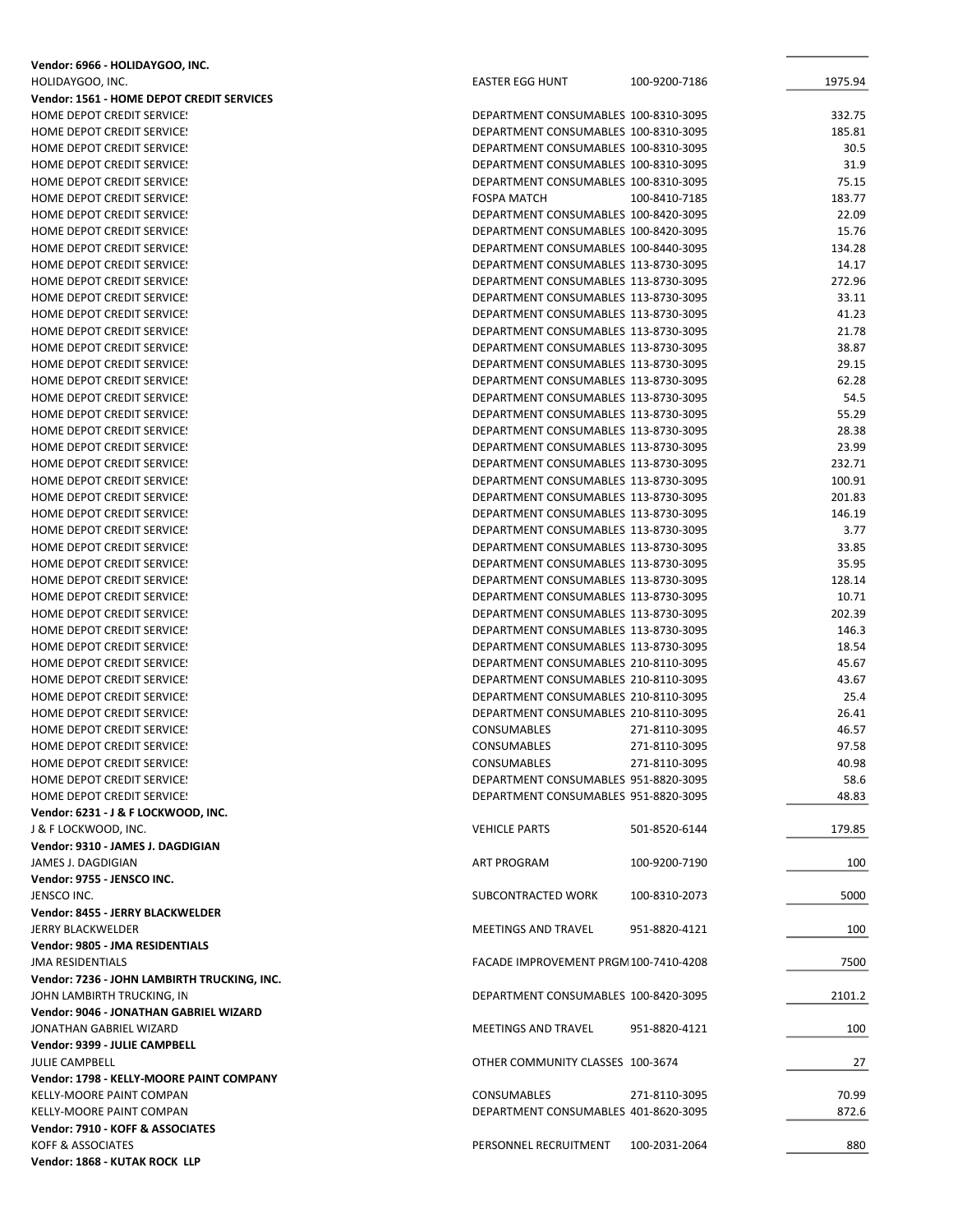| <b>KUTAK ROCK LLP</b>                                                 | <b>LEGAL SERVICES</b>                                                          | 333-8910-1022 | 1080           |
|-----------------------------------------------------------------------|--------------------------------------------------------------------------------|---------------|----------------|
| Vendor: 9804 - LARRY A. THURMAN, JR.                                  |                                                                                |               |                |
| LARRY A. THURMAN, JR.                                                 | FACADE IMPROVEMENT PRGM 100-7410-4208                                          |               | 2377.5         |
| Vendor: 4560 - LAUREL CONTE                                           |                                                                                |               |                |
| LAUREL CONTE                                                          | SUBCONTRACTED WORK                                                             | 100-8310-2073 | 2362.18        |
| LAUREL CONTE                                                          | SUBCONTRACTED WORK                                                             | 113-8730-2073 | 1300           |
| Vendor: 9802 - LEADERSHIP MONTEREY COUNTY                             |                                                                                |               |                |
| LEADERSHIP MONTEREY COUN                                              | TRAINING & EDUCATION                                                           | 100-7310-1029 | 2000           |
| Vendor: 6172 - LEXISNEXIS RISK DATA MANGEMENT INC.                    |                                                                                |               |                |
| LEXISNEXIS RISK DATA MANGE                                            | POLICE EQUIPMENT                                                               | 221-6120-8184 | 960            |
| Vendor: 1971 - LIEBERT CASSIDY WHITMORE                               |                                                                                |               |                |
| LIEBERT CASSIDY WHITMORE                                              | LEGAL SERVICES - SPECIAL                                                       | 100-3010-1023 | 496            |
| LIEBERT CASSIDY WHITMORE<br>LIEBERT CASSIDY WHITMORE                  | <b>LEGAL SERVICES - SPECIAL</b>                                                | 100-3010-1023 | 722<br>11098.2 |
| Vendor: 9534 - LYNELL IGNACIO                                         | CONSULTANT - CV RESPONSE 100-8110-1030                                         |               |                |
| LYNELL IGNACIO                                                        | <b>ENCROACHMENT BONDS</b>                                                      | 601-2225      | 1000           |
| Vendor: 8838 - M & A STEAM                                            |                                                                                |               |                |
| M & A STEAM                                                           | SUBCONTRACTED WORK                                                             | 113-8730-2073 | 600            |
| M & A STEAM                                                           | SUBCONTRACTED WORK                                                             | 113-8730-2073 | 550            |
| Vendor: 2045 - M & S BUILDING SUPPLY, INC                             |                                                                                |               |                |
| M & S BUILDING SUPPLY, INC                                            | <b>FOSPA MATCH</b>                                                             | 100-8410-7185 | 560.19         |
| M & S BUILDING SUPPLY, INC                                            | <b>FOSPA MATCH</b>                                                             | 100-8410-7185 | 143.42         |
| M & S BUILDING SUPPLY, INC                                            | DEPARTMENT CONSUMABLES 113-8730-3095                                           |               | 55.85          |
| M & S BUILDING SUPPLY, INC                                            | DEPARTMENT CONSUMABLES 210-8110-3095                                           |               | 178.06         |
| Vendor: 9820 - MARIA CRUZ                                             |                                                                                |               |                |
| <b>MARIA CRUZ</b>                                                     | <b>CENTER RENTAL DEPOSITS</b>                                                  | 252-2345      | 954.29         |
| Vendor: 6379 - MARINA COAST WATER DISTRICT                            |                                                                                |               |                |
| MARINA COAST WATER DISTRI                                             | UTILITY ASSISTANCE PRGM                                                        | 100-7410-4201 | 3922.16        |
| Vendor: 2102 - MARTIN'S IRRIGATION SUPPLY, INC.                       |                                                                                |               |                |
| <b>MARTIN'S IRRIGATION SUPPLY</b>                                     | <b>FOSPA MATCH</b>                                                             | 100-8410-7185 | 107.37         |
| <b>MARTIN'S IRRIGATION SUPPLY</b>                                     | DEPARTMENT CONSUMABLES 100-8440-3095                                           |               | 313.79         |
| <b>MARTIN'S IRRIGATION SUPPLY.</b>                                    | DEPARTMENT CONSUMABLES 100-8440-3095                                           |               | 2199.61        |
| <b>MARTIN'S IRRIGATION SUPPLY</b>                                     | DEPARTMENT CONSUMABLES 100-8440-3095                                           |               | 190.34         |
| Vendor: 2236 - MBS BUSINESS SYSTEMS                                   |                                                                                |               |                |
| MBS BUSINESS SYSTEMS                                                  | <b>COPIER SERVICES</b>                                                         | 100-7410-2044 | 344.66         |
| MBS BUSINESS SYSTEMS                                                  | <b>COPIER SERVICES</b>                                                         | 100-9200-2044 | 312.8          |
| Vendor: 2426 - McDONALD REFRIGERATION INC                             |                                                                                |               |                |
| MCDONALD REFRIGERATION IN                                             | SUBCONTRACTED WORK                                                             | 113-8730-2073 | 295.85         |
| Vendor: 7576 - MELVIN THOMAS MASON                                    |                                                                                |               |                |
| <b>MELVIN THOMAS MASON</b>                                            | SATELLITE OFFICE                                                               | 100-9250-4207 | 400            |
| Vendor: 2152 - METROPOLITAN TRANSPORTATION COMMISSION                 |                                                                                |               |                |
| METROPOLITAN TRANSPORTAT                                              | CIP - PAVEMENT MANAGEMEN 212-8990-9600                                         |               | 2000           |
| Vendor: 9744 - MI DIAMONTH PLUMBING INC.<br>MI DIAMONTH PLUMBING INC. | RENTAL PROPERTY EXP & MAII 297-7993-9599                                       |               | 300            |
| MI DIAMONTH PLUMBING INC.                                             | RENTAL PROPERTY EXP & MAII 297-7993-9599                                       |               | 320            |
| <b>Vendor: 4519 - MICHAEL MASTROIANNI</b>                             |                                                                                |               |                |
| MICHAEL MASTROIANNI                                                   | <b>EASTER EGG HUNT</b>                                                         | 100-9200-7186 | 1500           |
| Vendor: 0759 - MILESTONE COMMUNICATIONS INC.                          |                                                                                |               |                |
| MILESTONE COMMUNICATION                                               | DEPARTMENT CONSUMABLES 100-5110-3095                                           |               | 390            |
| <b>Vendor: 2184 - MISSION LINEN SUPPLY</b>                            |                                                                                |               |                |
| <b>MISSION LINEN SUPPLY</b>                                           | UNIFORM SERVICE/LAUNDRY 100-6640-2049                                          |               | 94.66          |
| <b>MISSION LINEN SUPPLY</b>                                           | UNIFORM SERVICE/LAUNDRY 100-6640-2049                                          |               | 94.66          |
| Vendor: 2186 - MISSION UNIFORM SERVICE                                |                                                                                |               |                |
| <b>MISSION UNIFORM SERVICE</b>                                        | UNIFORM SERVICE/LAUNDRY 100-6640-2049                                          |               | 42.71          |
| <b>MISSION UNIFORM SERVICE</b>                                        | UNIFORM SERVICE / LAUNDRY 100-8310-2049                                        |               | 63.07          |
| <b>MISSION UNIFORM SERVICE</b>                                        | UNIFORM SERVICE / LAUNDRY 100-8310-2049                                        |               | 63.07          |
| <b>MISSION UNIFORM SERVICE</b>                                        | UNIFORM SERVICE / LAUNDRY 100-8310-2049                                        |               | 61.4           |
| <b>MISSION UNIFORM SERVICE</b>                                        | UNIFORM SERVICE / LAUNDRY 100-8310-2049                                        |               | 61.4           |
| <b>MISSION UNIFORM SERVICE</b>                                        | UNIFORM SERVICE/LAUNDRY 100-8410-2049                                          |               | 23.14          |
| <b>MISSION UNIFORM SERVICE</b>                                        | UNIFORM SERVICE/LAUNDRY 100-8410-2049                                          |               | 23.14          |
| <b>MISSION UNIFORM SERVICE</b>                                        | UNIFORM SERVICE/LAUNDRY 100-8410-2049                                          |               | 22.52          |
| <b>MISSION UNIFORM SERVICE</b>                                        | UNIFORM SERVICE/LAUNDRY 100-8410-2049                                          |               | 22.52          |
| <b>MISSION UNIFORM SERVICE</b>                                        | UNIFORM SERVICE/LAUNDRY 100-8420-2049                                          |               | 84.15          |
| <b>MISSION UNIFORM SERVICE</b>                                        | UNIFORM SERVICE/LAUNDRY 100-8420-2049                                          |               | 32.26          |
| <b>MISSION UNIFORM SERVICE</b>                                        | UNIFORM SERVICE/LAUNDRY 100-8420-2049                                          |               | 84.15          |
| <b>MISSION UNIFORM SERVICE</b>                                        | UNIFORM SERVICE/LAUNDRY 100-8420-2049<br>UNIFORM SERVICE/LAUNDRY 100-8420-2049 |               | 81.91<br>81.91 |
| <b>MISSION UNIFORM SERVICE</b>                                        |                                                                                |               |                |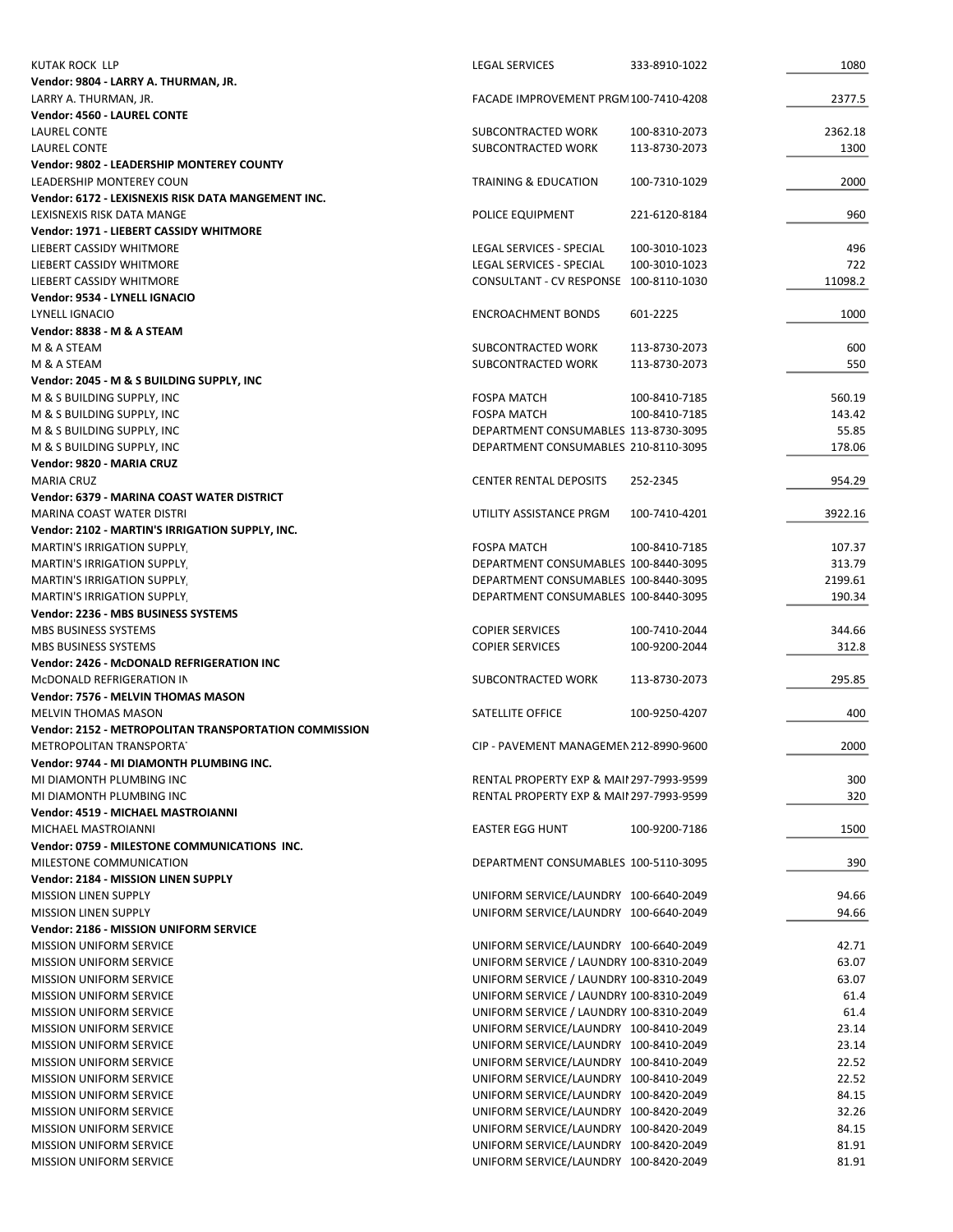| <b>MISSION UNIFORM SERVICE</b>                            | UNIFORM SERVICE / LAUNDRY 100-8440-2049 |               | 42.05    |
|-----------------------------------------------------------|-----------------------------------------|---------------|----------|
| <b>MISSION UNIFORM SERVICE</b>                            | UNIFORM SERVICE / LAUNDRY 100-8440-2049 |               | 42.05    |
| <b>MISSION UNIFORM SERVICE</b>                            | UNIFORM SERVICE / LAUNDRY 100-8440-2049 |               | 40.93    |
| <b>MISSION UNIFORM SERVICE</b>                            | UNIFORM SERVICE / LAUNDRY 100-8440-2049 |               | 40.93    |
| <b>MISSION UNIFORM SERVICE</b>                            | UNIFORM SERVICE / LAUNDRY 100-8450-2049 |               | 21.02    |
| <b>MISSION UNIFORM SERVICE</b>                            | UNIFORM SERVICE / LAUNDRY 100-8450-2049 |               | 21.02    |
| <b>MISSION UNIFORM SERVICE</b>                            | UNIFORM SERVICE / LAUNDRY 100-8450-2049 |               | 20.47    |
| <b>MISSION UNIFORM SERVICE</b>                            | UNIFORM SERVICE / LAUNDRY 100-8450-2049 |               | 20.47    |
| <b>MISSION UNIFORM SERVICE</b>                            | UNIFORM SERVICE/LAUNDRY 100-9105-2049   |               | 152.54   |
| <b>MISSION UNIFORM SERVICE</b>                            | UNIFORM SERVICE/LAUNDRY 100-9105-2049   |               | 272.39   |
| <b>MISSION UNIFORM SERVICE</b>                            | UNIFORM SERVICE/LAUNDRY 100-9105-2049   |               | 149.17   |
| <b>MISSION UNIFORM SERVICE</b>                            | UNIFORM SERVICE / LAUNDRY 113-8730-2049 |               | 119.62   |
| <b>MISSION UNIFORM SERVICE</b>                            | UNIFORM SERVICE / LAUNDRY 113-8730-2049 |               | 119.62   |
| <b>MISSION UNIFORM SERVICE</b>                            | UNIFORM SERVICE / LAUNDRY 113-8730-2049 |               | 32       |
| <b>MISSION UNIFORM SERVICE</b>                            | UNIFORM SERVICE / LAUNDRY 113-8730-2049 |               | 119.62   |
| <b>MISSION UNIFORM SERVICE</b>                            | UNIFORM SERVICE / LAUNDRY 113-8730-2049 |               | 119.62   |
| <b>MISSION UNIFORM SERVICE</b>                            | UNIFORM SERVICE/LAUNDRY 210-8110-2049   |               | 52.56    |
| <b>MISSION UNIFORM SERVICE</b>                            | UNIFORM SERVICE/LAUNDRY 210-8110-2049   |               | 38.3     |
| <b>MISSION UNIFORM SERVICE</b>                            | UNIFORM SERVICE/LAUNDRY 210-8110-2049   |               | 52.56    |
| <b>MISSION UNIFORM SERVICE</b>                            | UNIFORM SERVICE/LAUNDRY 210-8110-2049   |               | 51.16    |
| <b>MISSION UNIFORM SERVICE</b>                            | UNIFORM SERVICE/LAUNDRY 210-8110-2049   |               | 51.16    |
| <b>MISSION UNIFORM SERVICE</b>                            | UNIFORM SERVICE/LAUNDRY 210-8420-2049   |               | 14.79    |
| <b>MISSION UNIFORM SERVICE</b>                            | UNIFORM SERVICE/LAUNDRY 210-8420-2049   |               | 14.79    |
| <b>MISSION UNIFORM SERVICE</b>                            | UNIFORM SERVICE/LAUNDRY 210-8420-2049   |               | 14.4     |
| <b>MISSION UNIFORM SERVICE</b>                            | UNIFORM SERVICE/LAUNDRY 210-8420-2049   |               | 14.4     |
| <b>MISSION UNIFORM SERVICE</b>                            | UNIFORM SERVICE/LAUNDRY 271-8110-2049   |               | 42.05    |
| <b>MISSION UNIFORM SERVICE</b>                            | UNIFORM SERVICE/LAUNDRY 271-8110-2049   |               | 42.05    |
| <b>MISSION UNIFORM SERVICE</b>                            | UNIFORM SERVICE/LAUNDRY 271-8110-2049   |               | 40.93    |
| <b>MISSION UNIFORM SERVICE</b>                            | UNIFORM SERVICE/LAUNDRY 271-8110-2049   |               | 40.93    |
| <b>MISSION UNIFORM SERVICE</b>                            | UNIFORM SERVICE/LAUNDRY 401-8620-2049   |               | 52.56    |
| <b>MISSION UNIFORM SERVICE</b>                            | UNIFORM SERVICE/LAUNDRY 401-8620-2049   |               | 52.56    |
| <b>MISSION UNIFORM SERVICE</b>                            | UNIFORM SERVICE/LAUNDRY 401-8620-2049   |               | 51.16    |
| <b>MISSION UNIFORM SERVICE</b>                            | UNIFORM SERVICE/LAUNDRY 401-8620-2049   |               | 51.16    |
| <b>MISSION UNIFORM SERVICE</b>                            | UNIFORM SERVICE/LAUNDRY 501-8520-2049   |               | 52.56    |
| <b>MISSION UNIFORM SERVICE</b>                            | UNIFORM SERVICE/LAUNDRY 501-8520-2049   |               | 52.56    |
| <b>MISSION UNIFORM SERVICE</b>                            | UNIFORM SERVICE/LAUNDRY 501-8520-2049   |               | 51.16    |
| <b>MISSION UNIFORM SERVICE</b>                            | UNIFORM SERVICE/LAUNDRY 501-8520-2049   |               | 51.16    |
| <b>MISSION UNIFORM SERVICE</b>                            | UNIFORM SERVICE / LAUNDRY 951-8820-2049 |               | 67.34    |
| <b>MISSION UNIFORM SERVICE</b>                            | UNIFORM SERVICE / LAUNDRY 951-8820-2049 |               | 67.34    |
| <b>MISSION UNIFORM SERVICE</b>                            | UNIFORM SERVICE / LAUNDRY 951-8820-2049 |               | 65.57    |
| <b>MISSION UNIFORM SERVICE</b>                            | UNIFORM SERVICE / LAUNDRY 951-8820-2049 |               | 65.57    |
| Vendor: 0144 - MOLINARI SUPPLY, INC.                      |                                         |               |          |
| MOLINARI SUPPLY, INC.                                     | JANITORIAL SUPPLIES                     | 100-6640-3093 | 230.33   |
| MOLINARI SUPPLY, INC.                                     | JANITORIAL SUPPLIES                     | 100-6640-3093 | 263.73   |
| MOLINARI SUPPLY, INC.                                     | DEPARTMENT CONSUMABLES 100-8420-3095    |               | 110.34   |
| MOLINARI SUPPLY, INC.                                     | DEPARTMENT CONSUMABLES 100-8420-3095    |               | 137.48   |
| MOLINARI SUPPLY, INC.                                     | DEPARTMENT CONSUMABLES 100-8420-3095    |               | 49.56    |
| Vendor: 7505 - MONTEREY BAY ANALYTICAL SVCS.              |                                         |               |          |
| MONTEREY BAY ANALYTICAL S'                                | <b>WATER SAMPLING</b>                   | 401-8620-2072 | 50       |
| Vendor: 2223 - MONTEREY BAY ENGINEERS, INC.               |                                         |               |          |
| MONTEREY BAY ENGINEERS, IN                                | CONSULTANT                              | 100-8910-1030 | 495      |
| MONTEREY BAY ENGINEERS, IN                                | SRD PHASE II ENCLAVE SHEA H 601-2312    |               | 3060     |
| Vendor: 9527 - MONTEREY BAY MILITARY HOUSING LLC          |                                         |               |          |
| MONTEREY BAY MILITARY HOL                                 | RENTAL ASSISTANCE PRGM                  | 100-7410-4202 | 8619     |
| Vendor: 2238 - MONTEREY BAY PEST CONTROL                  |                                         |               |          |
| MONTEREY BAY PEST CONTRO                                  | PEST CONTROL                            | 100-6110-2057 | 90       |
| MONTEREY BAY PEST CONTRO                                  | PEST CONTROL                            | 100-6110-2057 | 60       |
| MONTEREY BAY PEST CONTRO                                  | PEST CONTROL                            | 100-8310-2057 | 450      |
| Vendor: 6471 - MONTEREY CO. BUSINESS COUNCIL              |                                         |               |          |
| MONTEREY CO. BUSINESS COU                                 | DUES & MEMBERSHIPS                      |               |          |
| Vendor: 2205 - MONTEREY CO. CONVENTION & VISITOR'S BUREAU |                                         | 100-7410-4122 | 500      |
| MONTEREY CO. CONVENTION                                   | TID ASSESSMENT                          | 100-2010      | 11854.26 |
| Vendor: 5319 - MONTEREY COUNTY MAYORS' ASSOCIATION        |                                         |               |          |
| <b>MONTEREY COUNTY MAYORS'</b>                            | DEPARTMENT CONSUMABLES 100-1010-3095    |               | 1500     |
| Vendor: 2129 - MONTEREY COUNTY PEACE                      |                                         |               |          |
| MONTEREY COUNTY PEACE                                     | <b>TRAINING &amp; EDUCATIONS</b>        | 100-6120-1029 | 945      |
| Vendor: 8791 - MONTEREY ONE WATER                         |                                         |               |          |
|                                                           |                                         |               |          |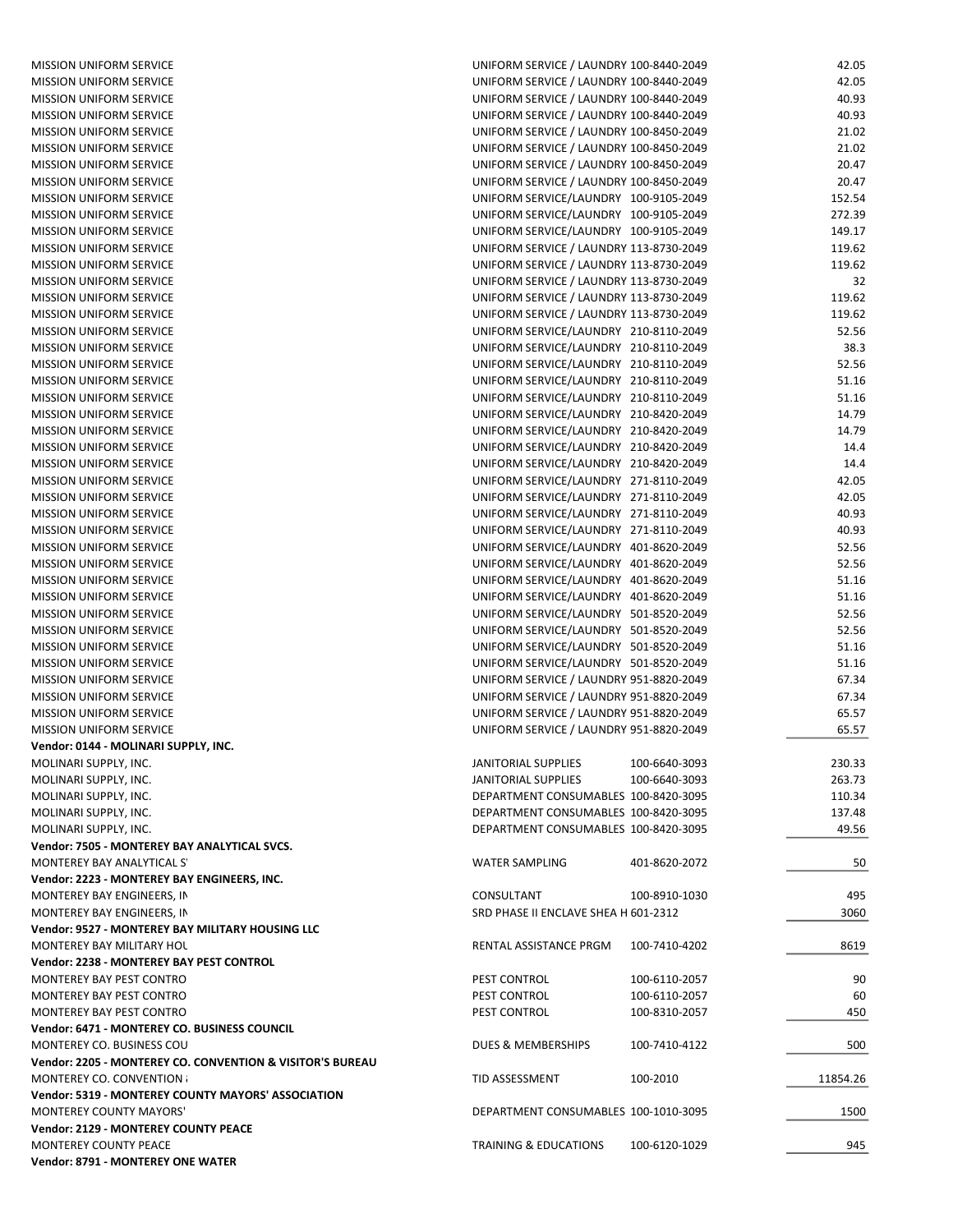| <b>MONTEREY ONE WATER</b>                               | <b>REFUSE DISPOSAL</b>                   | 210-8110-2068 | 187             |
|---------------------------------------------------------|------------------------------------------|---------------|-----------------|
| <b>MONTEREY ONE WATER</b>                               | <b>REFUSE DISPOSAL</b>                   | 210-8110-2068 | 357             |
| Vendor: 2338 - MONTEREY PENINSULA WATER MGMT DISTRICT   |                                          |               |                 |
| MONTEREY PENINSULA WATER                                | A/P MPWMD SURCHARGE                      | 401-2002      | 6265.73         |
| <b>Vendor: 1564 - MONTEREY POWER SPORTS</b>             |                                          |               |                 |
| <b>MONTEREY POWER SPORTS</b>                            | <b>VEHICLE MAINTENANCE</b>               | 100-6120-9395 | 476.67          |
| Vendor: 6761 - MONTEREY SIGNS, INC.                     |                                          |               |                 |
| MONTEREY SIGNS, INC.                                    | CIP - STREET SIGN UPGRADES 212-8960-9600 |               | 2643.85         |
| Vendor: 9756 - NAPA AUTO PARTS                          |                                          |               |                 |
| <b>NAPA AUTO PARTS</b>                                  | <b>VEHICLE PARTS</b>                     | 501-8520-6144 | 53.47           |
| <b>NAPA AUTO PARTS</b>                                  | <b>VEHICLE PARTS</b>                     | 501-8520-6144 | 205.98          |
| <b>NAPA AUTO PARTS</b>                                  | <b>VEHICLE PARTS</b>                     | 501-8520-6144 | 119.99          |
| <b>NAPA AUTO PARTS</b>                                  | <b>VEHICLE PARTS</b>                     | 501-8520-6144 | 994.16          |
| <b>NAPA AUTO PARTS</b>                                  | <b>VEHICLE PARTS</b>                     | 501-8520-6144 | 421.68          |
| <b>NAPA AUTO PARTS</b>                                  | <b>VEHICLE PARTS</b>                     | 501-8520-6144 | 74.26           |
| <b>NAPA AUTO PARTS</b>                                  | <b>VEHICLE PARTS</b>                     | 501-8520-6144 | 2.02            |
| <b>NAPA AUTO PARTS</b>                                  | <b>VEHICLE PARTS</b>                     | 501-8520-6144 | 7.34            |
| <b>NAPA AUTO PARTS</b>                                  | <b>VEHICLE PARTS</b>                     | 501-8520-6144 | 126.61          |
| <b>NAPA AUTO PARTS</b>                                  | <b>VEHICLE PARTS</b>                     | 501-8520-6144 | $-753.83$       |
| <b>NAPA AUTO PARTS</b>                                  | <b>VEHICLE PARTS</b>                     | 501-8520-6144 | $-161.89$       |
| <b>NAPA AUTO PARTS</b>                                  | <b>VEHICLE PARTS</b>                     | 501-8520-6144 | $-292.29$       |
| Vendor: 8892 - NCI AFFILIATES, INC.                     |                                          |               |                 |
| NCI AFFILIATES, INC.                                    | SUBCONTRACTED WORK                       | 210-8420-2093 | 1350            |
| Vendor: 9387 - NORMAN A. TRAUB ASSOCIATES LLC           |                                          |               |                 |
| NORMAN A. TRAUB ASSOCIATE                               | BACKGROUND INVESTIGATION 100-6110-1027   |               | 11230           |
| NORMAN A. TRAUB ASSOCIATE                               | BACKGROUND INVESTIGATION 100-6110-1027   |               | 6000            |
| NORMAN A. TRAUB ASSOCIATE                               | TEMPORARY CONTRACT SERVI 100-6640-2043   |               | 6800            |
| Vendor: 4670 - OFFICE OF THE COUNTY COUNSEL             |                                          |               |                 |
| OFFICE OF THE COUNTY COUN.                              | <b>LEGAL SERVICES</b>                    | 951-8810-1022 | 352             |
| Vendor: 5582 - O'REILLY AUTO PARTS                      |                                          |               |                 |
| O'REILLY AUTO PARTS                                     | <b>VEHICLE PARTS</b>                     | 501-8520-6144 | 63.35           |
| O'REILLY AUTO PARTS                                     | <b>VEHICLE PARTS</b>                     | 501-8520-6144 | 130.15          |
| O'REILLY AUTO PARTS                                     | <b>VEHICLE PARTS</b>                     | 501-8520-6144 | 51.35           |
| O'REILLY AUTO PARTS                                     | <b>VEHICLE PARTS</b>                     | 501-8520-6144 | 61.62           |
| Vendor: 1743 - ORION DISTRIBUTING INC.                  |                                          |               |                 |
| ORION DISTRIBUTING INC.                                 | DEPARTMENT CONSUMABLES 113-8730-3095     |               | 723.3           |
| Vendor: 2720 - OWEN EQUIPMENT COMPANY                   |                                          |               |                 |
|                                                         |                                          |               |                 |
| <b>OWEN EQUIPMENT COMPANY</b>                           | <b>VEHICLE PARTS</b>                     | 501-8520-6144 | 32.97<br>174.75 |
| OWEN EQUIPMENT COMPANY                                  | <b>VEHICLE PARTS</b>                     | 501-8520-6144 |                 |
| OWEN EQUIPMENT COMPANY                                  | <b>VEHICLE PARTS</b>                     | 501-8520-6144 | 223.07          |
| OWEN EQUIPMENT COMPANY                                  | <b>VEHICLE PARTS</b>                     | 501-8520-6144 | 1139.49         |
| <b>OWEN EQUIPMENT COMPANY</b>                           | <b>VEHICLE PARTS</b>                     | 501-8520-6144 | 90.34           |
| OWEN EQUIPMENT COMPANY                                  | <b>VEHICLE PARTS</b>                     | 501-8520-6144 | 3411.73         |
| Vendor: 9463 - PACIFIC CREST ENGINEERING, INC.          |                                          |               |                 |
| PACIFIC CREST ENGINEERING, I                            | <b>ELLIS PARK</b>                        | 342-8910-9574 | 785             |
| Vendor: 2652 - PACIFIC GAS & ELECTRIC                   |                                          |               |                 |
| PACIFIC GAS & ELECTRIC                                  | UTILITY ASSISTANCE PRGM                  | 100-7410-4201 | 4187.45         |
| PACIFIC GAS & ELECTRIC                                  | UTILITY ASSISTANCE PRGM                  | 100-7410-4201 | 545.9           |
| <b>Vendor: 2690 - PARIS BAKERY CORPORATION</b>          |                                          |               |                 |
| PARIS BAKERY CORPORATION                                | FACADE IMPROVEMENT PRGM 100-7410-4208    |               | 2514.01         |
| Vendor: 7672 - PATRICIA A. LINTELL                      |                                          |               |                 |
| PATRICIA A. LINTELL                                     | DUES AND MEMBERSHIPS                     | 951-8820-4122 | 100             |
| Vendor: 7494 - PAVEMENT ENGINEERING, INC.               |                                          |               |                 |
| PAVEMENT ENGINEERING, INC                               | CIP - PAVEMENT MANAGEMEN 212-8990-9600   |               | 7232.5          |
| PAVEMENT ENGINEERING, INC                               | CIP - PAVEMENT MANAGEMEN 212-8990-9600   |               | 3632.5          |
| Vendor: 8424 - PENGUIN MANAGEMENT, INC.                 |                                          |               |                 |
| PENGUIN MANAGEMENT, INC.                                | TEMPORARY CONTRACT SERVI 100-6640-2043   |               | 1560            |
| Vendor: 2746 - PENINSULA POOL SERVICE & SUPPLY INC.     |                                          |               |                 |
| PENINSULA POOL SERVICE & SI                             | DEPARTMENT CONSUMABLES 401-8620-3095     |               | 21.13           |
| PENINSULA POOL SERVICE & SI                             | DEPARTMENT CONSUMABLES 401-8620-3095     |               | 164.52          |
| PENINSULA POOL SERVICE & SI                             | DEPARTMENT CONSUMABLES 401-8620-3095     |               | 111.39          |
| Vendor: 2752 - PENINSULA WELDING & MEDICAL SUPPLY, INC. |                                          |               |                 |
| PENINSULA WELDING & MEDIC                               | <b>CSA 74 PURCHASES</b>                  | 100-6640-3096 | 46.46           |
| PENINSULA WELDING & MEDIC                               | <b>CSA 74 PURCHASES</b>                  | 100-6640-3096 | 46.46           |
| Vendor: 2816 - PLUG & PAY TECHNOLOGIES, INC.            |                                          |               |                 |
| PLUG & PAY TECHNOLOGIES, IN                             | <b>COMPUTER SOFTWARE</b>                 | 100-9100-3104 | 15              |
| PLUG & PAY TECHNOLOGIES, IN                             | <b>COMPUTER SOFTWARE</b>                 | 100-9100-3104 | 15              |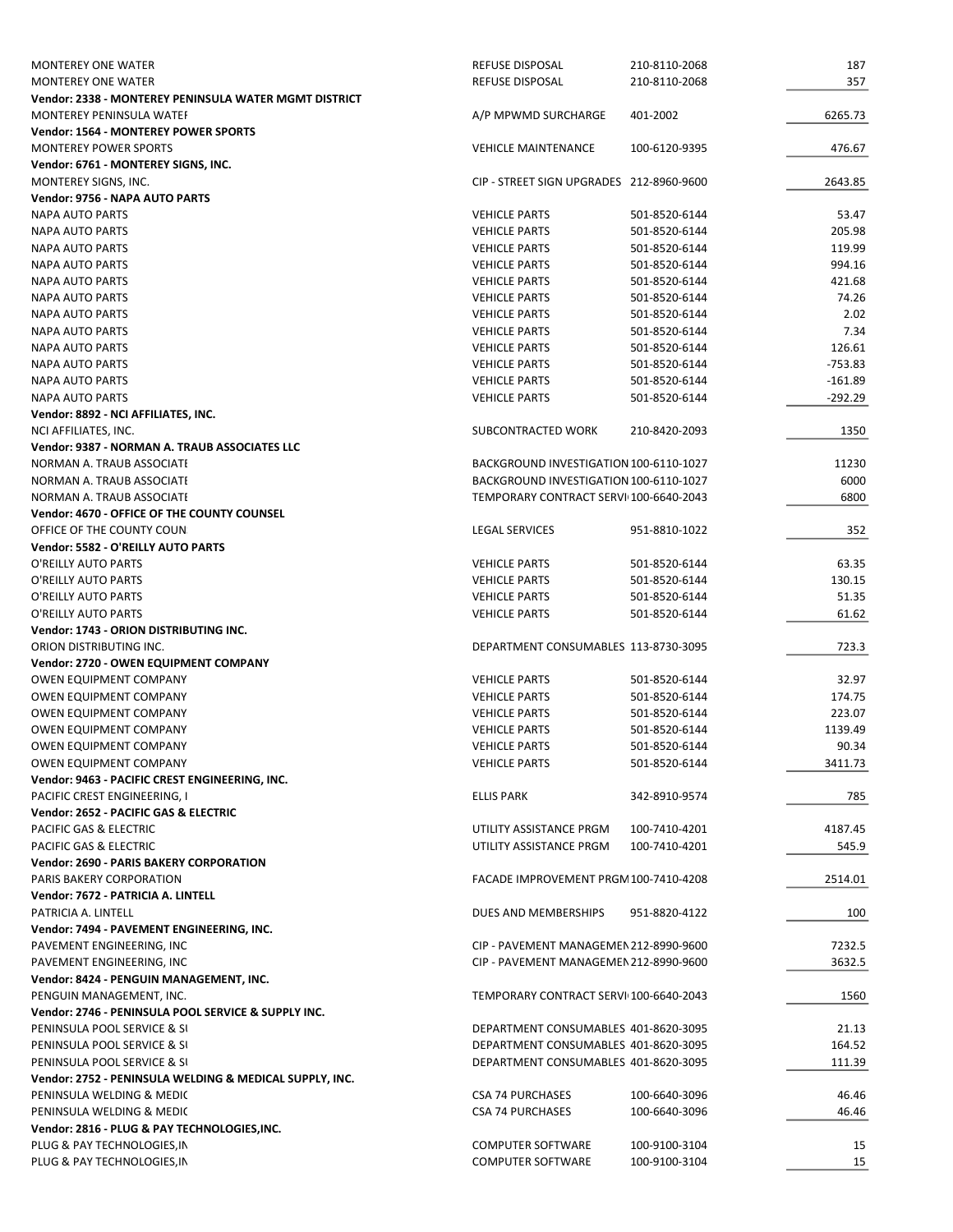| Vendor: 9485 - PRECISION EMPRISE LLC               |                                      |               |           |
|----------------------------------------------------|--------------------------------------|---------------|-----------|
| PRECISION EMPRISE LLC                              | SUBCONTRACTED WORK                   | 210-8110-2073 | 36129     |
| <b>Vendor: 2849 - PREMIUM AUTO PARTS</b>           |                                      |               |           |
| PREMIUM AUTO PARTS                                 | DEPARTMENT CONSUMABLES 100-8420-3095 |               | 21.18     |
| PREMIUM AUTO PARTS                                 | DEPARTMENT CONSUMABLES 100-8420-3095 |               | -21.18    |
| PREMIUM AUTO PARTS                                 | DEPARTMENT CONSUMABLES 100-8420-3095 |               | 37.04     |
| PREMIUM AUTO PARTS                                 | <b>VEHICLE PARTS</b>                 | 501-8520-6144 | $-446.08$ |
| PREMIUM AUTO PARTS                                 | <b>VEHICLE PARTS</b>                 | 501-8520-6144 | 196.6     |
| PREMIUM AUTO PARTS                                 | <b>VEHICLE PARTS</b>                 | 501-8520-6144 | 196.6     |
| PREMIUM AUTO PARTS                                 | <b>VEHICLE PARTS</b>                 | 501-8520-6144 | 14.88     |
| PREMIUM AUTO PARTS                                 | <b>VEHICLE PARTS</b>                 | 501-8520-6144 | 4.64      |
| PREMIUM AUTO PARTS                                 | <b>VEHICLE PARTS</b>                 | 501-8520-6144 | 68.82     |
| PREMIUM AUTO PARTS                                 | <b>VEHICLE PARTS</b>                 | 501-8520-6144 | 4.12      |
| PREMIUM AUTO PARTS                                 | <b>VEHICLE PARTS</b>                 | 501-8520-6144 | 6.53      |
| PREMIUM AUTO PARTS                                 | <b>VEHICLE PARTS</b>                 | 501-8520-6144 | 316.92    |
| PREMIUM AUTO PARTS                                 | <b>VEHICLE PARTS</b>                 | 501-8520-6144 | 259.7     |
| PREMIUM AUTO PARTS                                 | <b>VEHICLE PARTS</b>                 | 501-8520-6144 | -68.14    |
| PREMIUM AUTO PARTS                                 | <b>VEHICLE PARTS</b>                 | 501-8520-6144 | 88.89     |
| PREMIUM AUTO PARTS                                 | <b>VEHICLE PARTS</b>                 | 501-8520-6144 | 8.4       |
| PREMIUM AUTO PARTS                                 | <b>VEHICLE PARTS</b>                 | 501-8520-6144 | 9.05      |
| PREMIUM AUTO PARTS                                 | <b>VEHICLE PARTS</b>                 | 501-8520-6144 | 321.8     |
| PREMIUM AUTO PARTS                                 | <b>VEHICLE PARTS</b>                 | 501-8520-6144 | 29.76     |
| PREMIUM AUTO PARTS                                 | <b>VEHICLE PARTS</b>                 | 501-8520-6144 | 2.71      |
| PREMIUM AUTO PARTS                                 | <b>VEHICLE PARTS</b>                 | 501-8520-6144 | 10.37     |
| PREMIUM AUTO PARTS                                 | <b>VEHICLE PARTS</b>                 | 501-8520-6144 | 16.77     |
| PREMIUM AUTO PARTS                                 | <b>VEHICLE PARTS</b>                 | 501-8520-6144 | 33.17     |
| Vendor: 9799 - PRIORITY 1 PUBLIC SAFETY EQUIPMENT  |                                      |               |           |
| PRIORITY 1 PUBLIC SAFETY EQU                       | POLICE EQUIPMENT                     |               | 27091.94  |
| <b>Vendor: 4487 - PTS COMMUNICATIONS</b>           |                                      | 221-6120-8184 |           |
| PTS COMMUNICATIONS                                 | <b>TELEPHONE</b>                     | 503-4010-5132 | 28        |
| PTS COMMUNICATIONS                                 | <b>TELEPHONE</b>                     | 503-4010-5132 | 28        |
| Vendor: 2877 - PUBLIC EMPLOYEES' RETIREMENT SYSTEM |                                      |               |           |
|                                                    |                                      |               |           |
| PUBLIC EMPLOYEES' RETIREME                         | PERS PAYABLE                         | 100-2056      | $-9.28$   |
| PUBLIC EMPLOYEES' RETIREME                         | PERS PAYABLE                         | 100-2056      | $-0.12$   |
| PUBLIC EMPLOYEES' RETIREME                         | PERS PAYABLE                         | 100-2056      | 1584.5    |
| PUBLIC EMPLOYEES' RETIREME                         | PERS PAYABLE                         | 100-2056      | 1609.79   |
| PUBLIC EMPLOYEES' RETIREME                         | PERS PAYABLE                         | 100-2056      | 1268.51   |
| PUBLIC EMPLOYEES' RETIREME                         | PERS PAYABLE                         | 100-2056      | 1041.22   |
| PUBLIC EMPLOYEES' RETIREME                         | PERS PAYABLE                         | 100-2056      | 8993.85   |
| PUBLIC EMPLOYEES' RETIREME                         | PERS PAYABLE                         | 100-2056      | 789.66    |
| PUBLIC EMPLOYEES' RETIREME                         | PERS PAYABLE                         | 100-2056      | 70.36     |
| PUBLIC EMPLOYEES' RETIREME                         | <b>PERS PAYABLE</b>                  | 100-2056      | 116.2     |
| PUBLIC EMPLOYEES' RETIREME                         | PERS PAYABLE                         | 100-2056      | 1677.38   |
| PUBLIC EMPLOYEES' RETIREME                         | PERS PAYABLE                         | 100-2056      | 1030.91   |
| PUBLIC EMPLOYEES' RETIREME                         | PERS PAYABLE                         | 100-2056      | 1701.99   |
| PUBLIC EMPLOYEES' RETIREME                         | PERS PAYABLE                         | 100-2056      | 7582.23   |
| PUBLIC EMPLOYEES' RETIREME                         | PERS PAYABLE                         | 100-2056      | 2937.35   |
| PUBLIC EMPLOYEES' RETIREME                         | PERS PAYABLE                         | 100-2056      | 2763.58   |
| PUBLIC EMPLOYEES' RETIREME                         | PERS PAYABLE                         | 100-2056      | 13359.67  |
| PUBLIC EMPLOYEES' RETIREME                         | PERS PAYABLE                         | 100-2056      | 13085.7   |
| PUBLIC EMPLOYEES' RETIREME                         | PERS PAYABLE                         | 100-2056      | 8811      |
| PUBLIC EMPLOYEES' RETIREME                         | PERS PAYABLE                         | 100-2056      | 8458.33   |
| PUBLIC EMPLOYEES' RETIREME                         | PERS PAYABLE                         | 100-2056      | 13186.95  |
| PUBLIC EMPLOYEES' RETIREME                         | PERS PAYABLE                         | 100-2056      | 4364.98   |
| PUBLIC EMPLOYEES' RETIREME                         | PERS PAYABLE                         | 100-2056      | 5786.51   |
| PUBLIC EMPLOYEES' RETIREME                         | PERS PAYABLE                         | 100-2056      | 7323.08   |
| PUBLIC EMPLOYEES' RETIREME                         | PERS PAYABLE                         | 100-2056      | 8234.39   |
| PUBLIC EMPLOYEES' RETIREME                         | PERS PAYABLE                         | 113-2056      | 994.92    |
| PUBLIC EMPLOYEES' RETIREME                         | PERS PAYABLE                         | 113-2056      | 884.78    |
| PUBLIC EMPLOYEES' RETIREME                         | PERS PAYABLE                         | 113-2056      | 54.02     |
| PUBLIC EMPLOYEES' RETIREME                         | PERS PAYABLE                         | 113-2056      | 3.99      |
| PUBLIC EMPLOYEES' RETIREME                         | PERS PAYABLE                         | 113-2056      | 83.94     |
| PUBLIC EMPLOYEES' RETIREME                         | PERS PAYABLE                         | 210-2056      | 5.2       |
| PUBLIC EMPLOYEES' RETIREME                         | PERS PAYABLE                         | 210-2056      | 404.74    |
| PUBLIC EMPLOYEES' RETIREME                         | PERS PAYABLE                         | 210-2056      | 495.11    |
| PUBLIC EMPLOYEES' RETIREME                         | PERS PAYABLE                         | 210-2056      | 629.06    |
| PUBLIC EMPLOYEES' RETIREME                         | PERS PAYABLE                         | 210-2056      | 556.71    |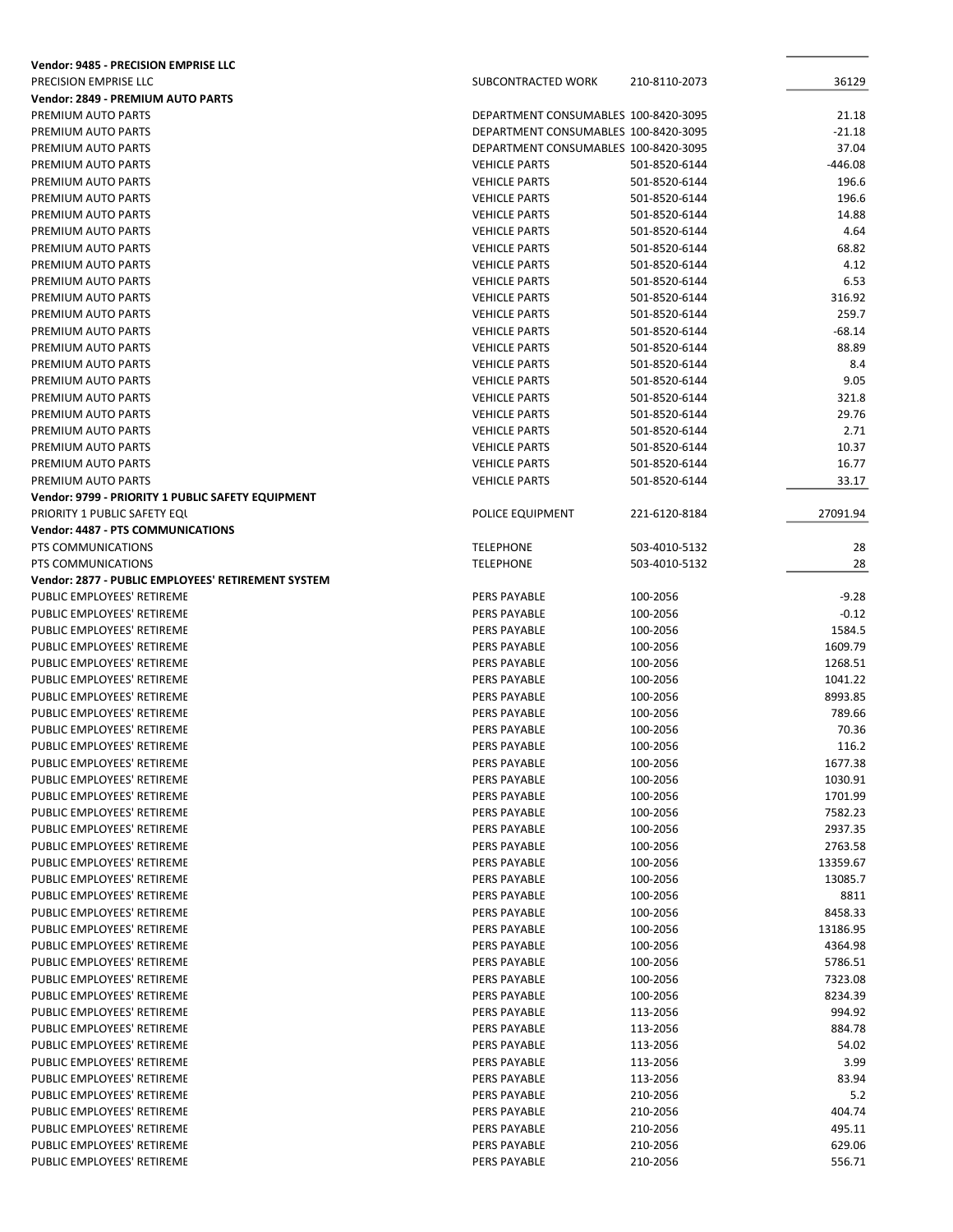| PUBLIC EMPLOYEES' RETIREME                   | PERS PAYABLE                         | 246-2056      | 0.93             |
|----------------------------------------------|--------------------------------------|---------------|------------------|
| PUBLIC EMPLOYEES' RETIREME                   | <b>PERS PAYABLE</b>                  | 246-2056      | 356.77           |
| PUBLIC EMPLOYEES' RETIREME                   | <b>PERS PAYABLE</b>                  | 246-2056      | 317.28           |
| PUBLIC EMPLOYEES' RETIREME                   | <b>PERS PAYABLE</b>                  | 271-2056      | 3.15             |
| PUBLIC EMPLOYEES' RETIREME                   | <b>PERS PAYABLE</b>                  | 271-2056      | 41.42            |
| PUBLIC EMPLOYEES' RETIREME                   | <b>PERS PAYABLE</b>                  | 271-2056      | 731.36           |
| PUBLIC EMPLOYEES' RETIREME                   | <b>PERS PAYABLE</b>                  | 271-2056      | 470.55           |
| PUBLIC EMPLOYEES' RETIREME                   | PERS PAYABLE                         | 271-2056      | 36.84            |
| PUBLIC EMPLOYEES' RETIREME                   | <b>PERS PAYABLE</b>                  | 335-2056      | 587.55           |
| PUBLIC EMPLOYEES' RETIREME                   | PERS PAYABLE                         | 335-2056      | 660.67           |
| PUBLIC EMPLOYEES' RETIREME                   | <b>PERS PAYABLE</b>                  | 335-2056      | 1.86             |
| PUBLIC EMPLOYEES' RETIREME                   | <b>PERS PAYABLE</b>                  | 401-2056      | 22.05            |
| PUBLIC EMPLOYEES' RETIREME                   | <b>PERS PAYABLE</b>                  | 401-2056      | 905.76           |
| PUBLIC EMPLOYEES' RETIREME                   | <b>PERS PAYABLE</b>                  | 401-2056      | 582.78           |
| PUBLIC EMPLOYEES' RETIREME                   | PERS PAYABLE                         | 401-2056      | 2.48             |
| PUBLIC EMPLOYEES' RETIREME                   | PERS PAYABLE                         | 401-2056      | 24.8             |
| PUBLIC EMPLOYEES' RETIREME                   | <b>PERS PAYABLE</b>                  | 501-2056      | 181.95           |
| PUBLIC EMPLOYEES' RETIREME                   | PERS PAYABLE                         | 501-2056      | 204.59           |
| PUBLIC EMPLOYEES' RETIREME                   | <b>PERS PAYABLE</b>                  | 501-2056      | 405.73           |
| PUBLIC EMPLOYEES' RETIREME                   | <b>PERS PAYABLE</b>                  | 501-2056      | 261.05           |
| PUBLIC EMPLOYEES' RETIREME                   | <b>PERS PAYABLE</b>                  | 501-2056      | 1.94             |
| PUBLIC EMPLOYEES' RETIREME                   | <b>PERS PAYABLE</b>                  | 503-2056      | 610.75           |
| PUBLIC EMPLOYEES' RETIREME                   | <b>PERS PAYABLE</b>                  | 503-2056      | 1.86             |
| PUBLIC EMPLOYEES' RETIREME                   | PERS PAYABLE                         | 503-2056      | 392.94           |
|                                              | <b>PERS PAYABLE</b>                  |               |                  |
| PUBLIC EMPLOYEES' RETIREME                   |                                      | 503-2056      | 218.64<br>194.44 |
| PUBLIC EMPLOYEES' RETIREME                   | PERS PAYABLE                         | 503-2056      |                  |
| PUBLIC EMPLOYEES' RETIREME                   | <b>PERS PAYABLE</b>                  | 951-2056      | 426.28           |
| PUBLIC EMPLOYEES' RETIREME                   | <b>PERS PAYABLE</b>                  | 951-2056      | 516.28           |
| PUBLIC EMPLOYEES' RETIREME                   | <b>PERS PAYABLE</b>                  | 951-2056      | 802.61           |
| PUBLIC EMPLOYEES' RETIREME                   | <b>PERS PAYABLE</b>                  | 951-2056      | 3.7              |
| PUBLIC EMPLOYEES' RETIREME                   | <b>PERS PAYABLE</b>                  | 951-2056      | 379.1            |
| PUBLIC EMPLOYEES' RETIREME                   | PERS PAYABLE                         | 973-2056      | 0.05             |
| PUBLIC EMPLOYEES' RETIREME                   | PERS PAYABLE                         | 973-2056      | 6.7              |
| PUBLIC EMPLOYEES' RETIREME                   | PERS PAYABLE                         | 973-2056      | 7.52             |
| Vendor: 6193 - PURCHASE POWER                |                                      |               |                  |
| <b>PURCHASE POWER</b>                        | <b>MAIL SERVICES</b>                 | 100-5110-4124 | 1000             |
| Vendor: 6664 - QUALITY WATER ENTERPRISES INC |                                      |               |                  |
| <b>QUALITY WATER ENTERPRISES</b>             | DEPARTMENT CONSUMABLES 100-8310-3095 |               | 216              |
| <b>QUALITY WATER ENTERPRISES</b>             | DEPARTMENT CONSUMABLES 113-8730-3095 |               | 68               |
| Vendor: 5264 - RABOBANK, N.A.                |                                      |               |                  |
| RABOBANK, N.A.                               | <b>FEDERAL TAX PAYABLE</b>           | 100-2052      | 91139.22         |
| RABOBANK, N.A.                               | EE HEALTHCARE PAYABLE                | 100-2057      | 20191.7          |
| RABOBANK, N.A.                               | FEDERAL TAX PAYABLE                  | 113-2052      | 1330.01          |
| RABOBANK, N.A.                               | EE HEALTHCARE PAYABLE                | 113-2057      | 414.38           |
| RABOBANK, N.A.                               | EE HEALTHCARE PAYABLE                | 200-2057      | 18.34            |
| RABOBANK, N.A.                               |                                      |               |                  |
| RABOBANK, N.A.                               | FEDERAL TAX PAYABLE                  | 210-2052      | 1008.64          |
|                                              | EE HEALTHCARE PAYABLE                | 210-2057      | 390.56           |
| RABOBANK, N.A.                               | FEDERAL TAX PAYABLE                  | 246-2052      | 454.76           |
| RABOBANK, N.A.                               | EE HEALTHCARE PAYABLE                | 246-2057      | 138.3            |
| RABOBANK, N.A.                               | FEDERAL TAX PAYABLE                  | 271-2052      | 415.26           |
| RABOBANK, N.A.                               | EE HEALTHCARE PAYABLE                | 271-2057      | 158.14           |
| RABOBANK, N.A.                               | FEDERAL TAX PAYABLE                  | 335-2052      | 728.21           |
| RABOBANK, N.A.                               | EE HEALTHCARE PAYABLE                | 335-2057      | 244.88           |
| RABOBANK, N.A.                               | FEDERAL TAX PAYABLE                  | 401-2052      | 613.45           |
| RABOBANK, N.A.                               | EE HEALTHCARE PAYABLE                | 401-2057      | 208.36           |
| RABOBANK, N.A.                               | FEDERAL TAX PAYABLE                  | 501-2052      | 553.5            |
| RABOBANK, N.A.                               | EE HEALTHCARE PAYABLE                | 501-2057      | 177.5            |
| RABOBANK, N.A.                               | FEDERAL TAX PAYABLE                  | 503-2052      | 1410.16          |
| RABOBANK, N.A.                               | EE HEALTHCARE PAYABLE                | 503-2057      | 240.44           |
| RABOBANK, N.A.                               | FEDERAL TAX PAYABLE                  | 951-2052      | 1278.78          |
| RABOBANK, N.A.                               | EE HEALTHCARE PAYABLE                | 951-2057      | 366.94           |
| Vendor: 5417 - RENTAL DEPOT                  |                                      |               |                  |
| RENTAL DEPOT                                 | <b>EQUIPMENT RENTAL</b>              | 100-8420-2087 | 195              |
| RENTAL DEPOT                                 | DEPARTMENT CONSUMABLES 210-8110-3095 |               | 125              |
| RENTAL DEPOT                                 | <b>EQUIPMENT RENTAL</b>              | 951-8820-2087 | 680.5            |
| Vendor: 6027 - RICHARDS, WATSON & GERSHON    |                                      |               |                  |
| RICHARDS, WATSON & GERSH(                    | <b>LEGAL SERVICES</b>                | 100-3010-1022 | 2241.76          |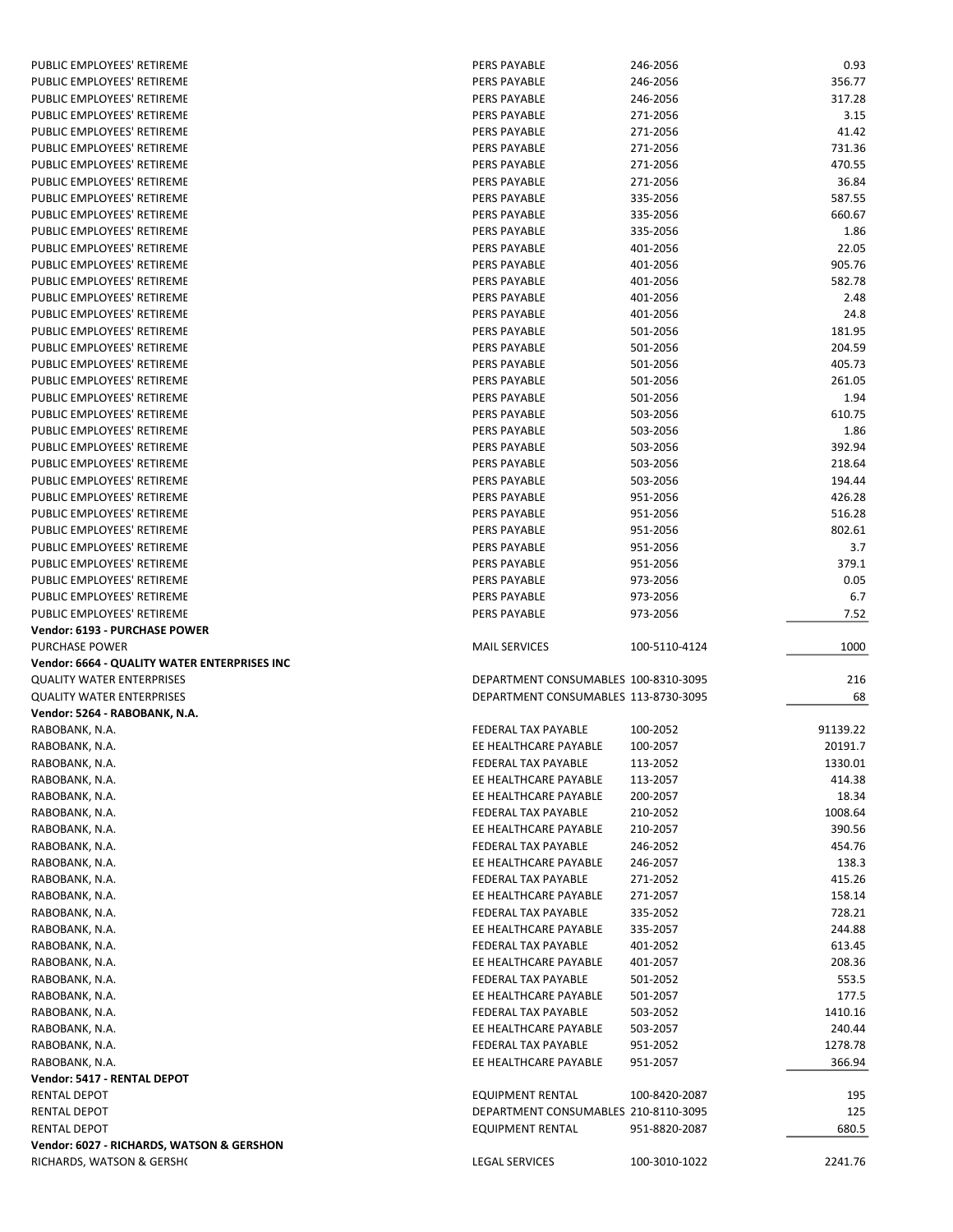| RICHARDS, WATSON & GERSHO                                       | <b>LEGAL SERVICES</b>                                                        | 100-3010-1022 | 588              |
|-----------------------------------------------------------------|------------------------------------------------------------------------------|---------------|------------------|
| Vendor: 9809 - ROTO-ROOTER PLUMBERS DIVISION OF ROTOCO., INC.   |                                                                              |               |                  |
| ROTO-ROOTER PLUMBERS DIVI                                       | SUBCONTRACTED WORK                                                           | 100-8310-2073 | 800              |
| Vendor: 6210 - S & L INVESTMENTS                                |                                                                              |               |                  |
| S & L INVESTMENTS                                               | UNIFORM SERVICE/LANUDRY 100-6120-2049                                        |               | 83.02            |
| Vendor: 9815 - SABINE WOLPERS                                   |                                                                              |               |                  |
| SABINE WOLPERS<br>Vendor: 9821 - SABRINA HAMS                   | RENTAL ASSISTANCE PRGM                                                       | 100-7410-4202 | 6800             |
| SABRINA HAMS                                                    | PARK RENTAL FEES                                                             | 100-3691      | 46.5             |
| Vendor: 3040 - SAFETY-KLEEN SYSTEMS, INC.                       |                                                                              |               |                  |
| SAFETY-KLEEN SYSTEMS, INC.                                      | REFUSE DISPOSAL                                                              | 501-8520-2068 | 768.01           |
| Vendor: 3307 - SAME DAY SHRED                                   |                                                                              |               |                  |
| SAME DAY SHRED                                                  | OTHER EXPENSE                                                                | 100-6110-2078 | 45               |
| SAME DAY SHRED                                                  | <b>OTHER EXPENSE</b>                                                         | 100-6110-2078 | 45               |
| Vendor: 9592 - SEASIDE HOUSING LP                               |                                                                              |               |                  |
| SEASIDE HOUSING LP                                              | RENTAL ASSISTANCE PRGM                                                       | 100-7410-4202 | 4285             |
| SEASIDE HOUSING LP                                              | RENTAL ASSISTANCE PRGM                                                       | 100-7410-4202 | 1525             |
| SEASIDE HOUSING LP                                              | RENTAL ASSISTANCE PRGM                                                       | 100-7410-4202 | 3201             |
| Vendor: 7242 - SEASIDE POLICE ACTIVITIES LEAGUE, INC.           |                                                                              |               |                  |
| SEASIDE POLICE ACTIVITIES LE/                                   | <b>MAYOR'S YOUTH PROGRAM</b>                                                 | 601-2106      | 3000             |
| Vendor: 9675 - SEAVIEW AFFORDABLE COMMUNITIES, L.P.             |                                                                              |               |                  |
| SEAVIEW AFFORDABLE COMM                                         | RENTAL ASSISTANCE PRGM                                                       | 100-7410-4202 | 6279             |
| Vendor: 9789 - SHAW HR CONSULTING, INC.                         |                                                                              |               |                  |
| SHAW HR CONSULTING, INC.                                        | CONSULTANT - CV RESPONSE 100-8110-1030                                       |               | 5680             |
| Vendor: 3211 - SHERWIN-WILLIAMS CO.                             |                                                                              |               |                  |
| SHERWIN-WILLIAMS CO.                                            | DEPARTMENT CONSUMABLES 113-8730-3095                                         |               | 84.49            |
| Vendor: 4059 - SILKSCREEN EXPRESS                               |                                                                              |               |                  |
| SILKSCREEN EXPRESS                                              | UNIFORM SERVICE/LAUNDRY 100-9340-2049                                        |               | 383.82           |
| Vendor: 9645 - SILVER & WRIGHT, LLP                             |                                                                              |               |                  |
| SILVER & WRIGHT, LLP                                            | <b>LEGAL SERVICES</b>                                                        | 100-3010-1022 | 23               |
| SILVER & WRIGHT, LLP                                            | LEGAL SERVICES                                                               | 100-3010-1022 | 3724             |
| SILVER & WRIGHT, LLP                                            | <b>LEGAL SERVICES</b>                                                        | 100-3010-1022 | 245              |
| Vendor: 8273 - SMILE BUSINESS PRODUCTS, INC.                    |                                                                              |               |                  |
| SMILE BUSINESS PRODUCTS, IN                                     | <b>COPIER SERVICES</b>                                                       | 100-5110-2044 | 92.54            |
| SMILE BUSINESS PRODUCTS, IN                                     | <b>COPIER SERVICES</b>                                                       | 100-8910-2044 | 89.3             |
| Vendor: 3290 - SOCIETY FOR THE PREVENTION OF CRUELTY TO ANIMALS |                                                                              |               |                  |
| SOCIETY FOR THE PREVENTION                                      | SUBCONTRACTED WORK                                                           | 100-6160-2073 | 5644             |
| SOCIETY FOR THE PREVENTION                                      | SUBCONTRACTED WORK                                                           | 113-8730-2073 | 498              |
| Vendor: 7130 - SOUTH BAY REGIONAL PUBLIC SAFETY                 |                                                                              |               |                  |
| SOUTH BAY REGIONAL PUBLIC                                       | <b>TRAINING &amp; EDUCATIONS</b>                                             | 100-6120-1029 | 665              |
| Vendor: 8361 - SPEAKWRITE LLC                                   |                                                                              |               |                  |
| SPEAKWRITE LLC                                                  | COMPUTER SUPPLIES/SOFTWA100-6110-3102                                        |               | 1851.43          |
| <b>SPEAKWRITE LLC</b>                                           | COMPUTER SUPPLIES/SOFTWA100-6110-3102                                        |               | 1074.7           |
| Vendor: 8380 - SPORTSENGINE INC.                                |                                                                              |               |                  |
| SPORTSENGINE INC.                                               | BACKGROUND INVESTIGATION 100-9310-1027                                       |               | 18.5             |
| <b>Vendor: 3319 - STAPLES ADVANTAGE</b>                         |                                                                              |               |                  |
| <b>STAPLES ADVANTAGE</b>                                        | DEPARTMENT CONSUMABLES 100-2021-3095                                         |               | 109.24           |
| STAPLES ADVANTAGE                                               | DEPARTMENT CONSUMABLES 100-2031-3095                                         |               | 99.4             |
| STAPLES ADVANTAGE                                               | DEPARTMENT CONSUMABLES 100-3010-3095                                         |               | 20.75            |
| STAPLES ADVANTAGE                                               | DEPARTMENT CONSUMABLES 100-5110-3095                                         |               | 26.19            |
| STAPLES ADVANTAGE                                               | DEPARTMENT CONSUMABLES 100-5110-3095                                         |               | 24.42            |
| STAPLES ADVANTAGE                                               | DEPARTMENT CONSUMABLES 100-5110-3095                                         |               | 123.96           |
| STAPLES ADVANTAGE                                               | DEPARTMENT CONSUMABLES 100-5110-3095                                         |               | 19.11            |
| STAPLES ADVANTAGE                                               | DEPARTMENT CONSUMABLES 100-5110-3095                                         |               | 32.76            |
| STAPLES ADVANTAGE<br>STAPLES ADVANTAGE                          | DEPARTMENT CONSUMABLES 100-5110-3095<br>DEPARTMENT CONSUMABLES 100-5110-3095 |               | 32.76<br>44.99   |
|                                                                 |                                                                              |               |                  |
| STAPLES ADVANTAGE<br>STAPLES ADVANTAGE                          | DEPARTMENT CONSUMABLES 100-6110-3095<br>DEPARTMENT CONSUMABLES 100-6110-3095 |               | 105.12<br>298.22 |
| STAPLES ADVANTAGE                                               | COMPUTER SUPPLIES/SOFTWA100-6110-3102                                        |               | 77.87            |
| STAPLES ADVANTAGE                                               | CSA74 APPROVED MEDICAL SU100-6120-3096                                       |               | 75.35            |
| STAPLES ADVANTAGE                                               | DEPARTMENT CONSUMABLES 100-9100-3095                                         |               | 77.97            |
| STAPLES ADVANTAGE                                               | DEPARTMENT CONSUMABLES 100-9100-3095                                         |               | 37.68            |
| STAPLES ADVANTAGE                                               | DEPARTMENT CONSUMABLES 100-9200-3095                                         |               | 106.98           |
| STAPLES ADVANTAGE                                               | DEPARTMENT CONSUMABLES 100-9200-3095                                         |               | 426.02           |
| <b>Vendor: 9605 - STATE CONTROLLER</b>                          |                                                                              |               |                  |
| STATE CONTROLLER                                                | <b>CITY AUDIT</b>                                                            | 100-5110-1025 | 2575.83          |
| Vendor: 5144 - STATE OF CALIFORNIA                              |                                                                              |               |                  |
|                                                                 |                                                                              |               |                  |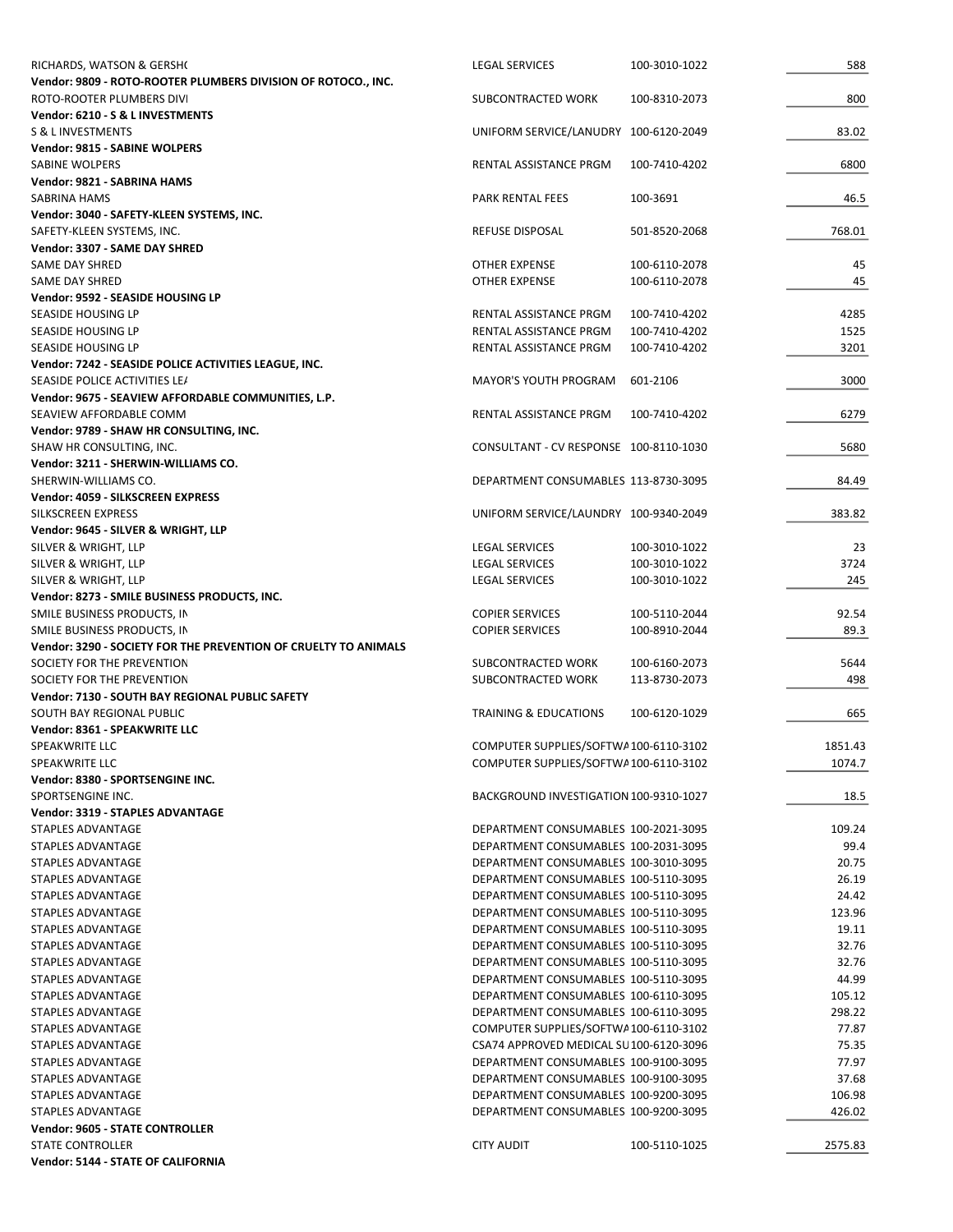| <b>STATE OF CALIFORNIA</b>                                                                                                                                                                                                                                                                                                                                            | STATE TAX PAYABLE                                    | 100-2053                       | 35038.09          |
|-----------------------------------------------------------------------------------------------------------------------------------------------------------------------------------------------------------------------------------------------------------------------------------------------------------------------------------------------------------------------|------------------------------------------------------|--------------------------------|-------------------|
| <b>STATE OF CALIFORNIA</b>                                                                                                                                                                                                                                                                                                                                            | STATE TAX PAYABLE                                    | 100-2053                       | 724.91            |
| STATE OF CALIFORNIA                                                                                                                                                                                                                                                                                                                                                   | <b>STATE TAX PAYABLE</b>                             | 113-2053                       | 552.51            |
| STATE OF CALIFORNIA                                                                                                                                                                                                                                                                                                                                                   | STATE TAX PAYABLE                                    | 113-2053                       | 99.95             |
| STATE OF CALIFORNIA                                                                                                                                                                                                                                                                                                                                                   | STATE TAX PAYABLE                                    | 200-2053                       | 6.08              |
| STATE OF CALIFORNIA                                                                                                                                                                                                                                                                                                                                                   | STATE TAX PAYABLE                                    | 210-2053                       | 379.63            |
| STATE OF CALIFORNIA                                                                                                                                                                                                                                                                                                                                                   | STATE TAX PAYABLE                                    | 210-2053                       | 102.91            |
| STATE OF CALIFORNIA                                                                                                                                                                                                                                                                                                                                                   | STATE TAX PAYABLE                                    | 246-2053                       | 155.37            |
| STATE OF CALIFORNIA                                                                                                                                                                                                                                                                                                                                                   | STATE TAX PAYABLE                                    | 271-2053                       | 148.42            |
| STATE OF CALIFORNIA                                                                                                                                                                                                                                                                                                                                                   | <b>STATE TAX PAYABLE</b>                             | 271-2053                       | 39.02             |
| STATE OF CALIFORNIA                                                                                                                                                                                                                                                                                                                                                   | STATE TAX PAYABLE                                    | 335-2053                       | 318.75            |
| STATE OF CALIFORNIA                                                                                                                                                                                                                                                                                                                                                   | <b>STATE TAX PAYABLE</b>                             | 401-2053                       | 197.47            |
| STATE OF CALIFORNIA                                                                                                                                                                                                                                                                                                                                                   | STATE TAX PAYABLE                                    | 401-2053                       | 33.03             |
| STATE OF CALIFORNIA                                                                                                                                                                                                                                                                                                                                                   | STATE TAX PAYABLE                                    | 501-2053                       | 135.17            |
| STATE OF CALIFORNIA                                                                                                                                                                                                                                                                                                                                                   | STATE TAX PAYABLE                                    | 501-2053                       | 52.31             |
| STATE OF CALIFORNIA                                                                                                                                                                                                                                                                                                                                                   | STATE TAX PAYABLE                                    | 503-2053                       | 419.89            |
| STATE OF CALIFORNIA                                                                                                                                                                                                                                                                                                                                                   | STATE TAX PAYABLE                                    | 951-2053                       | 458.25            |
| STATE OF CALIFORNIA                                                                                                                                                                                                                                                                                                                                                   | STATE TAX PAYABLE                                    | 951-2053                       | 97.58             |
| <b>Vendor: 6936 - STATE WATER RESOURCES CONTROL BOARD</b>                                                                                                                                                                                                                                                                                                             |                                                      |                                |                   |
| STATE WATER RESOURCES CON                                                                                                                                                                                                                                                                                                                                             | <b>OTHER EXPENSE</b>                                 | 401-8620-2078                  | 50                |
| Vendor: 9318 - STEVEN WHYTE                                                                                                                                                                                                                                                                                                                                           |                                                      |                                |                   |
| <b>STEVEN WHYTE</b>                                                                                                                                                                                                                                                                                                                                                   | <b>ART PROGRAM</b>                                   | 100-9200-7190                  | 100               |
| Vendor: 4422 - STOMMEL INC.                                                                                                                                                                                                                                                                                                                                           |                                                      |                                |                   |
| STOMMEL INC.                                                                                                                                                                                                                                                                                                                                                          | <b>VEHICLE PARTS</b>                                 | 501-8520-6144                  | 259.05            |
| Vendor: 9409 - STURDY OIL COMPANY                                                                                                                                                                                                                                                                                                                                     |                                                      |                                |                   |
| <b>STURDY OIL COMPANY</b>                                                                                                                                                                                                                                                                                                                                             | <b>VEHICLE FUEL</b>                                  | 501-8520-6145                  | 8556.64           |
| STURDY OIL COMPANY                                                                                                                                                                                                                                                                                                                                                    | <b>VEHICLE FUEL</b>                                  | 501-8520-6145                  | 8197.29           |
| Vendor: 1734 - SUNEE S. JINES                                                                                                                                                                                                                                                                                                                                         |                                                      |                                |                   |
| SUNEE S. JINES                                                                                                                                                                                                                                                                                                                                                        | <b>ART PROGRAM</b>                                   | 100-9200-7190                  | 100               |
| Vendor: 9819 - SYNDEY SMITH                                                                                                                                                                                                                                                                                                                                           |                                                      |                                |                   |
| <b>SYNDEY SMITH</b>                                                                                                                                                                                                                                                                                                                                                   | SWIMMING POOL REVENUE                                | 100-3676                       | 54.5              |
| <b>Vendor: 9822 - TAWNIE KROVITZ</b>                                                                                                                                                                                                                                                                                                                                  |                                                      |                                |                   |
| <b>TAWNIE KROVITZ</b>                                                                                                                                                                                                                                                                                                                                                 | PARK RENTAL FEES                                     | 100-3691                       | 34.87             |
| <b>TAWNIE KROVITZ</b>                                                                                                                                                                                                                                                                                                                                                 | <b>MAINTENANCE FEES</b>                              | 257-3689                       | 11.63             |
| Vendor: 9806 - TERI BLACK AND COMPANY, LLC                                                                                                                                                                                                                                                                                                                            |                                                      |                                |                   |
| TERI BLACK AND COMPANY, LL                                                                                                                                                                                                                                                                                                                                            | CONSULTANT                                           | 100-2031-1030                  | 5048.27           |
| Vendor: 9428 - TERMINIX INTERNATIONAL COMPANY LTD. PARTNERSHIP                                                                                                                                                                                                                                                                                                        |                                                      |                                |                   |
| <b>TERMINIX INTERNATIONAL COI</b>                                                                                                                                                                                                                                                                                                                                     | SUBCONTRACTED WORK                                   | 100-8310-2073                  | 166               |
| Vendor: 9581 - TESLA INC.                                                                                                                                                                                                                                                                                                                                             |                                                      |                                |                   |
| TESLA INC.                                                                                                                                                                                                                                                                                                                                                            | <b>RENTAL PROPERTY EXP &amp; MAII 297-7993-9599</b>  |                                | 72.29             |
|                                                                                                                                                                                                                                                                                                                                                                       |                                                      |                                |                   |
| Vendor: 9543 - TEXAS LIFE                                                                                                                                                                                                                                                                                                                                             |                                                      |                                |                   |
| <b>TEXAS LIFE</b>                                                                                                                                                                                                                                                                                                                                                     | EE HEALTHCARE PAYABLE                                | 100-2057                       | $-0.16$           |
|                                                                                                                                                                                                                                                                                                                                                                       |                                                      |                                |                   |
| <b>TEXAS LIFE</b>                                                                                                                                                                                                                                                                                                                                                     | EE HEALTHCARE PAYABLE<br>EE HEALTHCARE PAYABLE       | 100-2057                       | 64.26             |
| <b>TEXAS LIFE</b>                                                                                                                                                                                                                                                                                                                                                     |                                                      | 100-2057                       | 9.23              |
| <b>TEXAS LIFE</b>                                                                                                                                                                                                                                                                                                                                                     | EE HEALTHCARE PAYABLE                                | 100-2057                       | 368.51            |
| <b>TEXAS LIFE</b>                                                                                                                                                                                                                                                                                                                                                     | EE HEALTHCARE PAYABLE                                | 100-2057                       | 357.02            |
| <b>TEXAS LIFE</b>                                                                                                                                                                                                                                                                                                                                                     | EE HEALTHCARE PAYABLE                                | 100-2057                       | 402.99            |
|                                                                                                                                                                                                                                                                                                                                                                       | EE HEALTHCARE PAYABLE                                | 100-2057                       | 402.68            |
| <b>TEXAS LIFE</b><br><b>TEXAS LIFE</b>                                                                                                                                                                                                                                                                                                                                | EE HEALTHCARE PAYABLE                                | 113-2057                       | 0.18              |
| <b>TEXAS LIFE</b>                                                                                                                                                                                                                                                                                                                                                     | EE HEALTHCARE PAYABLE                                | 113-2057                       | 0.18              |
| <b>TEXAS LIFE</b>                                                                                                                                                                                                                                                                                                                                                     | EE HEALTHCARE PAYABLE                                | 210-2057                       | 26.29             |
|                                                                                                                                                                                                                                                                                                                                                                       | EE HEALTHCARE PAYABLE                                | 210-2057                       | 29.33             |
| <b>TEXAS LIFE</b><br><b>TEXAS LIFE</b>                                                                                                                                                                                                                                                                                                                                | EE HEALTHCARE PAYABLE                                | 210-2057                       | 29.45             |
| <b>TEXAS LIFE</b>                                                                                                                                                                                                                                                                                                                                                     | EE HEALTHCARE PAYABLE                                | 210-2057                       | 16.92             |
|                                                                                                                                                                                                                                                                                                                                                                       | EE HEALTHCARE PAYABLE                                | 218-2057                       | 10.84             |
|                                                                                                                                                                                                                                                                                                                                                                       | EE HEALTHCARE PAYABLE                                | 271-2057                       | 12.69             |
|                                                                                                                                                                                                                                                                                                                                                                       | EE HEALTHCARE PAYABLE                                | 401-2057                       | 3.27              |
|                                                                                                                                                                                                                                                                                                                                                                       | EE HEALTHCARE PAYABLE                                | 951-2057                       | 8.71              |
|                                                                                                                                                                                                                                                                                                                                                                       | EE HEALTHCARE PAYABLE                                | 951-2057                       | 9.41              |
|                                                                                                                                                                                                                                                                                                                                                                       | EE HEALTHCARE PAYABLE                                | 951-2057                       | 7.54              |
|                                                                                                                                                                                                                                                                                                                                                                       | EE HEALTHCARE PAYABLE                                | 951-2057                       | 7.87              |
|                                                                                                                                                                                                                                                                                                                                                                       |                                                      |                                |                   |
|                                                                                                                                                                                                                                                                                                                                                                       | <b>SATELLITE OFFICE</b>                              | 100-7410-4207                  | 2730              |
|                                                                                                                                                                                                                                                                                                                                                                       | SATELLITE OFFICE                                     | 100-7410-4207                  | 1853.38           |
|                                                                                                                                                                                                                                                                                                                                                                       |                                                      |                                |                   |
| <b>TEXAS LIFE</b><br><b>TEXAS LIFE</b><br><b>TEXAS LIFE</b><br><b>TEXAS LIFE</b><br><b>TEXAS LIFE</b><br><b>TEXAS LIFE</b><br><b>TEXAS LIFE</b><br>Vendor: 8755 - TRUST TWO - CORONA 1997 TRUST<br>TRUST TWO - CORONA 1997 TF<br>TRUST TWO - CORONA 1997 TF<br>Vendor: 6197 - U.S. BANK EQUIPMENT FINANCE<br>U.S. BANK EQUIPMENT FINANC<br>U.S. BANK EQUIPMENT FINANC | <b>COMMUNITY RELATIONS</b><br><b>COPIER SERVICES</b> | 100-2010-1024<br>100-8310-2044 | 1371.96<br>125.71 |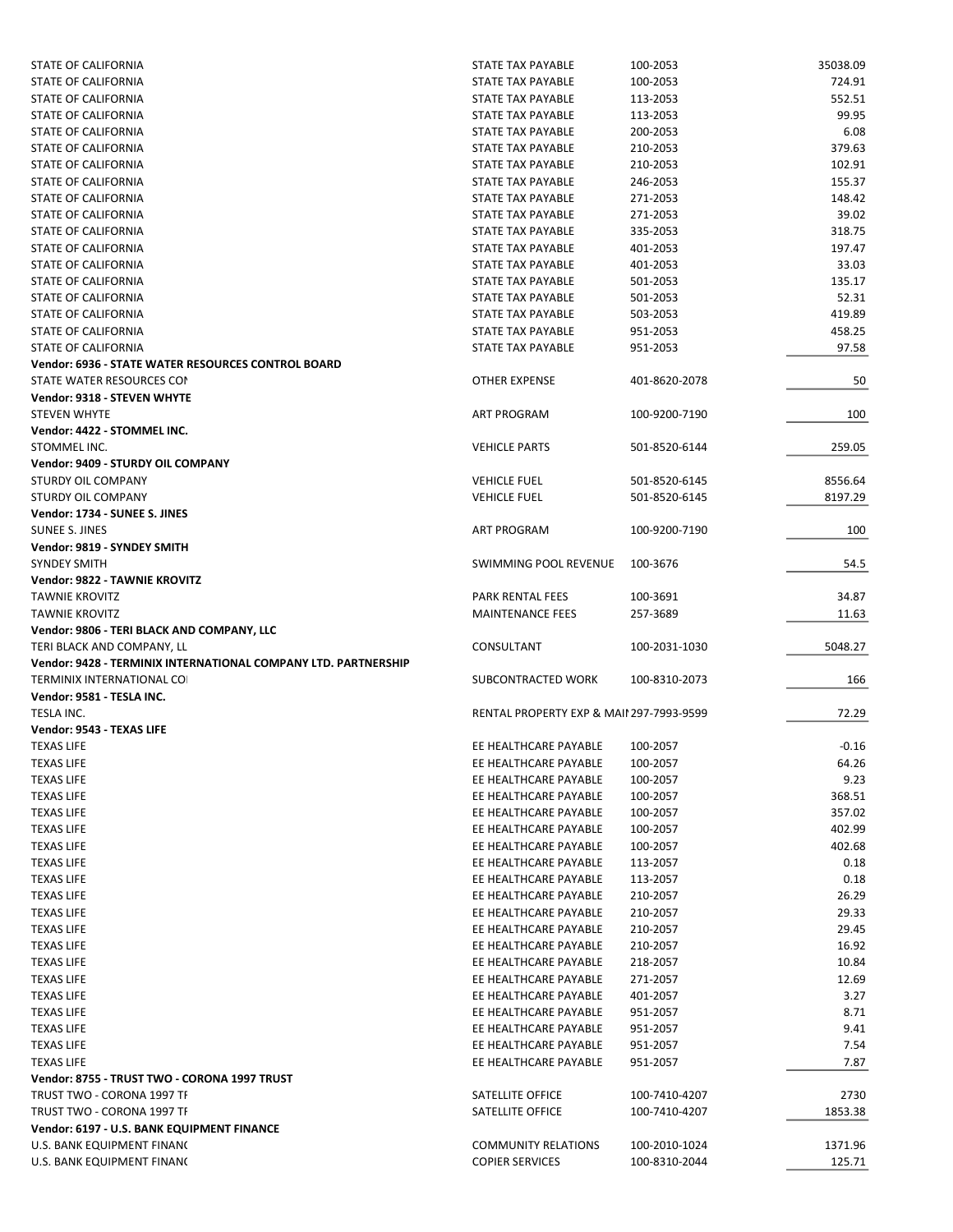| Vendor: 5873 - UNITED SITE SERVICES OF CALIFORNIA, INC. |                                         |               |                |
|---------------------------------------------------------|-----------------------------------------|---------------|----------------|
| UNITED SITE SERVICES OF CALI                            | <b>EQUIPMENT RENTAL</b>                 | 100-8420-2087 | 54.63          |
| Vendor: 3595 - VAPOR CLEANERS, INC.                     |                                         |               |                |
| VAPOR CLEANERS, INC.                                    | UNIFORM SERVICE/LAUNDRY 100-6110-2049   |               | 24.48          |
| VAPOR CLEANERS, INC.                                    | UNIFORM SERVICE/LAUNDRY 100-6110-2049   |               | 16.32          |
| VAPOR CLEANERS, INC.                                    | UNIFORM SERVICE/LAUNDRY 100-6110-2049   |               | 24.48          |
| VAPOR CLEANERS, INC.                                    | UNIFORM SERVICE/LAUNDRY 100-6110-2049   |               | 6.73           |
| Vendor: 6671 - VERIZON WIRELESS                         |                                         |               |                |
| <b>VERIZON WIRELESS</b>                                 | DEPARTMENT CONSUMABLES 100-3010-3095    |               | 51.22          |
| <b>VERIZON WIRELESS</b>                                 | DEPARTMENT CONSUMABLES 100-3010-3095    |               | 51.18          |
| <b>VERIZON WIRELESS</b>                                 | DEPARTMENT CONSUMABLES 100-3010-3095    |               | 51.2           |
| <b>VERIZON WIRELESS</b>                                 | DEPARTMENT CONSUMABLES 100-6640-3095    |               | 38.01          |
| <b>VERIZON WIRELESS</b>                                 | <b>MOBILE COMMUNICATIONS</b>            | 100-6640-5135 | 650.67         |
| <b>VERIZON WIRELESS</b>                                 | MOBILE COMMUNICATIONS                   | 100-6640-5135 | 826.45         |
| <b>VERIZON WIRELESS</b>                                 | DEPARTMENT EQUIPMENT                    | 100-7210-8187 | 486.15         |
| <b>VERIZON WIRELESS</b>                                 | SUBCONTRACTED WORK                      | 100-9100-2073 | 431.67         |
| <b>VERIZON WIRELESS</b>                                 | DEPARTMENT CONSUMABLES 113-8730-3095    |               | 38.01          |
| <b>VERIZON WIRELESS</b>                                 | DEPARTMENT CONSUMABLES 210-8110-3095    |               | 38.01          |
| <b>VERIZON WIRELESS</b>                                 | MOBILE COMMUNICATIONS                   | 503-4010-5135 | 78.84          |
| <b>VERIZON WIRELESS</b>                                 | MOBILE COMMUNICATIONS                   | 503-4010-5135 | 51.14          |
| <b>VERIZON WIRELESS</b>                                 | <b>MOBILE COMMUNICATIONS</b>            | 503-4010-5135 | 289.18         |
| Vendor: 9678 - VISTA ENVIRONMENTAL CONSULTING, INC.     |                                         |               |                |
| <b>VISTA ENVIRONMENTAL CONSI</b>                        | CONSULTANT                              | 329-8110-1030 | 38181          |
| Vendor: 1388 - W.W.GRAINGER, INC.                       |                                         |               |                |
| W.W.GRAINGER, INC.                                      | SUBCONTRACTED WORK                      | 100-8310-2073 | 139.04         |
| W.W.GRAINGER, INC.                                      | SUBCONTRACTED WORK                      | 100-8310-2073 | 2494.98        |
| W.W.GRAINGER, INC.                                      | SUBCONTRACTED WORK                      | 100-8310-2073 | 24.66          |
| W.W.GRAINGER, INC.                                      | DEPARTMENT CONSUMABLES 113-8730-3095    |               | 113.14         |
| W.W.GRAINGER, INC.                                      | <b>VEHICLE PARTS</b>                    | 501-8520-6144 | 55.02          |
| W.W.GRAINGER, INC.                                      | <b>VEHICLE PARTS</b>                    | 501-8520-6144 | $-663.52$      |
|                                                         | <b>VEHICLE PARTS</b>                    |               | 2.71           |
| W.W.GRAINGER, INC.                                      |                                         | 501-8520-6144 |                |
| W.W.GRAINGER, INC.                                      | <b>VEHICLE PARTS</b>                    | 501-8520-6144 | 38.02          |
| W.W.GRAINGER, INC.                                      | <b>VEHICLE PARTS</b>                    | 501-8520-6144 | 95.02          |
| Vendor: 2328 - WALLACE GROUP                            |                                         |               |                |
| <b>WALLACE GROUP</b>                                    | CONSULTANT                              | 100-8910-1030 | 161.25         |
| <b>WALLACE GROUP</b>                                    | CONSULTANT                              | 100-8910-1030 | 342            |
| <b>WALLACE GROUP</b>                                    | HIGHLAND OTIS PARK IMPROV 342-8910-9544 |               | 4404           |
| <b>WALLACE GROUP</b>                                    | <b>ELLIS PARK</b>                       | 342-8910-9574 | 4764           |
| <b>WALLACE GROUP</b>                                    | NEW WELL PROJECT STUDY                  | 343-8910-9550 | 4346.75        |
| <b>WALLACE GROUP</b>                                    | NEW WELL PROJECT STUDY                  | 343-8910-9550 | 12442.25       |
| <b>WALLACE GROUP</b>                                    | WEST END IN SAND CITY                   | 601-2311      | 2895.88        |
| Vendor: 9573 - WESTON SOLUTIONS, INC.                   |                                         |               |                |
| WESTON SOLUTIONS, INC.                                  | SUBCONTRACTED WORK                      | 335-2010-2073 | 1221.01        |
| Vendor: 9212 - WEX BANK                                 |                                         |               |                |
| <b>WEX BANK</b>                                         | <b>VEHICLE FUEL</b>                     | 501-8520-6145 | 472.98         |
| <b>Vendor: 4970 - WHITSON ENGINEERS</b>                 |                                         |               |                |
| <b>WHITSON ENGINEERS</b>                                | DEL MONTE MANOR STORM D 271-8910-9961   |               | 136.5          |
| <b>WHITSON ENGINEERS</b>                                | ELLIS PARK                              | 342-8910-9574 | 4384           |
| <b>Vendor: 5996 - WITMER-TYSON IMPORTS</b>              |                                         |               |                |
| WITMER-TYSON IMPORTS                                    | <b>CANINE MAINTENANCE</b>               | 100-6120-3091 | 650            |
| <b>Vendor: 9312 - ZACHARY COLE WESTON</b>               |                                         |               |                |
| ZACHARY COLE WESTON                                     | ART PROGRAM                             | 100-9200-7190 | 100            |
|                                                         |                                         |               | Ranort Summary |

### Fund Summary

| Fund                                  | <b>Payment Amount</b> |
|---------------------------------------|-----------------------|
| 100 - GENERAL FUND                    | 745873.21             |
| 113 - POMA & DMDC FUND                | 15479.36              |
| 200 - CDBG FUND                       | 4724.93               |
| 203 - BJA GRANT FUND                  | 1414.79               |
| 210 - STREETS FUND                    | 55754.6               |
| 212 - TRANSPORTATION CAPITAL PROJECTS | 749241.77             |
| 218 - TRAINING - FIRE                 | 10.84                 |
| 220 - PROP 172 SALES TAX FUND         | 21750                 |
| 221 - CA SUPP LAW ENF. FUND           | 28051.94              |
| 246 - CITY AFFORDABLE HOUSING FUND    | 1423.41               |
| 251 - SENIOR PROGRAMS                 | 75                    |

## Report Summary

L.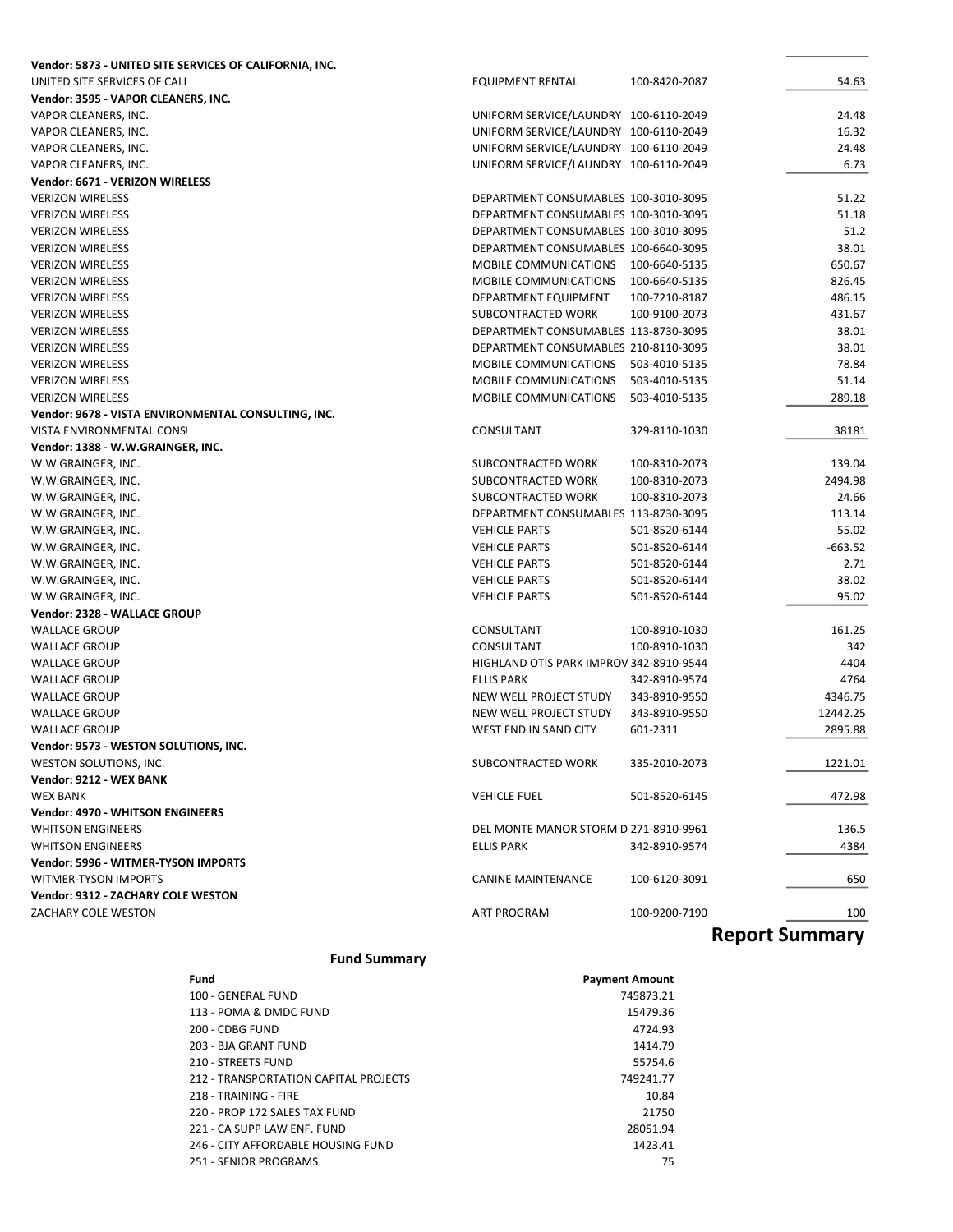| 252 - OLDEMEYER MAINTENANCE           | 1829.36  |
|---------------------------------------|----------|
| 257 - PARKS MAINTENANCE               | 23.26    |
| 271 - STORMWATER FUND                 | 5363.82  |
| 291 - PEG ACCESS FUND                 | 10994.92 |
| 297 - HS - MERGED HOUSING             | 3525.67  |
| 329 - FORA BLIGHT REMOVAL             | 45332.25 |
| 333 - LRA FT, ORD                     | 1080     |
| 335 - ESCA (FORA)                     | 10506.37 |
| 342 - PARKS-PLAYGROUND IMPRVMNT       | 14337    |
| 343 - SPECIAL PROJECTS - CAPITAL FUND | 16789    |
| 401 - WATER FUND                      | 12317.79 |
| 501 - EQUIPMT MAINT FUND              | 33400.8  |
| 502 - PROP/CASUALTY INS FUND          | 418.95   |
| 503 - MIS FUND                        | 12831.41 |
| 601 - EXPEND TRUST FUND               | 9983.81  |
| 951 - SAN, DISTRICT GEN, FUND         | 7002.06  |
| 953 - SAN, DISTRICT CAP, IMPROV       | 30986.11 |
| 973 - SA MERGED - LMIHF               | 112.16   |
|                                       |          |

#### Account Summary

| <b>Account Number</b> | <b>Account Name</b>              | <b>Payment Amount</b> |
|-----------------------|----------------------------------|-----------------------|
| 100-1004              | PETTY CASH - FINANCE             | 307.52                |
| 100-1010-3095         | DEPARTMENT CONSUMA               | 1500                  |
| 100-2007              | <b>UNAPPLIED CREDIT LIABIL</b>   | 1298.73               |
| 100-2010              | <b>TID ASSESSMENT</b>            | 11854.26              |
| 100-2010-1024         | <b>COMMUNITY RELATIONS</b>       | 1371.96               |
| 100-2021-3095         | DEPARTMENT CONSUMA               | 109.24                |
| 100-2031-1030         | CONSULTANT                       | 7141.85               |
| 100-2031-1038         | <b>EMPLOYEE ASSISTANCE P</b>     | 794.75                |
| 100-2031-2064         | PERSONNEL RECRUITMEN             | 912                   |
| 100-2031-3095         | <b>DEPARTMENT CONSUMA</b>        | 99.4                  |
| 100-2052              | <b>FEDERAL TAX PAYABLE</b>       | 91139.22              |
| 100-2053              | STATE TAX PAYABLE                | 35763                 |
| 100-2056              | <b>PERS PAYABLE</b>              | 115768.74             |
| 100-2057              | EE HEALTHCARE PAYABLE            | 53199.38              |
| 100-2059              | <b>GARNISHMENT PAYABLE</b>       | 1418.4                |
| 100-3010-1022         | <b>LEGAL SERVICES</b>            | 6821.76               |
| 100-3010-1023         | LEGAL SERVICES - SPECIAI         | 1218                  |
| 100-3010-3095         | DEPARTMENT CONSUMA               | 174.35                |
| 100-3211              | <b>BUILDING PERMIT</b>           | 212.8                 |
| 100-3674              | OTHER COMMUNITY CLA!             | 27                    |
| 100-3676              | <b>SWIMMING POOL REVEN</b>       | 54.5                  |
| 100-3691              | <b>PARK RENTAL FEES</b>          | 116.24                |
| 100-5110-1025         | <b>CITY AUDIT</b>                | 2575.83               |
| 100-5110-1030         | CONSULTANT                       | 19397.24              |
|                       | <b>Account Summary</b>           |                       |
| <b>Account Number</b> | <b>Account Name</b>              | <b>Payment Amount</b> |
| 100-5110-2044         | <b>COPIER SERVICES</b>           | 92.54                 |
| 100-5110-3095         | DEPARTMENT CONSUMA               | 1001.28               |
| 100-5110-4124         | <b>MAIL SERVICES</b>             | 1000                  |
| 100-6110-1027         | BACKGROUND INVESTIGA             | 18730                 |
| 100-6110-2041         | <b>COUNTY COMMUNICATIO</b>       | 146802                |
| 100-6110-2049         | UNIFORM SERVICE/LAUN             | 72.01                 |
| 100-6110-2057         | PEST CONTROL                     | 150                   |
| 100-6110-2078         | <b>OTHER EXPENSE</b>             | 90                    |
| 100-6110-3095         | DEPARTMENT CONSUMA               | 403.34                |
| 100-6110-3102         | <b>COMPUTER SUPPLIES/SO</b>      | 3967.71               |
| 100-6110-4122         | DUES & MEMBERSHIP                | 50                    |
| 100-6110-4124         | <b>MAIL SERVICES</b>             | 25.59                 |
| 100-6120-1029         | <b>TRAINING &amp; EDUCATIONS</b> | 1610                  |
| 100-6120-2049         | UNIFORM SERVICE/LANU             | 83.02                 |
| 100-6120-2060         | <b>BLOOD ALCOHOL</b>             | 135                   |
| 100-6120-3091         | <b>CANINE MAINTENANCE</b>        | 650                   |
| 100-6120-3096         | <b>CSA74 APPROVED MEDIC</b>      | 75.35                 |
| 100-6120-3097         | SAFETY EQUIPMENT                 | 1414.79               |
| 100-6120-9395         | <b>VEHICLE MAINTENANCE</b>       | 3184.43               |
| 100-6130-9602         | PAYMENT ON PRINCIPAL             | 593.94                |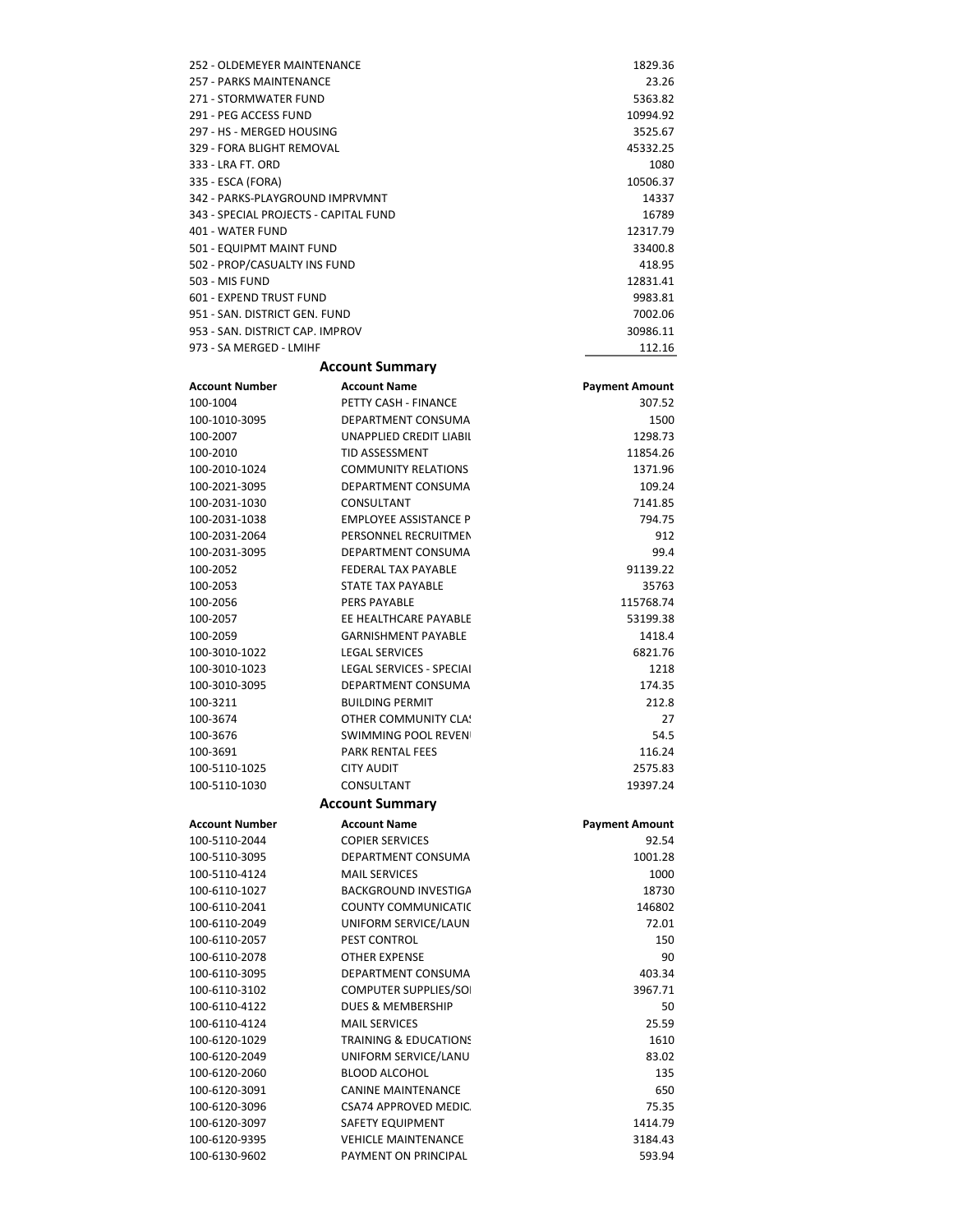| 100-6160-2073                  | SUBCONTRACTED WORK                           | 5644                  |
|--------------------------------|----------------------------------------------|-----------------------|
| 100-6610-2041                  | <b>COUNTY COMMUNICATIO</b>                   | 28189                 |
| 100-6610-2043                  | <b>TEMPORARY CONTRACT S</b>                  | 1200                  |
| 100-6640-2043                  | <b>TEMPORARY CONTRACT S</b>                  | 8381.78               |
| 100-6640-2049                  | UNIFORM SERVICE/LAUN                         | 232.03                |
| 100-6640-2055                  | FIRE EQUIPMENT REPAIR                        | 2663.26               |
| 100-6640-3093                  | <b>JANITORIAL SUPPLIES</b>                   | 494.06                |
| 100-6640-3095                  | DEPARTMENT CONSUMA                           | 38.01                 |
| 100-6640-3096                  | <b>CSA 74 PURCHASES</b>                      | 1885.78               |
| 100-6640-5135                  | MOBILE COMMUNICATIO                          | 1477.12               |
| 100-6640-8187                  | DEPARTMENT EQUIPMEN                          | 535                   |
| 100-6640-9602                  | PRINCIPAL ON LEASE                           | 616.09                |
| 100-7210-8187                  | DEPARTMENT EQUIPMEN                          | 486.15                |
| 100-7210-9602                  | PRINCIPAL PAYMENTS                           | 621.01                |
| 100-7310-1029                  | <b>TRAINING &amp; EDUCATION</b>              | 2000                  |
| 100-7310-3095                  | DEPARTMENT CONSUMA                           | 53.19                 |
| 100-7310-3102                  | <b>COMPUTER SUPPLIES/SO</b>                  | 32.41                 |
| 100-7410-1030                  | CONSULTANT                                   | 12238                 |
| 100-7410-2044                  | <b>COPIER SERVICES</b>                       | 344.66                |
| 100-7410-3095                  | DEPARTMENT CONSUMA                           | 88.43                 |
| 100-7410-4122                  | DUES & MEMBERSHIPS                           | 3000                  |
| 100-7410-4201                  | UTILITY ASSISTANCE PRGI                      | 9440.59               |
| 100-7410-4202                  | RENTAL ASSISTANCE PRG                        | 40662.34              |
| 100-7410-4207                  | SATELLITE OFFICE                             | 4583.38               |
| 100-7410-4208                  | <b>FACADE IMPROVEMENT I</b>                  | 12391.51              |
| 100-8110-1030                  | CONSULTANT - CV RESPO                        | 17153.2               |
| 100-8110-2073                  | SUBCONTRACTED WORK                           | 2500                  |
| 100-8110-3095                  | DEPT CONSUMABLES - CV                        | 1630.68               |
| 100-8310-2044                  | <b>COPIER SERVICES</b>                       | 125.71                |
| 100-8310-2049                  | UNIFORM SERVICE / LAUI                       | 248.94                |
| 100-8310-2057                  | PEST CONTROL                                 | 515                   |
| 100-8310-2070                  | <b>ALARM SERVICE</b>                         | 612.5                 |
| 100-8310-2073                  | SUBCONTRACTED WORK                           | 14748.41              |
|                                |                                              |                       |
| 100-8310-3095                  | DEPARTMENT CONSUMA                           | 1286.26               |
| 100-8310-5133                  | <b>WATER</b>                                 | 4371.8                |
|                                |                                              |                       |
| 100-8410-2049<br>100-8410-7185 | UNIFORM SERVICE/LAUN<br><b>FOSPA MATCH</b>   | 91.32<br>1124.62      |
|                                |                                              |                       |
| 100-8410-9602                  | PRINCIPAL                                    | 2130.69               |
|                                | <b>Account Summary</b>                       |                       |
| <b>Account Number</b>          | <b>Account Name</b>                          | <b>Payment Amount</b> |
| 100-8420-2049                  | UNIFORM SERVICE/LAUN                         | 364.38                |
| 100-8420-2087                  | <b>EQUIPMENT RENTAL</b>                      | 249.63                |
| 100-8420-3095                  | DEPARTMENT CONSUMA                           | 3920.15               |
| 100-8440-2049                  | UNIFORM SERVICE / LAUI                       | 165.96                |
| 100-8440-3095                  | <b>DEPARTMENT CONSUMA</b>                    | 3521.12               |
| 100-8440-5133                  | <b>WATER</b>                                 | 7096.19               |
| 100-8450-2049                  | UNIFORM SERVICE / LAUI                       | 82.98                 |
| 100-8450-3095                  | <b>DEPARTMENT CONSUMA</b>                    | 259.56                |
| 100-8910-1030                  | CONSULTANT                                   | 998.25                |
| 100-8910-2044                  | <b>COPIER SERVICES</b>                       | 89.3                  |
| 100-8910-4122                  | DUES & MEMBERSHIP                            | 1110                  |
| 100-8910-9602                  | PRINCIPAL-COPIER LEASE                       | 820.78                |
| 100-9100-2073                  | SUBCONTRACTED WORK                           | 1133.77               |
| 100-9100-3095                  | <b>DEPARTMENT CONSUMA</b>                    | 115.65                |
| 100-9100-3104                  | <b>COMPUTER SOFTWARE</b>                     | 30                    |
| 100-9100-9602                  | PRINCIPAL PAYMENT                            | 495.6                 |
| 100-9105-2049                  | UNIFORM SERVICE/LAUN                         | 574.1                 |
| 100-9200-2043                  | <b>TEMPORARY CONTRACT S</b>                  | 57.71                 |
| 100-9200-2044                  | <b>COPIER SERVICES</b>                       | 312.8                 |
| 100-9200-3095                  | DEPARTMENT CONSUMA                           | 533                   |
| 100-9200-7182                  | <b>HOLIDAY SNOW FESTIVAL</b>                 | 787.76                |
| 100-9200-7186                  | <b>EASTER EGG HUNT</b>                       | 3475.94               |
| 100-9200-7190                  | <b>ART PROGRAM</b>                           | 400                   |
| 100-9250-4207                  | SATELLITE OFFICE                             | 400                   |
| 100-9310-1027<br>100-9340-2049 | BACKGROUND INVESTIGA<br>UNIFORM SERVICE/LAUN | 50.5<br>383.82        |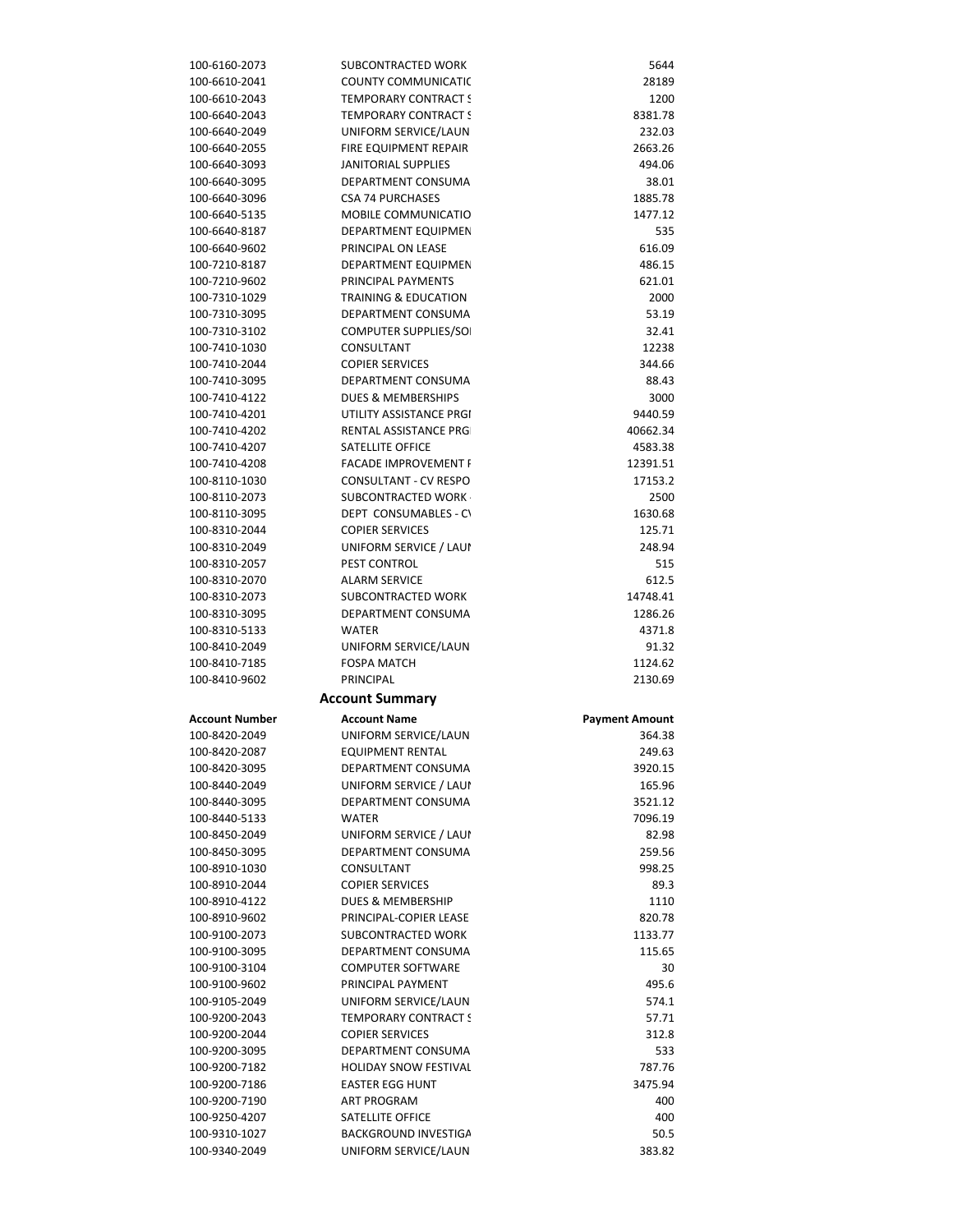| 100-9340-2073                  | SUBCONTRACTED WORK                                | 330                   |
|--------------------------------|---------------------------------------------------|-----------------------|
| 100-9340-3095                  | DEPARTMENT CONSUMA                                | 480                   |
| 100-9603-2075                  | <b>RECREATION CONTRACT!</b>                       | 390.16                |
| 113-2052                       | <b>FEDERAL TAX PAYABLE</b>                        | 1330.01               |
| 113-2053                       | STATE TAX PAYABLE                                 | 652.46                |
| 113-2056                       | PERS PAYABLE                                      | 2021.65               |
| 113-2057                       | EE HEALTHCARE PAYABLE                             | 873.91                |
| 113-8730-2049                  | UNIFORM SERVICE / LAUI                            | 510.48                |
| 113-8730-2073                  | SUBCONTRACTED WORK                                | 5242.69               |
| 113-8730-3095                  | DEPARTMENT CONSUMA                                | 4848.16               |
| 200-2053                       | <b>STATE TAX PAYABLE</b>                          | 6.08                  |
| 200-2057                       | EE HEALTHCARE PAYABLE                             | 18.34                 |
| 200-5410-7180                  | <b>CV3 ALL PROGRAMS</b>                           | 4700.51               |
| 203-6120-3097                  | SAFETY EQUIPMENT-B.P.                             | 1414.79               |
| 210-2052                       | FEDERAL TAX PAYABLE                               | 1008.64               |
| 210-2053                       | STATE TAX PAYABLE<br>PERS PAYABLE                 | 482.54                |
| 210-2056<br>210-2057           | EE HEALTHCARE PAYABLE                             | 2090.82<br>1240.29    |
| 210-8110-2049                  | UNIFORM SERVICE/LAUN                              | 245.74                |
| 210-8110-2068                  | REFUSE DISPOSAL                                   | 544                   |
| 210-8110-2073                  | SUBCONTRACTED WORK                                | 36129                 |
| 210-8110-3095                  | DEPARTMENT CONSUMA                                | 1797.17               |
| 210-8210-2077                  | <b>TRAFFIC SIGNAL MAINTEI</b>                     | 5746.5                |
| 210-8420-2049                  | UNIFORM SERVICE/LAUN                              | 58.38                 |
| 210-8420-2093                  | SUBCONTRACTED WORK                                | 1350                  |
| 210-8420-5133                  | <b>WATER</b>                                      | 5061.52               |
| 212-8920-9600                  | <b>CONSTRUCTION IN PROG</b>                       | 733732.92             |
| 212-8960-9600                  | CIP - STREET SIGN UPGRA                           | 2643.85               |
| 212-8990-9600                  | <b>CIP - PAVEMENT MANAGI</b>                      | 12865                 |
| 218-2057                       | EE HEALTHCARE PAYABLE                             | 10.84                 |
| 220-6110-2041                  | <b>COUNTY COMMUNICATIC</b>                        | 19599                 |
| 220-6610-2041                  | <b>COUNTY COMMUNICATIC</b>                        | 2151                  |
|                                | <b>Account Summary</b>                            |                       |
|                                |                                                   |                       |
| <b>Account Number</b>          | <b>Account Name</b>                               | <b>Payment Amount</b> |
| 221-6120-8184                  | POLICE EQUIPMENT                                  | 28051.94              |
| 246-2052                       | <b>FEDERAL TAX PAYABLE</b>                        | 454.76                |
| 246-2053                       | <b>STATE TAX PAYABLE</b>                          | 155.37                |
| 246-2056                       | <b>PERS PAYABLE</b>                               | 674.98                |
| 246-2057                       | EE HEALTHCARE PAYABLE                             | 138.3                 |
| 251-9500-7125                  | <b>SENIOR ACTIVITIES</b>                          | 75                    |
| 252-2345                       | <b>CENTER RENTAL DEPOSIT</b>                      | 1829.36               |
| 257-3689                       | <b>MAINTENANCE FEES</b>                           | 23.26                 |
| 271-2052                       | <b>FEDERAL TAX PAYABLE</b>                        | 415.26                |
| 271-2053                       | STATE TAX PAYABLE                                 | 187.44                |
| 271-2056                       | PERS PAYABLE                                      | 1283.32               |
| 271-2057                       | EE HEALTHCARE PAYABLE                             | 707.72                |
| 271-2059                       | <b>GARNISHMENT PAYABLE</b>                        | 378                   |
| 271-8110-2049                  | UNIFORM SERVICE/LAUN                              | 165.96                |
| 271-8110-3095                  | <b>CONSUMABLES</b>                                | 1843.9                |
| 271-8910-9961                  | <b>DEL MONTE MANOR STOL</b>                       | 382.22                |
| 291-2010-1047                  | AMP - PRODUCTION & BR                             | 10994.92              |
| 297-7993-3102                  | <b>COMPUTER SUPPLIES</b>                          | 248.87                |
| 297-7993-9599                  | <b>RENTAL PROPERTY EXP &amp;</b>                  | 3276.8                |
| 329-8110-1030                  | CONSULTANT                                        | 44094.75              |
| 329-8110-2073                  | SUBCONTRACTED WORK<br><b>LEGAL SERVICES</b>       | 1237.5                |
| 333-8910-1022<br>335-2010-2073 | SUBCONTRACTED WORK                                | 1080<br>7670.57       |
| 335-2010-3095                  | DEPARTMENT CONSUMA                                | 67.73                 |
| 335-2052                       | FEDERAL TAX PAYABLE                               | 728.21                |
| 335-2053                       | STATE TAX PAYABLE                                 | 318.75                |
| 335-2056                       | <b>PERS PAYABLE</b>                               | 1250.08               |
| 335-2057                       | EE HEALTHCARE PAYABLE                             | 244.88                |
| 335-2059                       | <b>GARNISHMENT PAYABLE</b>                        | 226.15                |
| 342-8910-9544                  | <b>HIGHLAND OTIS PARK IMI</b>                     | 4404                  |
| 342-8910-9574<br>343-8910-9550 | <b>ELLIS PARK</b><br><b>NEW WELL PROJECT STUL</b> | 9933<br>16789         |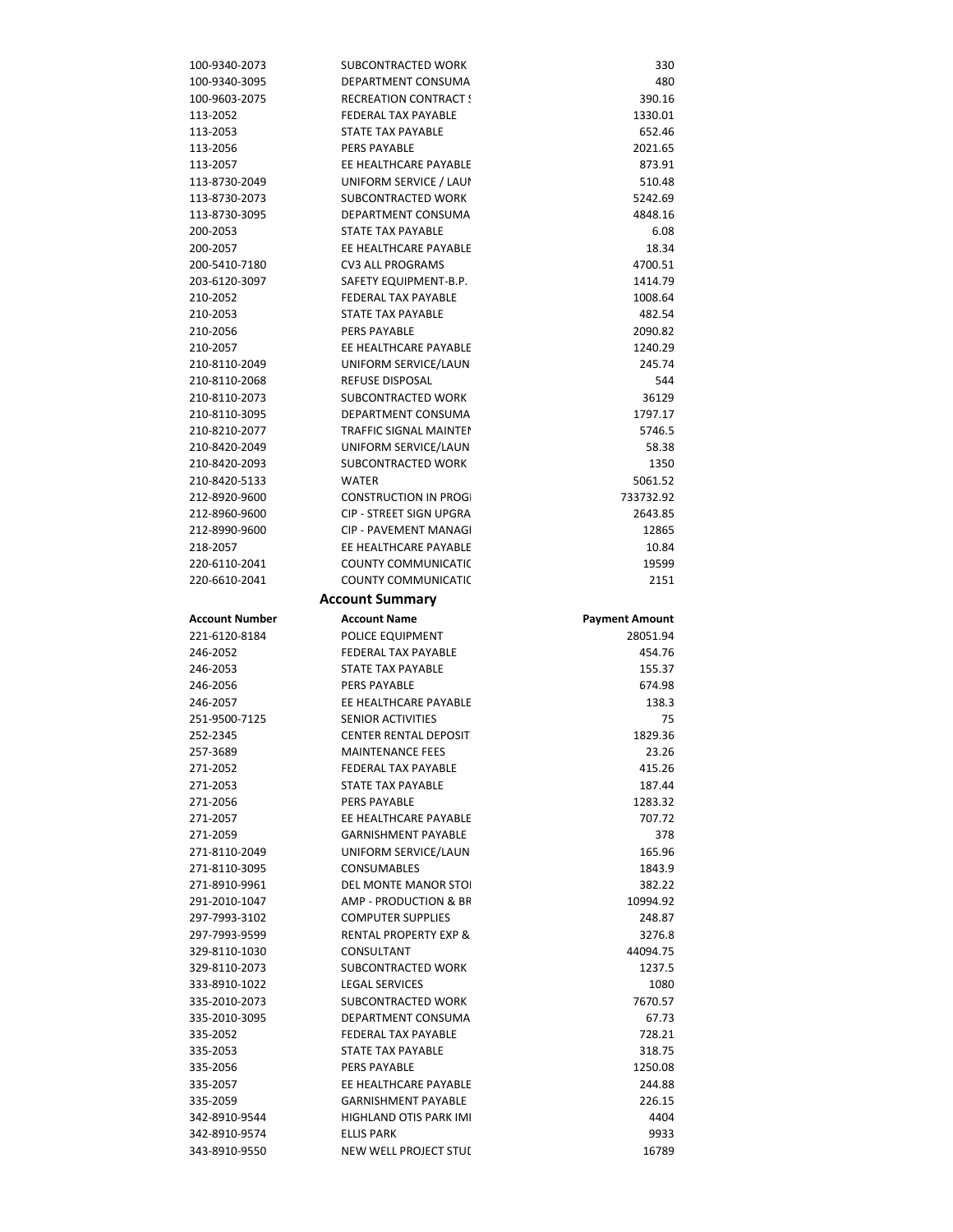| 401-2002                   | A/P MPWMD SURCHARGI            | 6265.73               |
|----------------------------|--------------------------------|-----------------------|
| 401-2052                   | <b>FEDERAL TAX PAYABLE</b>     | 613.45                |
| 401-2053                   | STATE TAX PAYABLE              | 230.5                 |
| 401-2056                   | <b>PERS PAYABLE</b>            | 1537.87               |
| 401-2057                   | EE HEALTHCARE PAYABLE          | 377.28                |
| 401-8610-2053              | <b>OUTSIDE PRINTING SERVI</b>  | 472.35                |
| 401-8610-4124              | <b>POSTAGE</b>                 | 346.75                |
| 401-8620-2049              | UNIFORM SERVICE/LAUN           | 207.44                |
| 401-8620-2072              | <b>WATER SAMPLING</b>          | 50                    |
|                            |                                |                       |
| 401-8620-2073              | <b>SUBCONTRACTED WORK</b>      | 986.11                |
| 401-8620-2078              | <b>OTHER EXPENSE</b>           | 50                    |
| 401-8620-3095              | DEPARTMENT CONSUMA             | 1180.31               |
| 501-2052                   | <b>FEDERAL TAX PAYABLE</b>     | 553.5                 |
| 501-2053                   | <b>STATE TAX PAYABLE</b>       | 187.48                |
| 501-2056                   | <b>PERS PAYABLE</b>            | 1055.26               |
| 501-2057                   | EE HEALTHCARE PAYABLE          | 728.47                |
| 501-8510-2078              | <b>OTHER EXPENSE</b>           | 22                    |
| 501-8510-9602              | PRINCIPAL PAYMENT              | 593.94                |
| 501-8520-2049              | UNIFORM SERVICE/LAUN           | 207.44                |
| 501-8520-2068              | <b>REFUSE DISPOSAL</b>         | 1081.51               |
| 501-8520-6144              | <b>VEHICLE PARTS</b>           | 10881.89              |
| 501-8520-6145              | <b>VEHICLE FUEL</b>            | 17226.91              |
| 501-8520-6147              | <b>TIRES</b>                   | 412.4                 |
| 501-8520-6148              | <b>OUTSIDE REPAIRS</b>         | 450                   |
|                            |                                |                       |
| 502-1023                   | A/R MISC                       | 418.95                |
| 503-2052                   | FEDERAL TAX PAYABLE            | 1410.16               |
|                            | <b>Account Summary</b>         |                       |
| <b>Account Number</b>      | <b>Account Name</b>            | <b>Payment Amount</b> |
| 503-2053                   | STATE TAX PAYABLE              | 419.89                |
| 503-2056                   | <b>PERS PAYABLE</b>            | 1418.63               |
| 503-2057                   | EE HEALTHCARE PAYABLE          | 332.08                |
| 503-4010-5132              | <b>TELEPHONE</b>               | 2862.87               |
| 503-4010-5135              | MOBILE COMMUNICATIO            | 860.02                |
| 503-4010-5138              | DATA COMMUNICATION             | 5527.76               |
| 601-1023                   | A/R MISC                       | 27.93                 |
| 601-2106                   | MAYOR'S YOUTH PROGR/           | 3000                  |
|                            | <b>ENCROACHMENT BONDS</b>      |                       |
| 601-2225                   |                                | 1000                  |
| 601-2311                   | WEST END IN SAND CITY          | 2895.88               |
| 601-2312                   | SRD PHASE II ENCLAVE SH        | 3060                  |
| 951-2052                   | FEDERAL TAX PAYABLE            | 1278.78               |
| 951-2053                   | <b>STATE TAX PAYABLE</b>       | 555.83                |
| 951-2056                   | <b>PERS PAYABLE</b>            | 2127.97               |
| 951-2057                   | EE HEALTHCARE PAYABLE          | 1077.52               |
| 951-8810-1022              | <b>LEGAL SERVICES</b>          | 352                   |
| 951-8810-5132              | <b>TELEPHONE</b>               | 157.5                 |
| 951-8820-2049              | UNIFORM SERVICE / LAUI         | 265.82                |
| 951-8820-2087              | <b>EQUIPMENT RENTAL</b>        | 680.5                 |
| 951-8820-3095              | DEPARTMENT CONSUMA             | 206.14                |
| 951-8820-4121              | MEETINGS AND TRAVEL            | 200                   |
| 951-8820-4122              | DUES AND MEMBERSHIPS           | 100                   |
| 953-8820-9207              | <b>FREMONT BL SEWR MAIN</b>    | 29853.61              |
| 953-8820-9214              | DEL MONTE SWR MAIN R           | 1132.5                |
|                            |                                |                       |
| 973-2056                   | PERS PAYABLE                   | 14.27                 |
| 973-9710-9526              | AFFORDABLE HOUSING             | 97.89                 |
|                            | <b>Project Account Summary</b> |                       |
| <b>Project Account Key</b> |                                | <b>Payment Amount</b> |
| **None**                   |                                | 1825332.75            |
| 2005412                    |                                | 4700.51               |
| 5005004 AA                 |                                | 203.11                |
| 5005009 AA                 |                                | 1645.48               |
| 5005010 AA                 |                                | 1716.14               |
| 5005011 AA                 |                                | 675.31                |
| 5005012 AA                 |                                | 235.28                |
| 5005014 AA                 |                                | 471.47                |
|                            |                                |                       |
|                            |                                |                       |
| 5005015 AA<br>5005016 AA   |                                | 2715.94<br>1150       |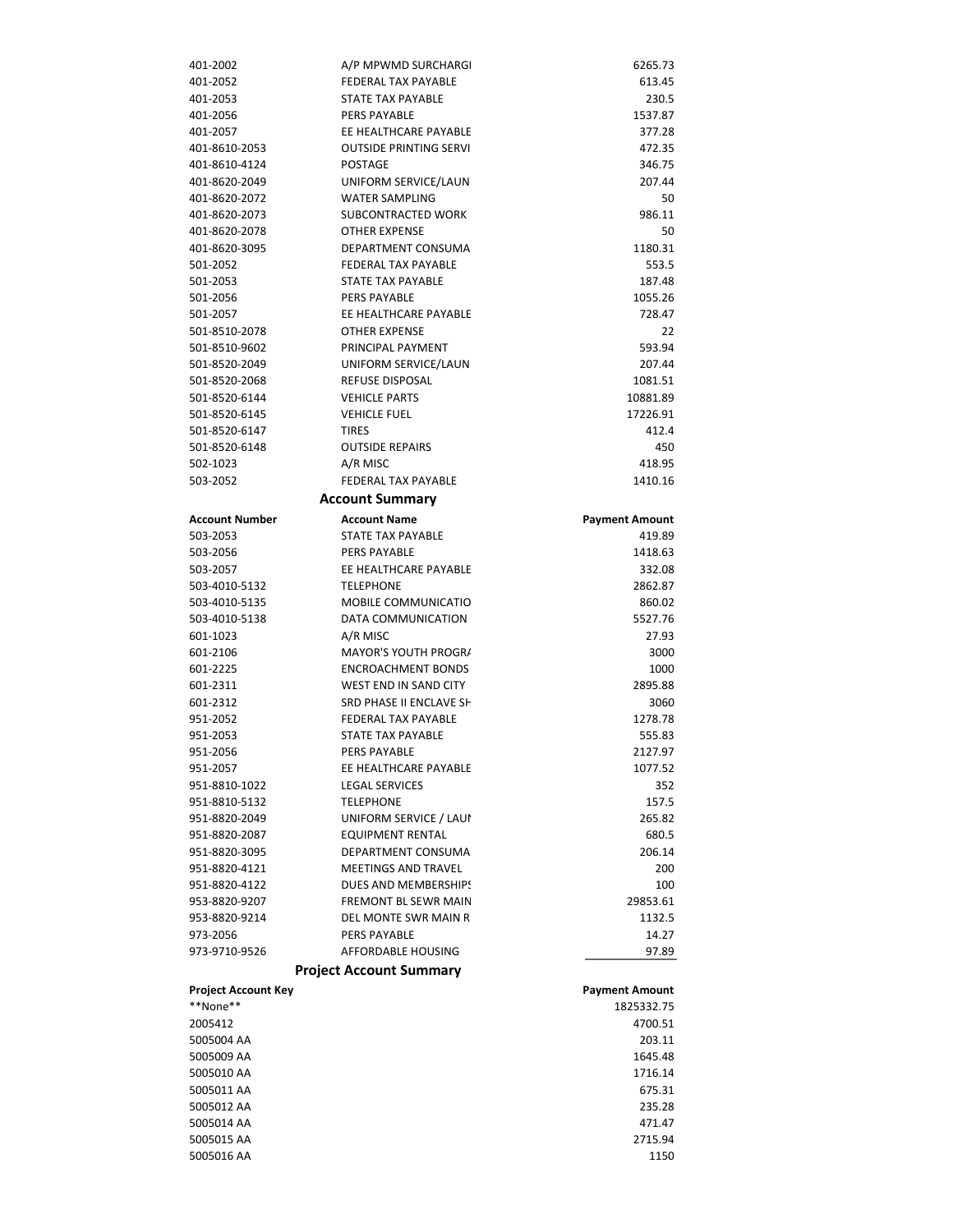| 5005050 AA | 1025.81 |
|------------|---------|
| 5005060 AA | 762.79  |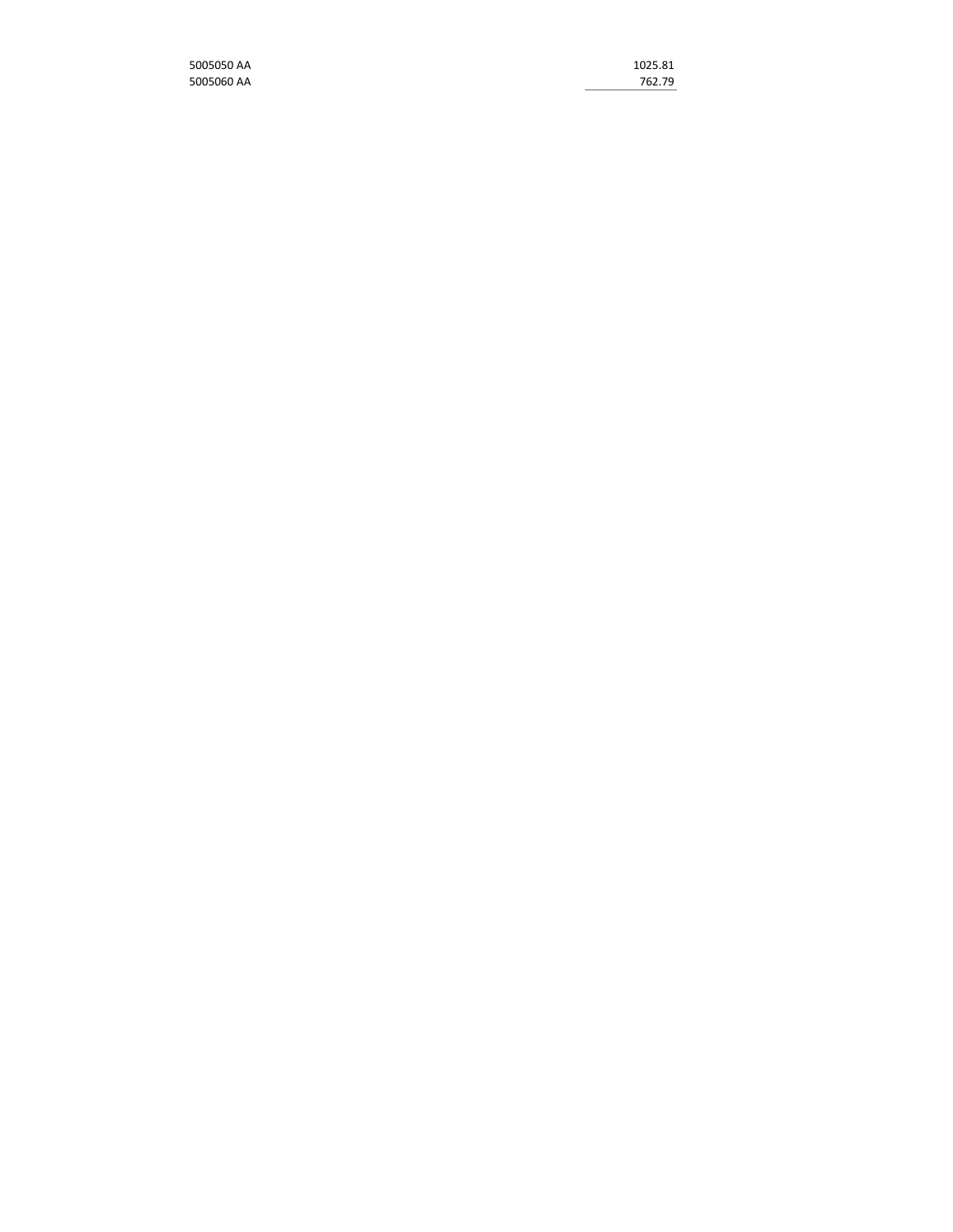

# **Distribution Report**

Seaside, CA Payroll Set: 01 Expense Range - Payment Range 02/26/2022-03/11/2022

| <b>Fund: 100 - GENERAL FUND</b> |                                  |            |
|---------------------------------|----------------------------------|------------|
| 100-1010-0001                   | SALARIES                         | 2,000.00   |
| 100-2010-0001                   | SALARIES                         | 19,182.76  |
| 100-2010-0012                   | VACATION/COMP TIME PAYOFF        | 17,787.59  |
| 100-2010-0018                   | <b>AUTO ALLOWANCE</b>            | 200.00     |
| 100-2010-1033                   | <b>FITNESS PROGRAM</b>           | 45.00      |
| 100-2021-0001                   | SALARIES                         | 4,284.24   |
| 100-2031-0001                   | SALARIES                         | 7,677.57   |
| 100-2031-0012                   | VACATION / COMP PAYOUT           | 8,842.63   |
| 100-2031-0020                   | PART-TIME HOURLY WAGES           | 5,318.95   |
| 100-2031-0041                   | <b>MEDICAL INSURANCE</b>         | 46.15      |
| 100-3010-0001                   | SALARIES                         | 11,681.03  |
| 100-5110-0001                   | SALARIES                         | 23,110.67  |
| 100-5110-0012                   | VACATION\COMP TIME PAYOFF        | 1,747.45   |
| 100-5110-0041                   | MEDICAL INSURANCE                | 46.15      |
| 100-5110-1029                   | <b>TRAINING &amp; EDUCATION</b>  | 1,360.92   |
| 100-6110-0001                   | SALARIES                         | 29,393.20  |
| 100-6110-0002                   | <b>OVERTIME</b>                  | 348.83     |
| 100-6110-0003                   | <b>HOLIDAY OVERTIME</b>          | 1,446.47   |
| 100-6110-0004                   | UNIFORM ALLOWANCE                | 324.00     |
| 100-6110-1033                   | <b>FITNESS PROGRAM</b>           | 45.00      |
| 100-6110-4121                   | <b>MEETINGS &amp; TRAVEL</b>     | 54.77      |
| 100-6110-4122                   | DUES & MEMBERSHIP                | 181.78     |
| 100-6120-0001                   | SALARIES                         | 111,783.15 |
| 100-6120-0002                   | <b>OVERTIME</b>                  | 5,747.82   |
| 100-6120-0003                   | <b>HOLIDAY OVERTIME</b>          | 7,541.19   |
| 100-6120-0004                   | UNIFORM ALLOWANCE                | 632.68     |
| 100-6120-0012                   | VACATION/COMP TIME PAYOFF        | 3,320.26   |
| 100-6120-1029                   | <b>TRAINING &amp; EDUCATIONS</b> | 255.00     |
| 100-6120-1033                   | <b>FITNESS PROGRAM</b>           | 45.00      |
| 100-6130-0001                   | SALARIES                         | 34,879.98  |
| 100-6130-0002                   | <b>OVERTIME</b>                  | 4,274.43   |
| 100-6130-0003                   | <b>HOLIDAY OVERTIME</b>          | 3,291.95   |
| 100-6130-0004                   | UNIFORM ALLOWANCE                | 193.82     |
| 100-6130-0012                   | VACATION\COMP TIME PAYOFF        | 13,508.64  |
| 100-6130-1033                   | <b>FTINESS PROGRAM</b>           | 104.98     |
| 100-6150-0001                   | SALARIES                         | 3,910.78   |
| 100-6150-0004                   | UNIFORM ALLOWANCE                | 36.00      |
| 100-6610-0001                   | SALARIES                         | 10,234.03  |
| 100-6610-0004                   | <b>UNIFORM ALLOWANCE</b>         | 37.38      |
| 100-6640-0001                   | SALARIES                         | 146,128.27 |
| 100-6640-0002                   | <b>OVERTIME</b>                  | 30,767.83  |
| 100-6640-0003                   | <b>HOLIDAY OVERTIME</b>          | 10,730.55  |
| 100-6640-0004                   | UNIFORM ALLOWANCE                | 69.24      |
| 100-6640-0008                   | OPER COMP DIV CHIEFS ST TIME     | 252.04     |
| 100-6640-0012                   | VACATION\COMP TIME PAYOFF        | 15,639.19  |
| 100-6640-1033                   | <b>FITNESS PROGRAM</b>           | 45.00      |
| 100-7110-0001                   | SALARIES                         | 4,514.39   |
| 100-7110-0020                   | PART-TIME HOURLY WAGES           | 2,225.66   |
| 100-7210-0001                   | SALARIES                         | 10,629.34  |
| 100-7210-0012                   |                                  |            |
|                                 | VACATION\COMP TIME PAYOFF        | 7,159.99   |
| 100-7220-0001<br>100-7310-0001  | SALARIES<br>SALARIES             | 6,509.49   |
|                                 |                                  | 9,145.73   |
| 100-7310-0020                   | PART-TIME HOURLY WAGES           | 2,059.11   |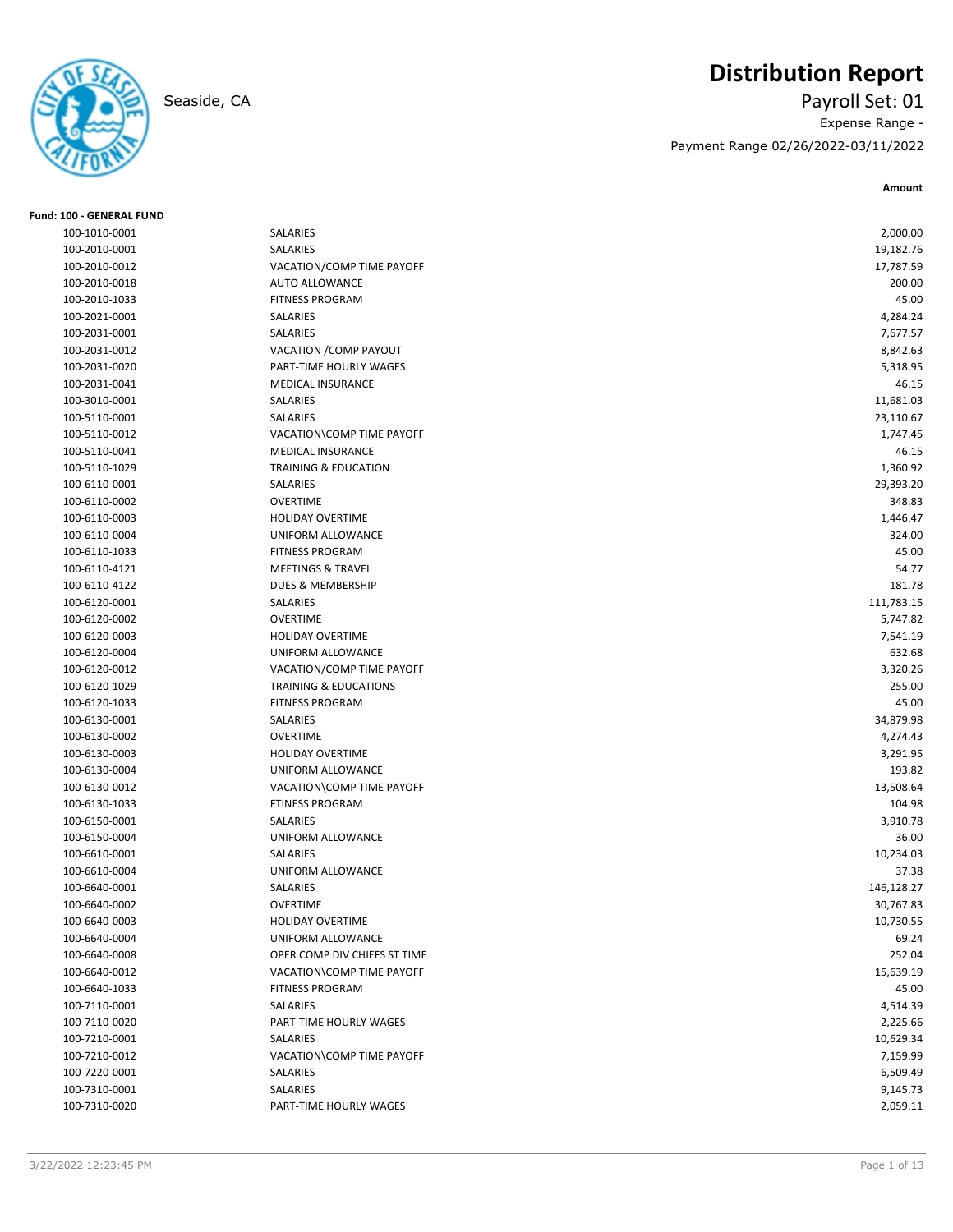| Amount |
|--------|

| 100-7410-0001 |
|---------------|
| 100-7410-4202 |
| 100-8310-0001 |
| 100-8310-0002 |
| 100-8310-0012 |
| 100-8310-0097 |
| 100-8410-0001 |
| 100-8410-0012 |
| 100-8420-0001 |
| 100-8420-0002 |
| 100-8420-1033 |
| 100-8430-0001 |
| 100-8430-0012 |
| 100-8440-0001 |
| 100-8450-0001 |
| 100-8910-0001 |
| 100-8910-0002 |
| 100-8910-0012 |
| 100-8910-1033 |
| 100-9100-0001 |
| 100-9100-0020 |
| 100-9100-0041 |
| 100-9105-0001 |
| 100-9105-0012 |
| 100-9105-0020 |
| 100-9200-0001 |
| 100-9200-0020 |
| 100-9250-0001 |
| 100-9250-0002 |
| 100-9310-0001 |
| 100-9310-0020 |
| 100-9320-0020 |
| 100-9330-0020 |
| 100-9340-0020 |
| 100-9350-0020 |
| 100-9400-0002 |
| 100-9400-0020 |
| 100-9500-0020 |

| 100-7310-1033 | <b>FITNESS PROGRAM</b>      | 45.00     |
|---------------|-----------------------------|-----------|
| 100-7410-0001 | SALARIES                    | 8,269.08  |
| 100-7410-4202 | RENTAL ASSISTANCE PRGM      | 1,805.12  |
| 100-8310-0001 | SALARIES                    | 4,179.42  |
| 100-8310-0002 | <b>OVERTIME</b>             | 1,080.66  |
| 100-8310-0012 | <b>VACATION TIME PAYOFF</b> | 1,248.31  |
| 100-8310-0097 | UNALLOCATED PAGER           | 2,126.74  |
| 100-8410-0001 | SALARIES                    | 1,362.29  |
| 100-8410-0012 | VACATION\COMP TIME PAYOFF   | 469.34    |
| 100-8420-0001 | SALARIES                    | 10,086.81 |
| 100-8420-0002 | <b>OVERTIME</b>             | 101.15    |
| 100-8420-1033 | <b>FITNESS PROGRAM</b>      | 33.00     |
| 100-8430-0001 | SALARIES                    | 1,012.51  |
| 100-8430-0012 | VACATION\COMP TIME PAYOFF   | 117.34    |
| 100-8440-0001 | SALARIES                    | 4,515.65  |
| 100-8450-0001 | <b>SALARIES</b>             | 332.12    |
| 100-8910-0001 | SALARIES                    | 18,435.08 |
| 100-8910-0002 | <b>OVERTIME</b>             | 25.99     |
| 100-8910-0012 | VACATION/COMP TIME PAYOFF   | 5,871.19  |
| 100-8910-1033 | <b>FITNESS PROGRAM</b>      | 78.75     |
| 100-9100-0001 | SALARIES                    | 9,384.94  |
| 100-9100-0020 | PART-TIME HOURLY WAGES      | 3,230.66  |
| 100-9100-0041 | <b>MEDICAL INSURANCE</b>    | 46.15     |
| 100-9105-0001 | SALARIES                    | 2,398.97  |
| 100-9105-0012 | VACATION\COMP TIME PAYOFF   | 1,312.07  |
| 100-9105-0020 | PART-TIME HOURLY WAGES      | 6,313.25  |
| 100-9200-0001 | SALARIES                    | 3,019.44  |
| 100-9200-0020 | PART-TIME HOURLY WAGES      | 5,731.12  |
| 100-9250-0001 | <b>SALARIES</b>             | 8,013.91  |
| 100-9250-0002 | <b>OVERTIME</b>             | 361.70    |
| 100-9310-0001 | SALARIES                    | 2,953.72  |
| 100-9310-0020 | PART-TIME HOURLY WAGES      | 10,878.70 |
| 100-9320-0020 | PART-TIME HOURLY WAGES      | 1,664.93  |
| 100-9330-0020 | PART-TIME HOURLY WAGES      | 2,697.99  |
| 100-9340-0020 | PART-TIME HOURLY WAGES      | 4,128.66  |
| 100-9350-0020 | PART-TIME HOURLY WAGES      | 3,497.48  |
| 100-9400-0002 | <b>OVERTIME</b>             | 6.64      |
| 100-9400-0020 | PART-TIME HOURLY WAGES      | 11,027.09 |
| 100-9500-0020 | PART-TIME HOURLY WAGES      | 4,344.23  |
|               |                             |           |

**Fund 100 - GENERAL FUND Total: 15,550.13 723,005.28**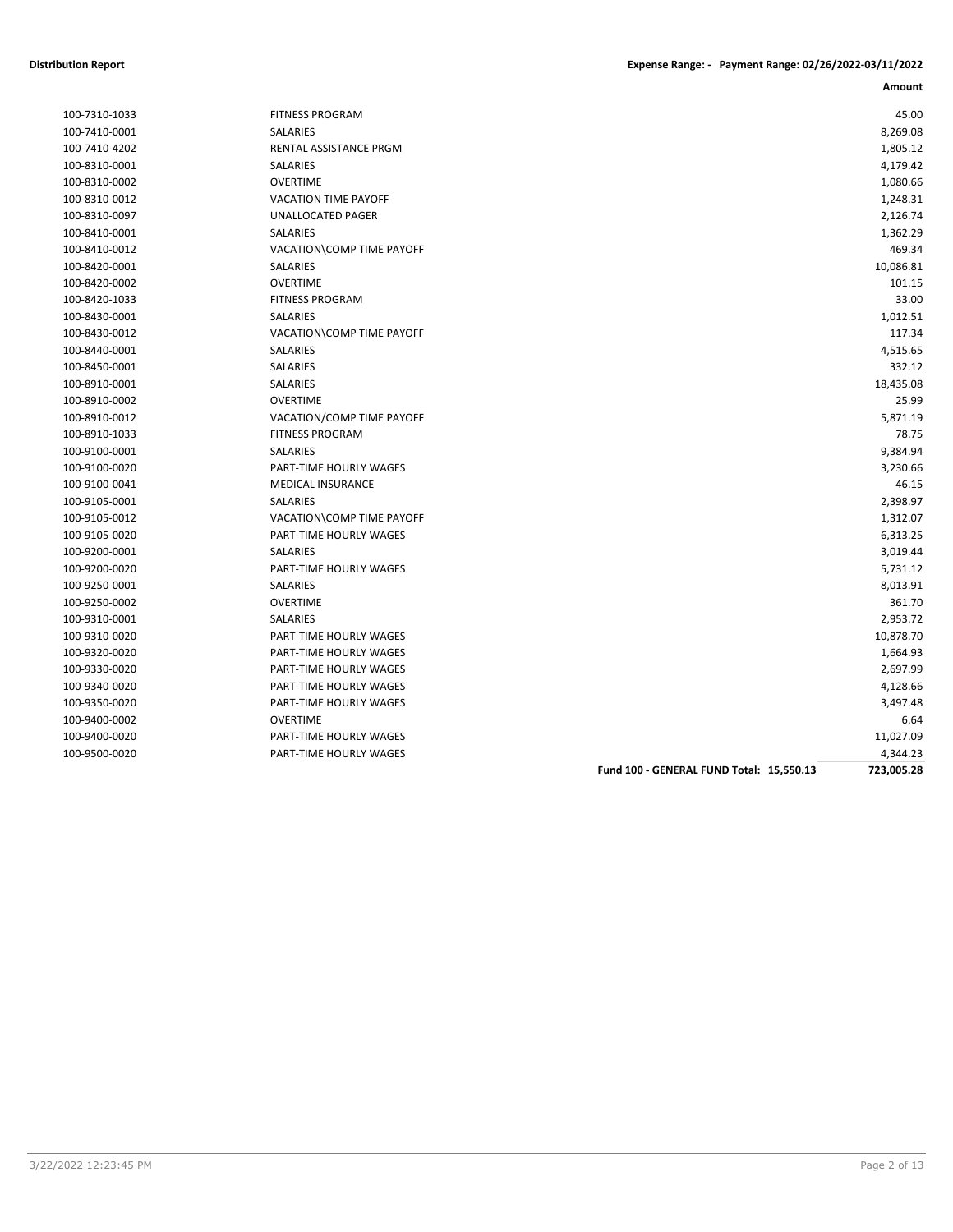|  | Fund: 113 - POMA & DMDC FUND |  |  |
|--|------------------------------|--|--|
|  |                              |  |  |

| 113-8730-0001 |
|---------------|
| 113-8730-0012 |
| 113-8730-0041 |

|               |                           | Fund 113 - POMA & DMDC FUND Total: | 361.66 | 14.704.57 |
|---------------|---------------------------|------------------------------------|--------|-----------|
| 113-8730-0041 | <b>MEDICAL INSURANCE</b>  |                                    |        | 46.15     |
| 113-8730-0012 | VACATION\COMP TIME PAYOFF |                                    |        | 234.67    |
| 113-8730-0001 | SALARIES                  |                                    |        | 14,423.75 |
|               |                           |                                    |        |           |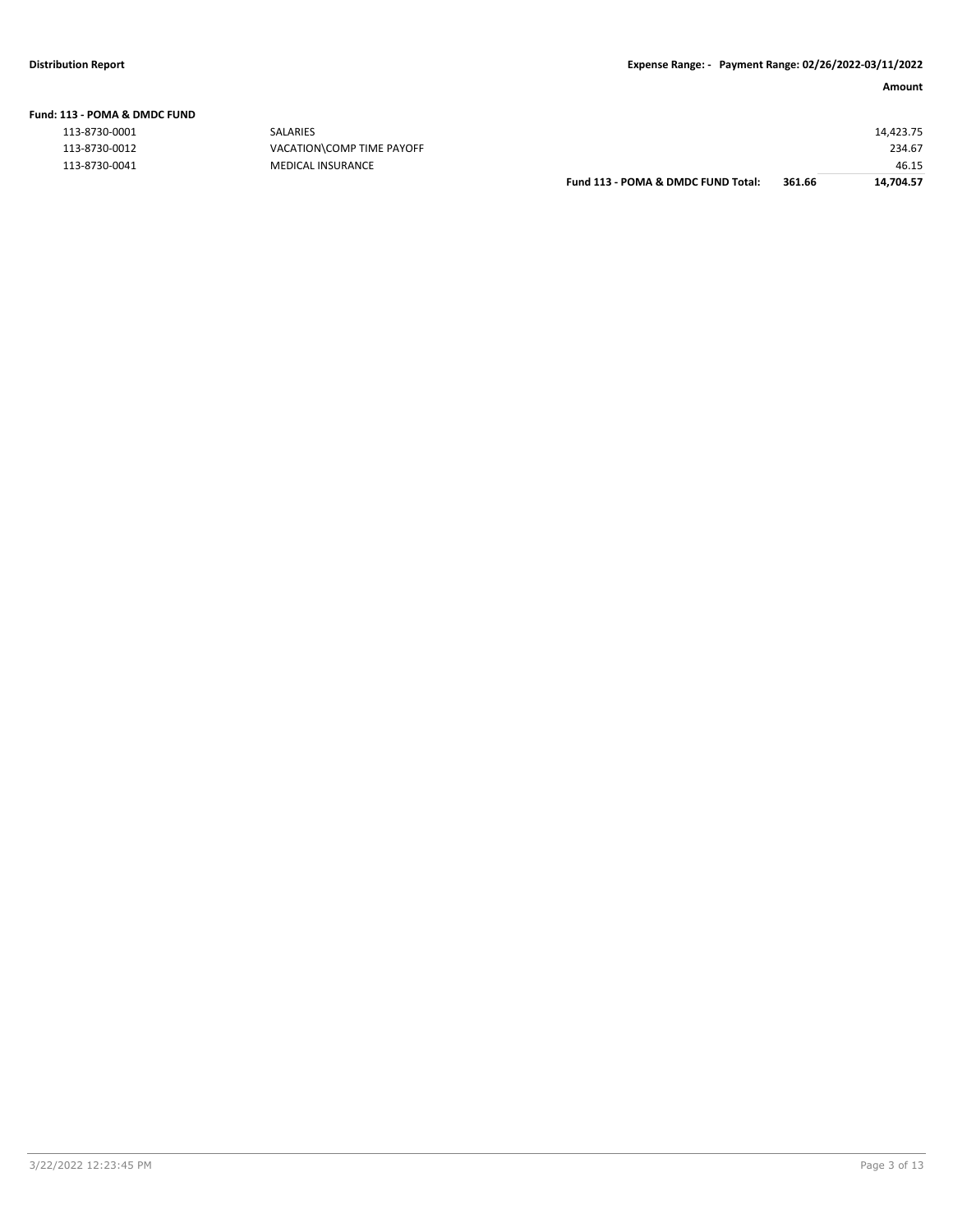**Fund: 200 - CDBG FUND** 200-5410-0001 SALARIES 632.36

**Fund 200 - CDBG FUND Total: 13.20 632.36**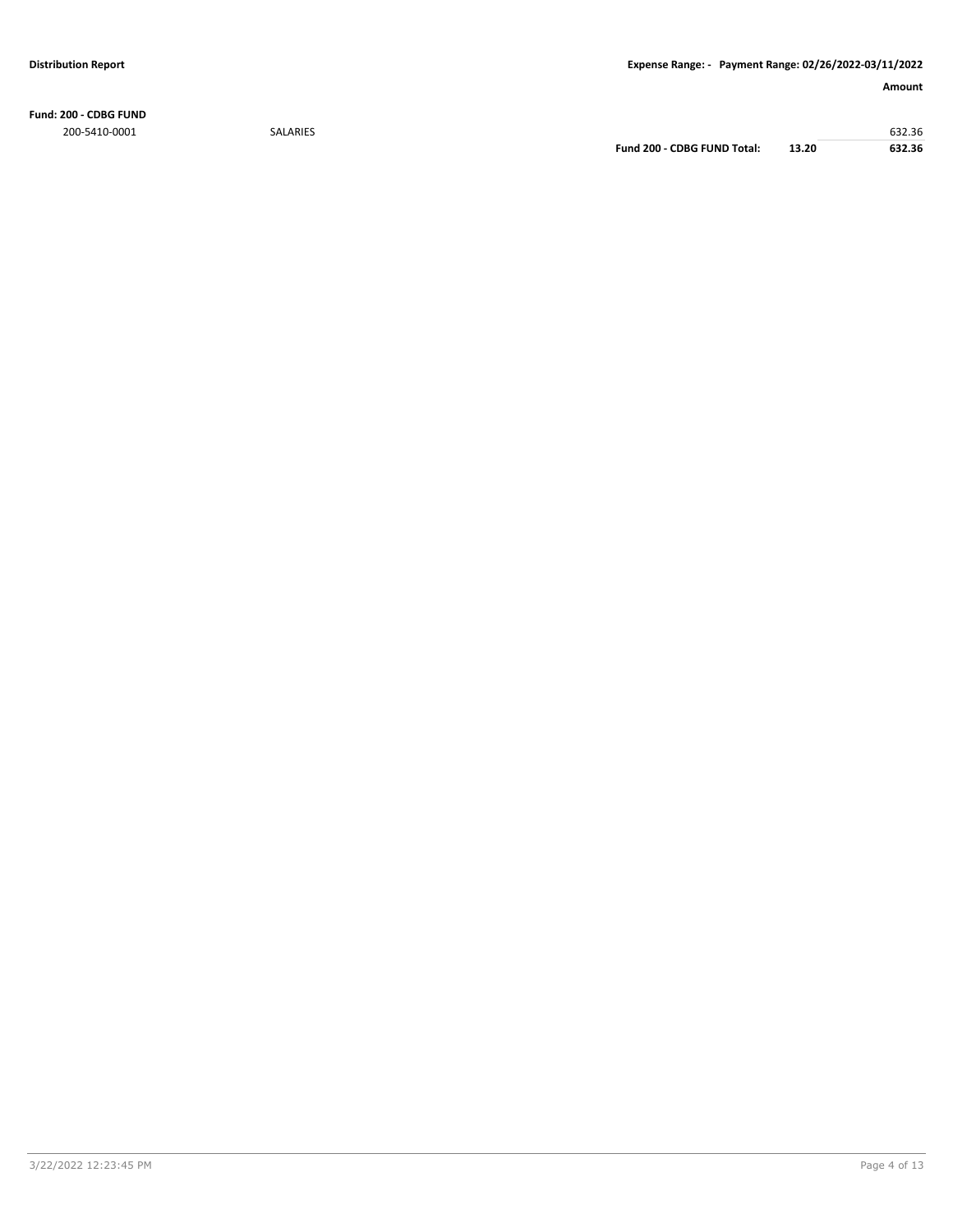| <b>Fund: 210 - STREETS FUND</b> |                           |                                       |        |           |
|---------------------------------|---------------------------|---------------------------------------|--------|-----------|
| 210-8110-0001                   | <b>SALARIES</b>           |                                       |        | 11,581.22 |
| 210-8110-0002                   | <b>OVERTIME</b>           |                                       |        | 309.30    |
| 210-8110-0012                   | VACATION\COMP TIME PAYOFF |                                       |        | 632.43    |
| 210-8110-1033                   | <b>FITNESS PROGRAM</b>    |                                       |        | 4.50      |
| 210-8420-0001                   | <b>SALARIES</b>           |                                       |        | 1,680.35  |
|                                 |                           | <b>Fund 210 - STREETS FUND Total:</b> | 390.60 | 14.207.80 |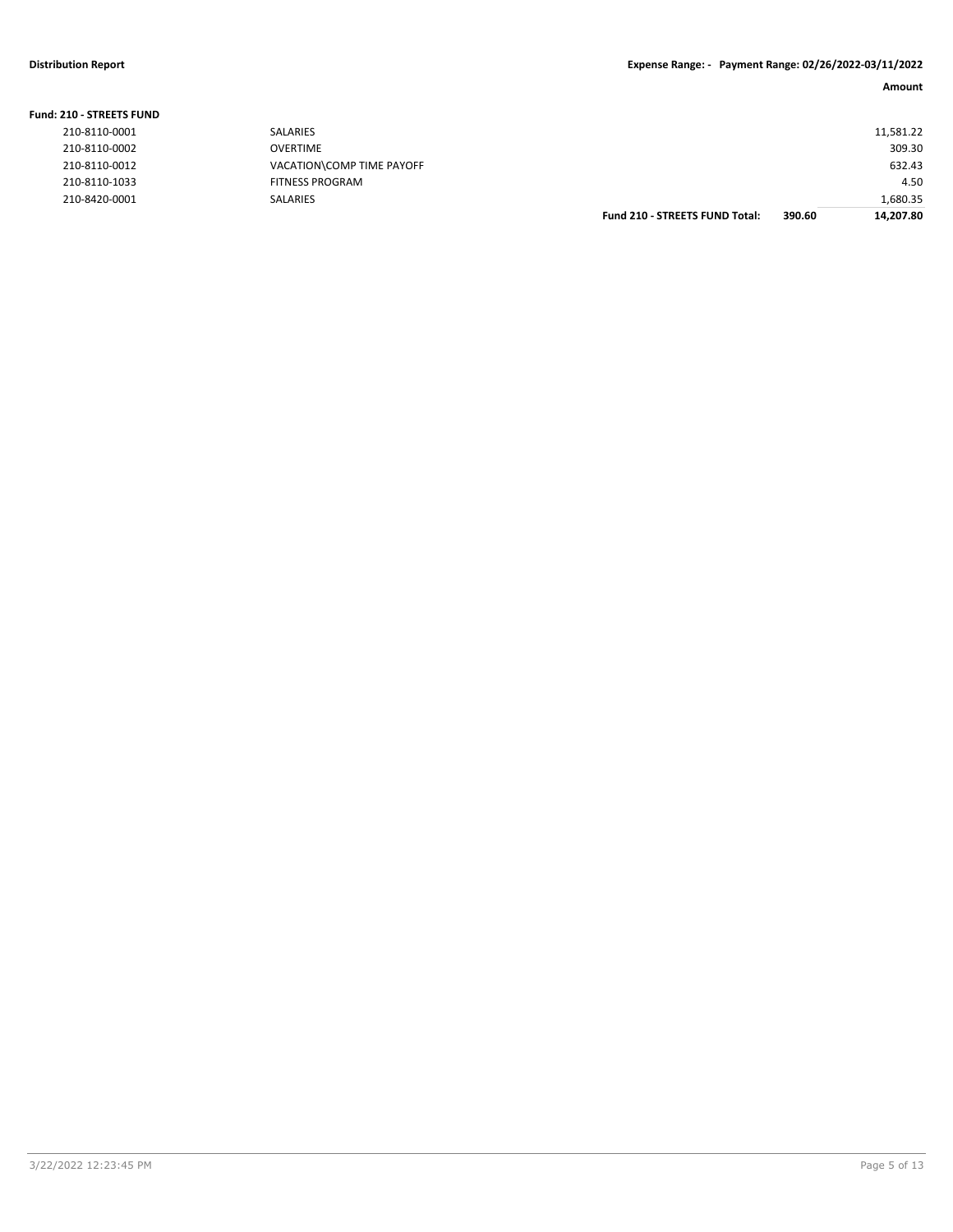### **Fund: 246 - CITY AFFORDABLE HOUSING FUND**

246-2010-0001 SALARIES 4,700.48

**Fund 246 - CITY AFFORDABLE HOUSING FUND Total: 80.00 4,700.48**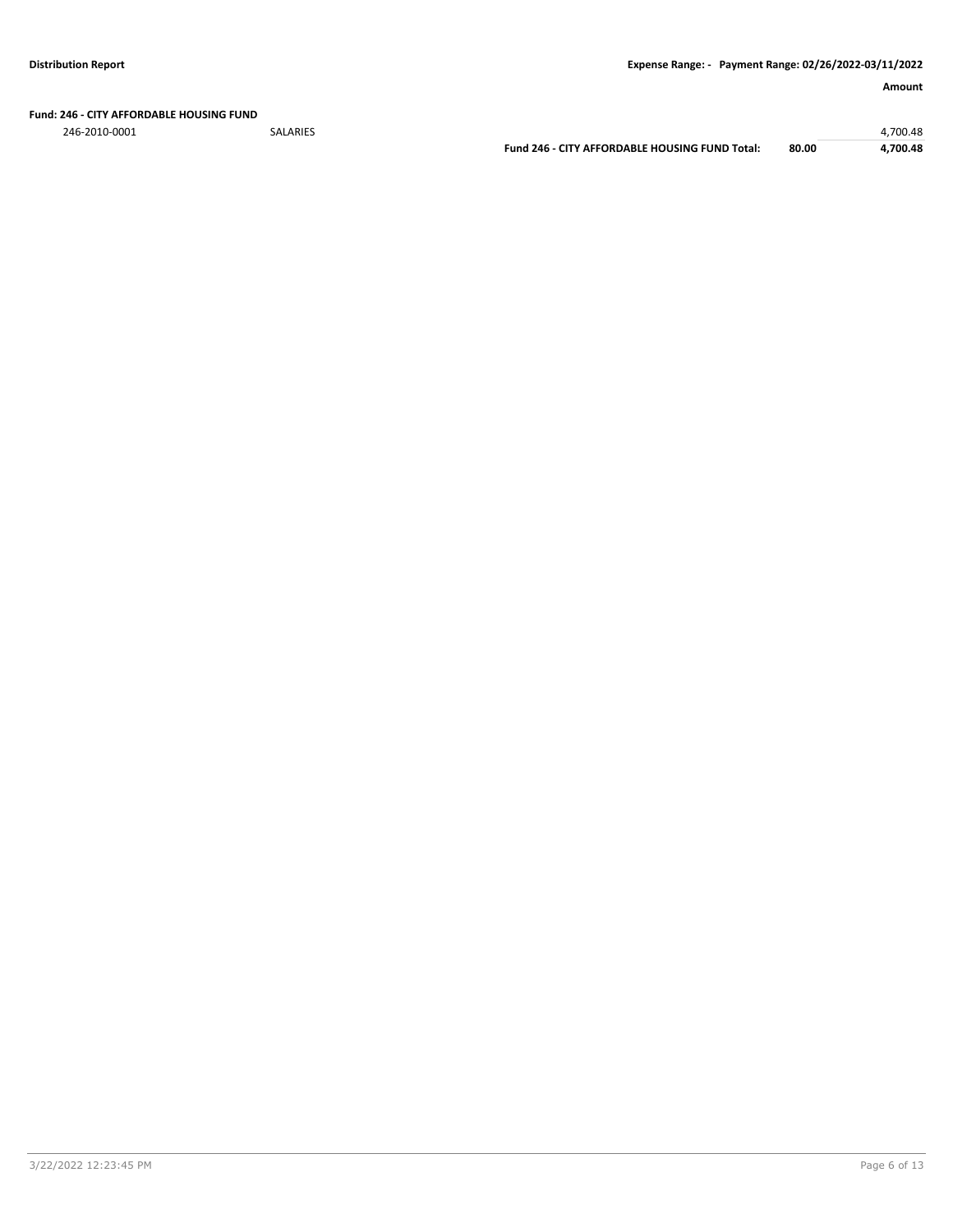| <b>Fund: 271 - STORMWATER FUND</b> |  |
|------------------------------------|--|
|                                    |  |

| 271-8110-0001 | SALARIES                  |                                          |        | 6,157.05 |
|---------------|---------------------------|------------------------------------------|--------|----------|
| 271-8110-0012 | VACATION/COMP TIME PAYOFF |                                          |        | 234.67   |
| 271-8110-1033 | <b>FITNESS PROGRAM</b>    |                                          |        | 6.75     |
|               |                           | <b>Fund 271 - STORMWATER FUND Total:</b> | 177.36 | 6,398.47 |
|               |                           |                                          |        |          |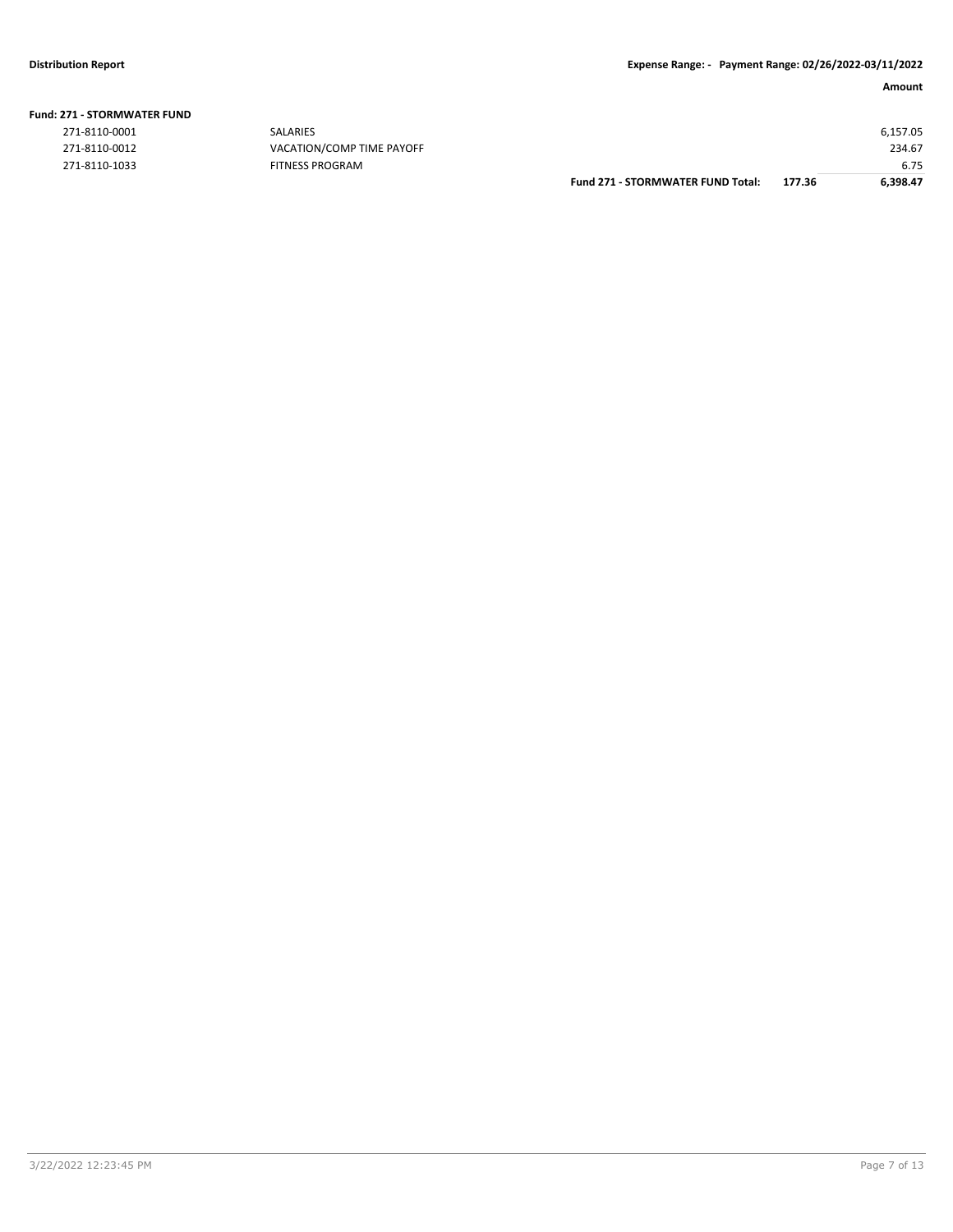**Fund: 335 - ESCA (FORA)** 335-2010-0001 SALARIES 8,704.47

**Fund 335 - ESCA (FORA) Total: 160.00 8,704.47**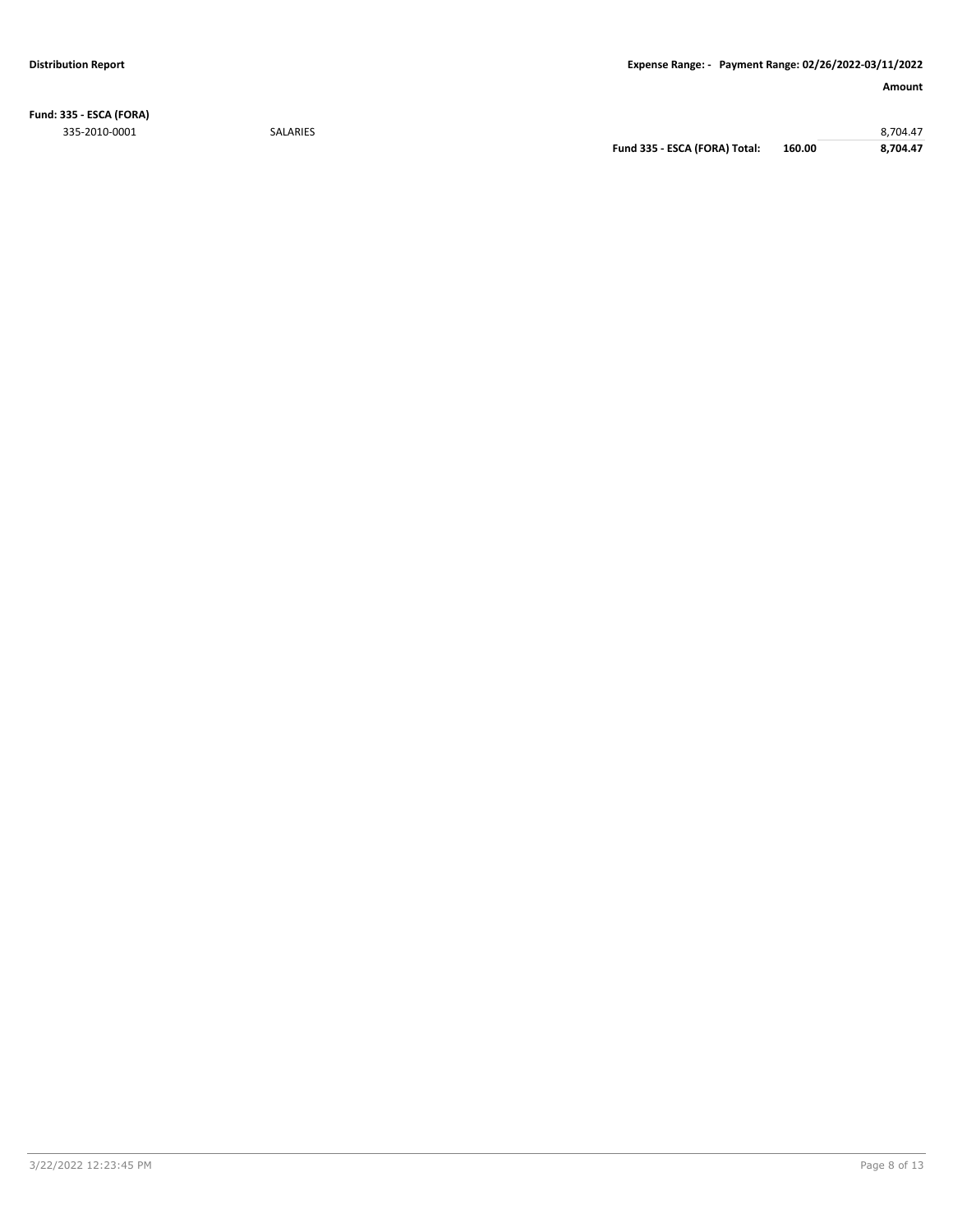| <b>Fund: 401 - WATER FUND</b> |                           |                                     |        |          |
|-------------------------------|---------------------------|-------------------------------------|--------|----------|
| 401-8610-0001                 | <b>SALARIES</b>           |                                     |        | 368.77   |
| 401-8610-0012                 | VACATION/COMP TIME PAYOFF |                                     |        | 117.34   |
| 401-8620-0001                 | <b>SALARIES</b>           |                                     |        | 6,989.66 |
| 401-8620-0012                 | VACATION/COMP TIME PAYOFF |                                     |        | 163.09   |
| 401-8620-1033                 | <b>FITNESS PROGRAM</b>    |                                     |        | 31.50    |
|                               |                           | <b>Fund 401 - WATER FUND Total:</b> | 196.32 | 7.670.36 |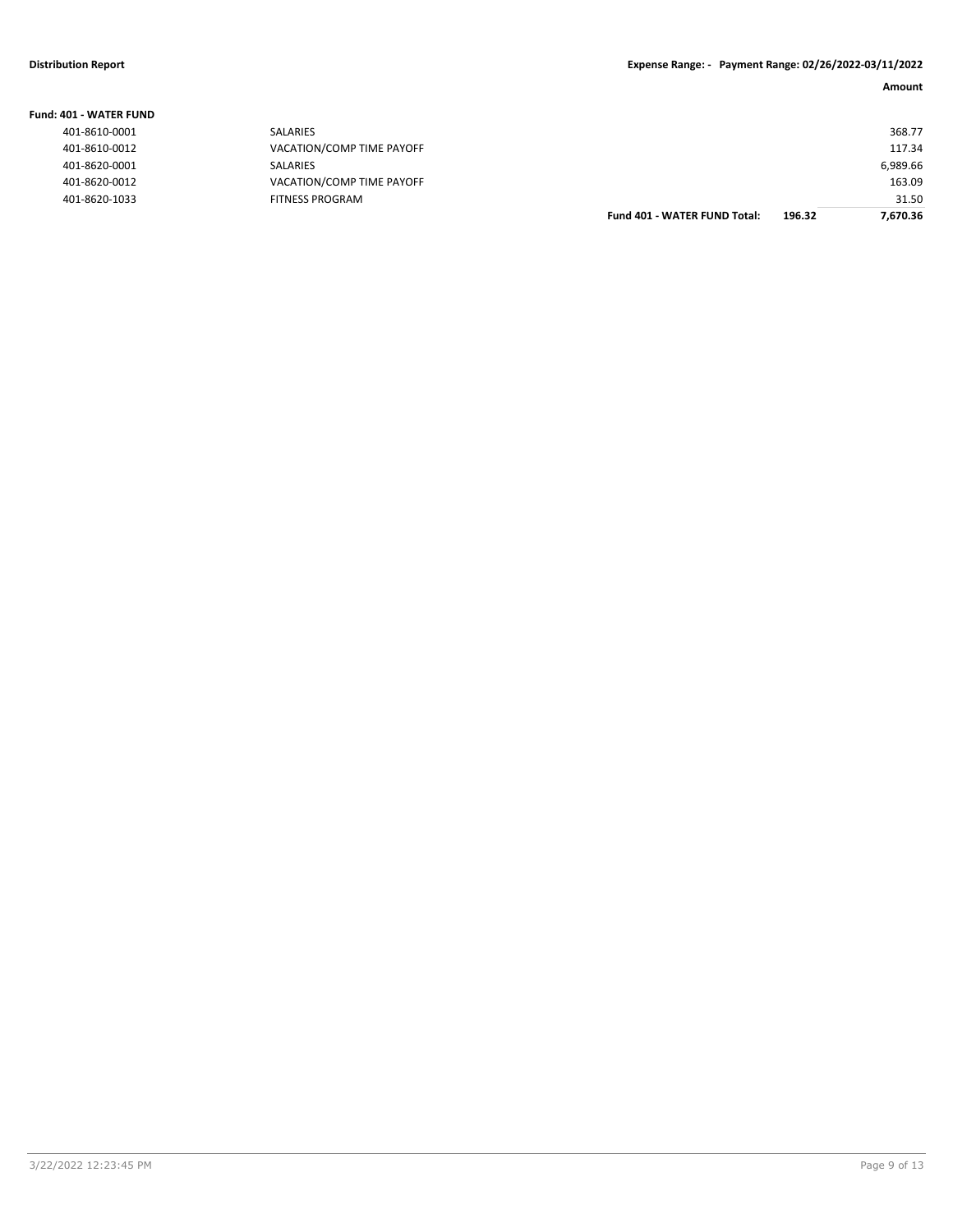|  |  | Fund: 501 - EQUIPMT MAINT FUND |  |  |
|--|--|--------------------------------|--|--|
|--|--|--------------------------------|--|--|

|               |                           | Fund 501 - EQUIPMT MAINT FUND Total: | 170.66 | 6.636.41 |
|---------------|---------------------------|--------------------------------------|--------|----------|
| 501-8520-0001 | <b>SALARIES</b>           |                                      |        | 5,849.88 |
| 501-8510-0012 | VACATION\COMP TIME PAYOFF |                                      |        | 234.67   |
| 501-8510-0001 | <b>SALARIES</b>           |                                      |        | 551.86   |
|               |                           |                                      |        |          |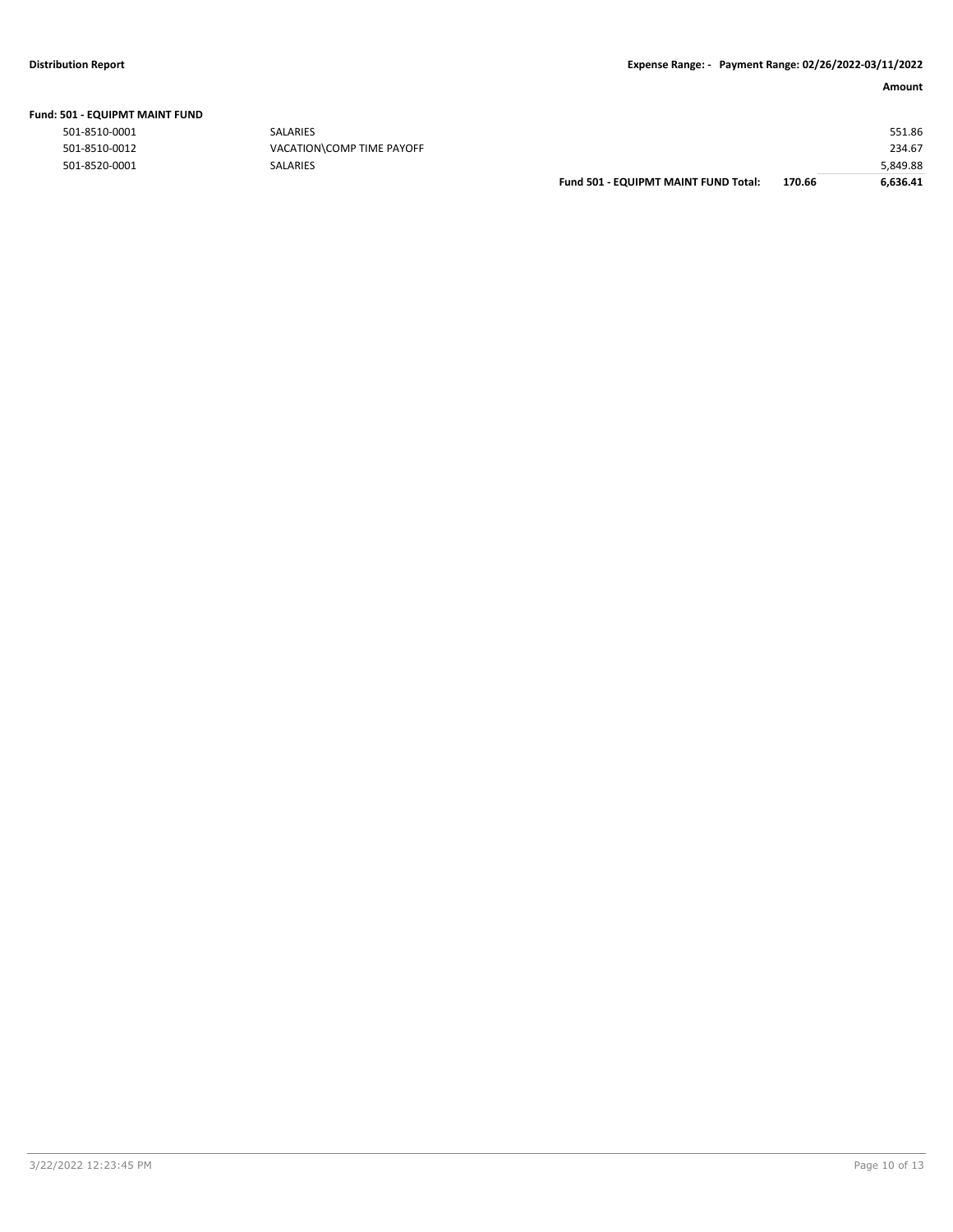**Fund: 503 - MIS FUND**

| Fund 503 - MIS FUND Total: | 160.00 | 8.540.23 |
|----------------------------|--------|----------|
|                            |        | 46.15    |
|                            |        | 8,494.08 |
|                            |        |          |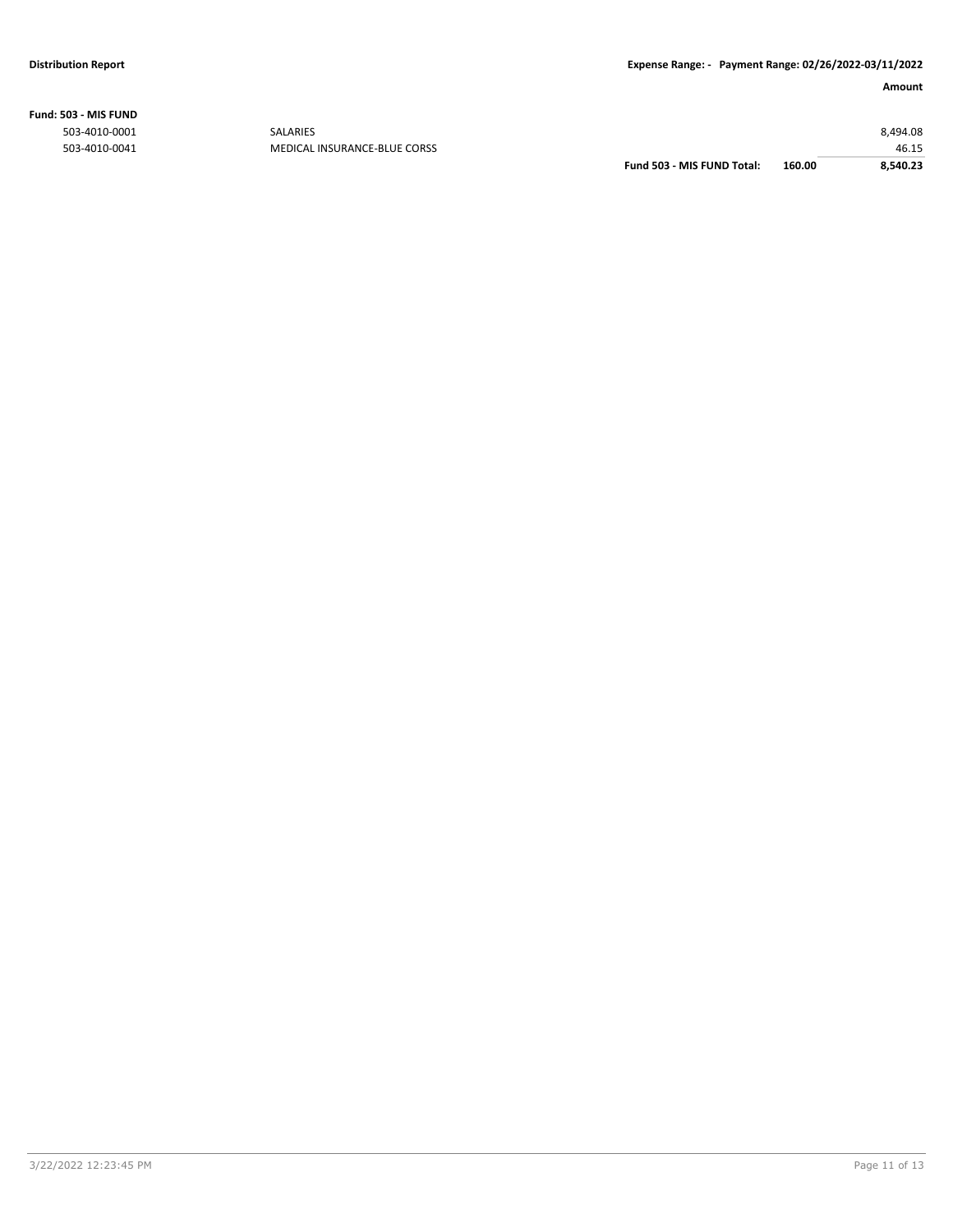| Fund: 951 - SAN, DISTRICT GEN, FUND |                           |                                           |        |           |
|-------------------------------------|---------------------------|-------------------------------------------|--------|-----------|
| 951-8810-0001                       | SALARIES                  |                                           |        | 1,964.03  |
| 951-8810-0012                       | VACATION\COMP TIME PAYOFF |                                           |        | 560.83    |
| 951-8820-0001                       | SALARIES                  |                                           |        | 10,392.34 |
| 951-8820-0002                       | <b>OVERTIME</b>           |                                           |        | 732.84    |
| 951-8820-1033                       | <b>FITNESS PROGRAM</b>    |                                           |        | 58.50     |
|                                     |                           | Fund 951 - SAN, DISTRICT GEN, FUND Total: | 331.53 | 13.708.54 |